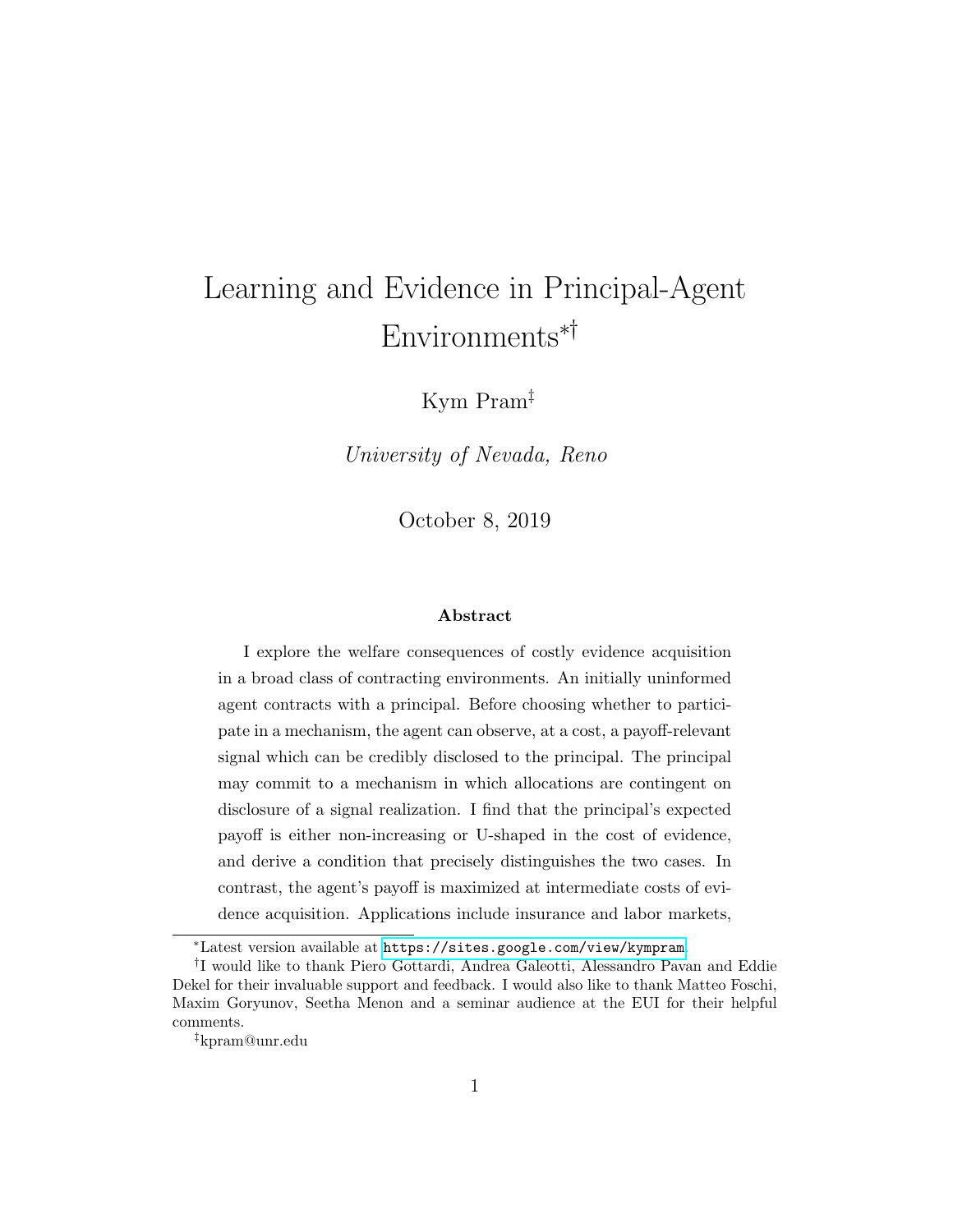and public procurement. Further developing the application to insurance markets, I compare the insurer's profit and the agent's welfare between the cases in which evidence can and cannot be contracted upon. I characterize a set of parameter values for which the agent is strictly worse of  $-$  and aggregate welfare may be reduced  $-$  when evidence can be contracted upon and a set of parameter values for which allowing evidence to be contracted upon induces a Pareto improvement. The results are relevant to the policy debate over the use of genetic testing in health and life insurance markets.

# 1 Introduction

In many economic environments, agents can acquire information that can be credibly disclosed to another party. For example, medical tests both provide new information to the person taking the test and can be disclosed to an insurance company when purchasing insurance. I will refer to information of this form as endogenous evidence. Is the availability of endogenous evidence good or bad for consumers, for firms, for market efficiency? Existing work on the welfare effects of information considers environments in which information is not endogenous (or its acquisition does not entail learning) or in which information cannot be credibly disclosed. The presence of both of these features critically effects who benefits from information and under what conditions they do so.

The contribution of the paper is twofold. Firstly, I develop a general framework for analyzing the welfare effects of endogenous evidence in adverse selection environments. I use this framework to show how payoffs vary with the cost of evidence. Secondly, I build on these results to analyze a policy question in insurance regulation: should insurance companies be allowed to base the terms of insurance contracts on the result of a genetic test?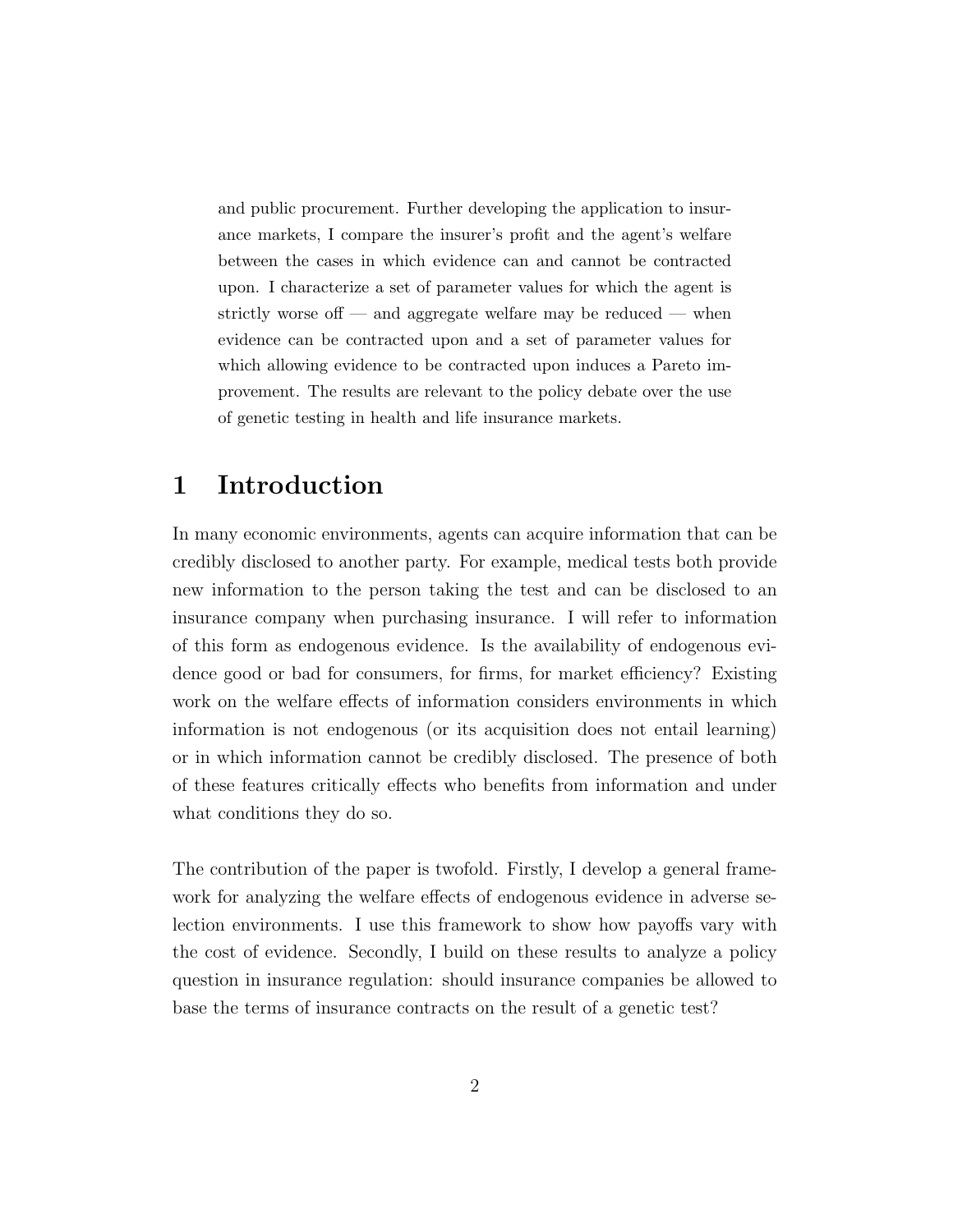In the environments modeled in this paper, information comes in the form of evidence: information which can be proved to a third party but which the holder can choose whether or not to disclose. The environments also feature learning; an agent who acquires evidence learns about a state of the world that they did not initially know. Evidence is acquired endogenously, at a cost, and the incentives to acquire evidence are shaped by the contract (or menu of contracts) offered by a principal. In a general class of environments with these features I show how the equilibrium payoffs to the principal and the agent depend on the cost of acquiring evidence and on the value of information: the benefit to the principal of having information publicly known.

Formally, the model features an initially uninformed agent who contracts with a principal. The agent has access to evidence: a signal that is informative about a payoff-relevant state of the world and can be credibly disclosed to the principal. Before the agent acquires evidence, the principal commits to a contract that specifies an outcome if any specific realization of the signal is disclosed, as well as an outcome if no evidence is disclosed. Outcomes are two-dimensional and can be thought of as an action and a payment. The agent always prefers lower actions and higher payments, while the reverse is true for the principal.

The principal faces a tradeoff between discouraging learning and internalizing the cost of evidence. On the one hand, suppose that the principal specifies a contract that does not induce the agent to acquire evidence. Then the agent has the option to learn, at a cost, whether or not he wants to participate. For example, suppose that the environment is a monopoly goods market and the principal offers a fixed price for the good irrespective of any evidence. The consumer may learn about his value for the good and drop out of the market if his value is low. In order to discourage this, the principal will need to either lower the demanded payment or distort the action away from the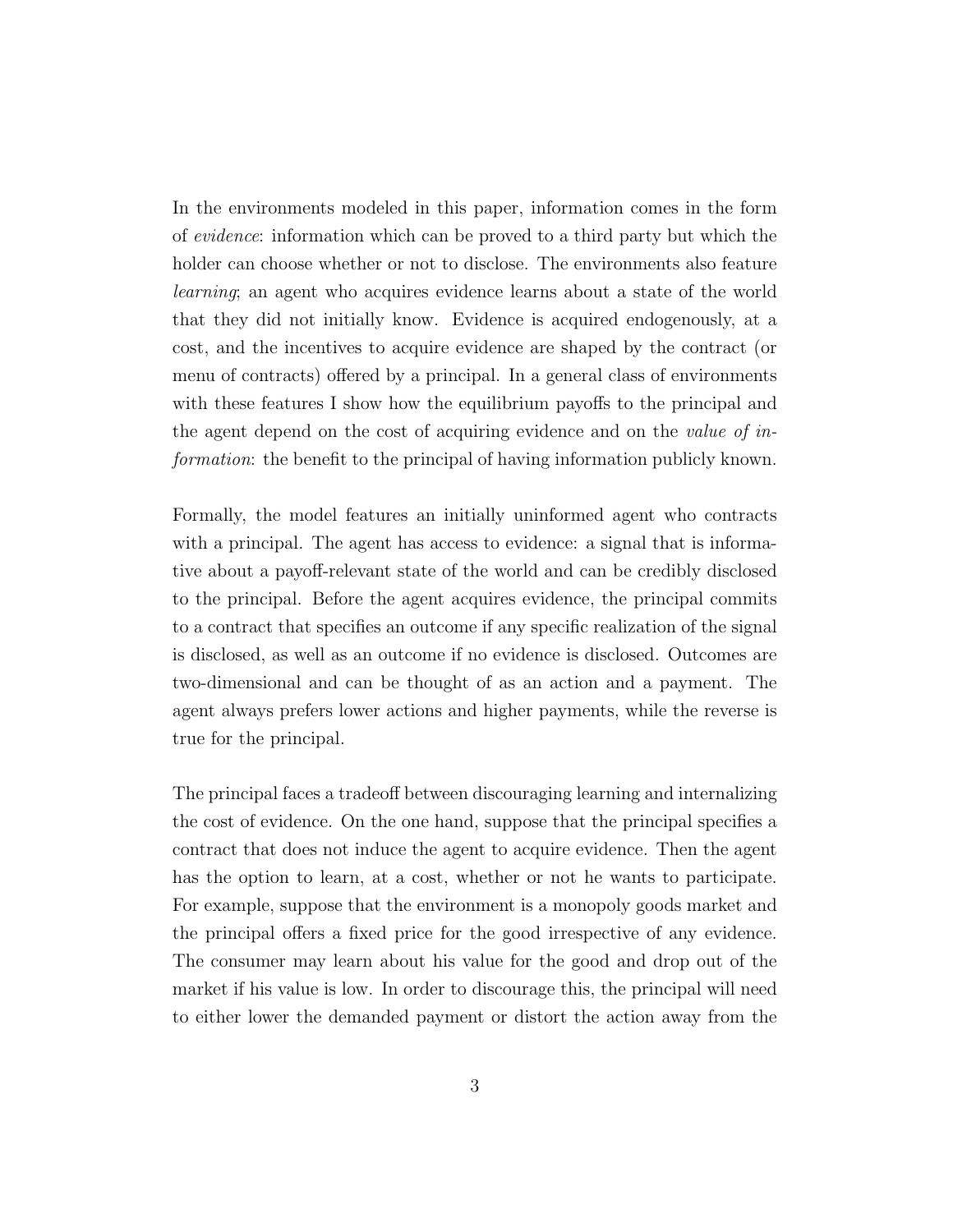ex-ante first best (we will see examples of both cases).

On the other hand, if the principal does induce the agent to acquire evidence he will need to leave the agent rents ex-post. This is because evidence acquisition is costly, therefore the agent will need to be reimbursed for the cost of evidence: otherwise, he would prefer not to participate in the mechanism.

The first effect (learning) becomes more severe as the cost of evidence becomes lower, in which case it becomes cheaper to learn. The second effect becomes more severe as the cost of evidence becomes higher. Therefore, the principal will require the agent to present evidence when the cost of evidence is below some threshold and will offer an unconditional contract if the cost of evidence is above that threshold.

However, if the cost of evidence is sufficiently high, the optimal contract for the principal is simply to offer the ex-ante optimal action and charge the agent's ex-ante willingness to pay. This implies that above some threshold the optimal contract is constant in the cost, as are payoffs. If this threshold cost is higher than the cost at which the principal is indifferent between inducing evidence acquisition or not doing so, the principal's payoffs are non-monotone (in particular, U-shaped) in evidence. If not, the principal's payoffs are non-increasing in the cost of evidence.

I derive a condition that precisely distinguishes the two cases. If payoffs are quasilinear in payments and the agent's value of the outside option is type-independent, the condition is particularly simple: payoffs are U-shaped in the cost of evidence if and only if the value of information is less than the expected upside risk in the agent's payoff from the ex-ante optimal action. In the general case, the condition implies that the principal's payoffs are U-shaped in the cost of evidence acquisition whenever the value of public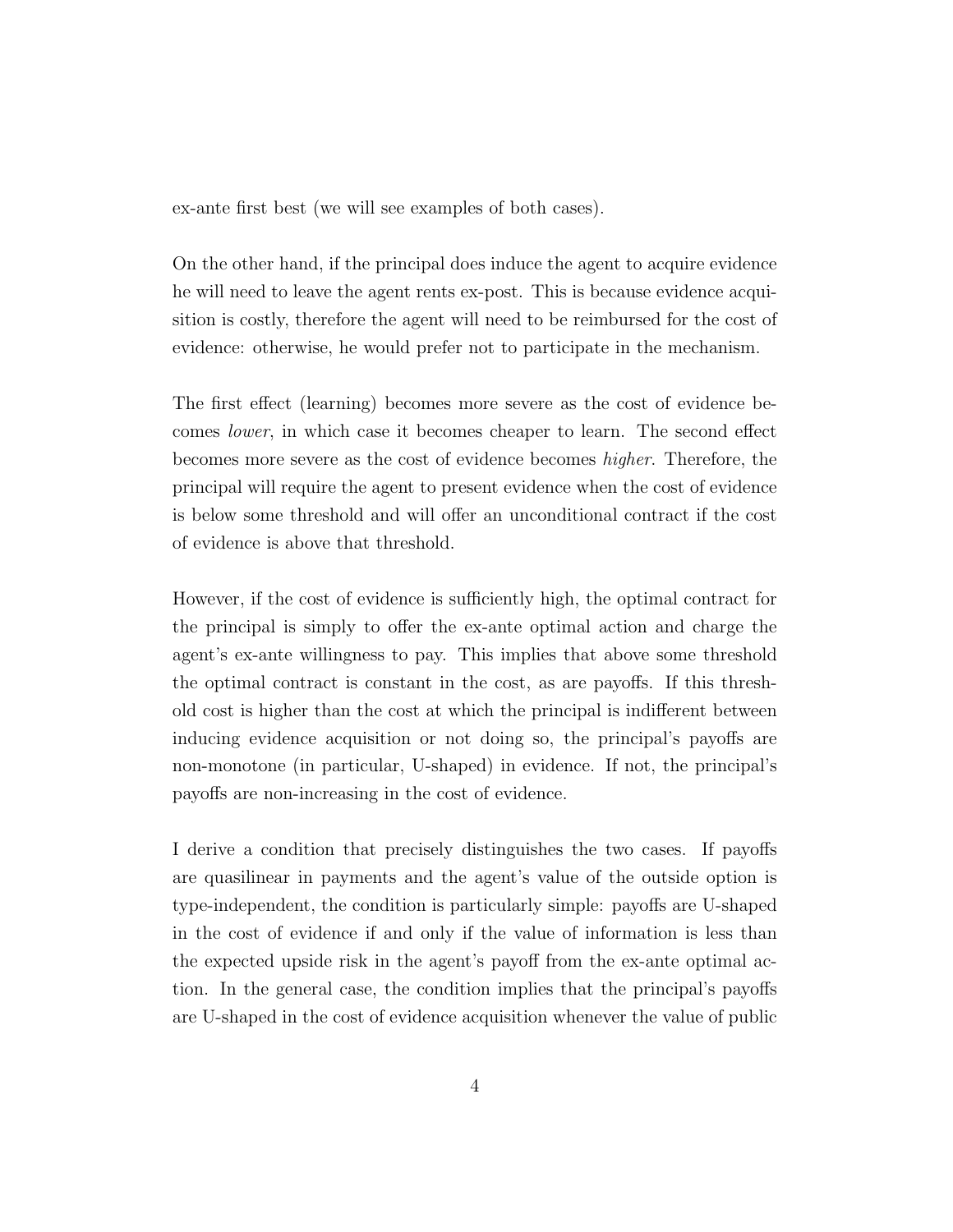information is negative (for example, in insurance markets).

As a consequence, when the value of information is high, all benefits from evidence accrue to the principal. In this case, the principal is best off when the cost of evidence is low. When the value of information is low, the principal is best off when evidence is very costly and the agent is best off with intermediate levels of cost, since at these ranges of cost the principal may leave rents to the agent to discourage learning.

If payoffs are quasilinear in payments, so that aggregate welfare is well defined, aggregate welfare is maximized for low costs of evidence. This is driven by the fact that the value of information is always (weakly) positive when payoffs are quasilinear. For general payoffs, maximization of aggregate welfare is sensitive to the definition of aggregate welfare used.

Conversely, aggregate welfare is smallest for an intermediate cost of evidence in the U-shaped case, and smallest for high costs of evidence in the nonincreasing case; this is also true for general payoffs and any reasonable measure of aggregate welfare.

These comparative statics are significant for the applications in two ways : Firstly, when new forms of evidence are made available by new technologies, a decrease in cost can be seen as a proxy for technological improvements. Therefore, the results tell us who benefits as technologies for producing evidence improve. Secondly, the case in which the principal's payoff is nonmonotone in the cost of evidence is precisely the case in which the agent may benefit from the availability of evidence. Therefore, the results tell us when we should expect, based on the primitives, that the availability of evidence might benefit an agent, despite the principal's strong bargaining power in the environments I consider. Variations in cost can be substantial even within a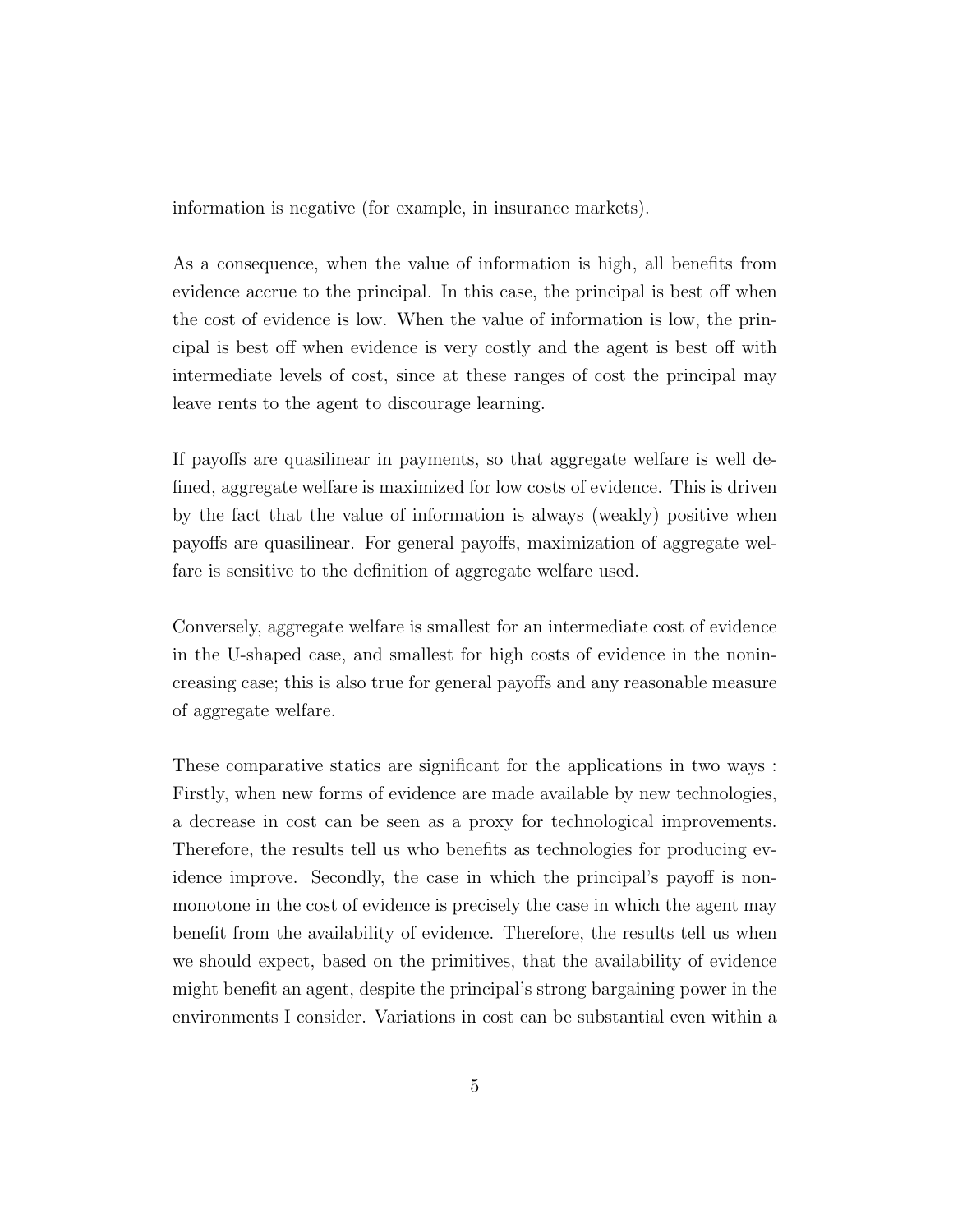particular class of evidence: for example, genetic tests for hereditary medical conditions can range for under \$100 to over \$2000 (National Institute of Health, cited in Peter et al, 2017).

An existing literature, surveyed in the following section, considers mechanism design environments in which the agent can learn information but cannot credibly disclose it to the principal. My results differ from the results of that literature in three key ways. Firstly, when information cannot be disclosed the agent may be best off with low costs of information acquisition, while in my model the agent is always best off with intermediate costs. Secondly, when information cannot be disclosed, the principal's payoff may be neither nonincreasing nor U-shaped in the cost of evidence acquistion. Moreover, the connection between the shape of the players' equilibrium values and the underlying payoffs is less stark. Thirdly, the literature on non-disclosable information acquisition typically shows that incentives for information acquisition require 'high-powered' menus of contracts, in which the response of the contract offered to the agent's information is greater than first best: this is not the case when the information acquired can be used as evidence.

Examples of economic environments that can be modeled in the framework of this paper include:

- 1. An insurance company contracts with a consumer who has access to a genetic test. The test provides information about the consumer's risk of a costly disease and can be disclosed to the insurer. In this example the agent is the consumer and the principal is a monopoly insurer (more broadly the results may give some insight into markets which are not monopolistic but where firms have some market power).
- 2. A local government contracts the provision of a public project to a firm. The firm can commission a technical report which provides information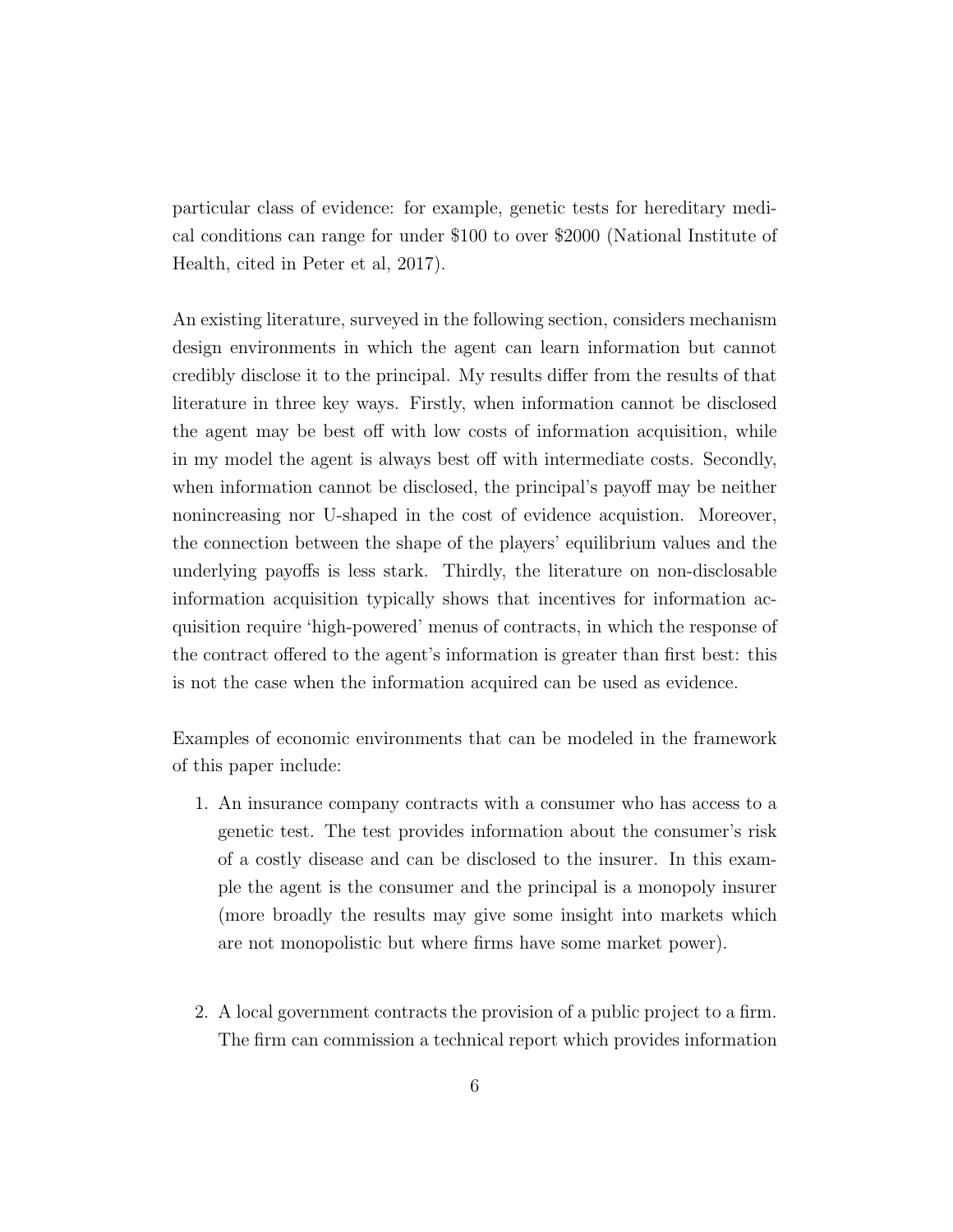about the cost and feasibility of the project. This report can be shown to the local government and the terms of the contract may depend on the information contained in the report. In this example the local government is the principal and the firm is the agent.<sup>[1](#page-6-0)</sup>

3. A potential employee completes an educational course before seeking a job with a monopsonistic employer. While completing the course the potential employee learns his own ability, which affects his expected outside option. The qualification and grades received can be shown to the employer and the terms (or existence) of an employment contract may depend on these. In this example the employer is the principal and the potential employee is the agent.<sup>[2](#page-6-1)</sup>

In the second part of the paper I develop the genetic testing example in more detail. In particular, I compare two ways in which an insurance market might be regulated: (i) the insurer is allowed to ask the consumer for the results of a genetic test and condition the terms of an insurance contract on the results; (ii) the insurer must offer the same contract (or menu of contracts) to the consumer regardless of genetic test results.

I show that if the cost of the test is low and the ex-ante probability of lowrisk test results is high, or if the cost lies in an intermediate range, then the consumer is strictly worse off in case (i). In contrast, if the cost of the test is low and the ex-ante probability of a high-risk test result is high, then the consumer is no worse of under case (i) compared to case (ii), while the insurer is strictly better off. Therefore, under the latter set of parameter

<span id="page-6-0"></span><sup>1</sup>Of course, the contracter will eventually learn the cost of production if the project is undertaken. However, this is compatible with my model if, for example, final production costs will have to be learned after the contract is signed, even if a preliminary estimate has been made before contracting.

<span id="page-6-1"></span><sup>2</sup>This model of education abstracts from its role in human capital formation and as a signal of exogenous private information. While those effects are important, education as endogenous evidence illustrates another channel through which it may affect labor markets.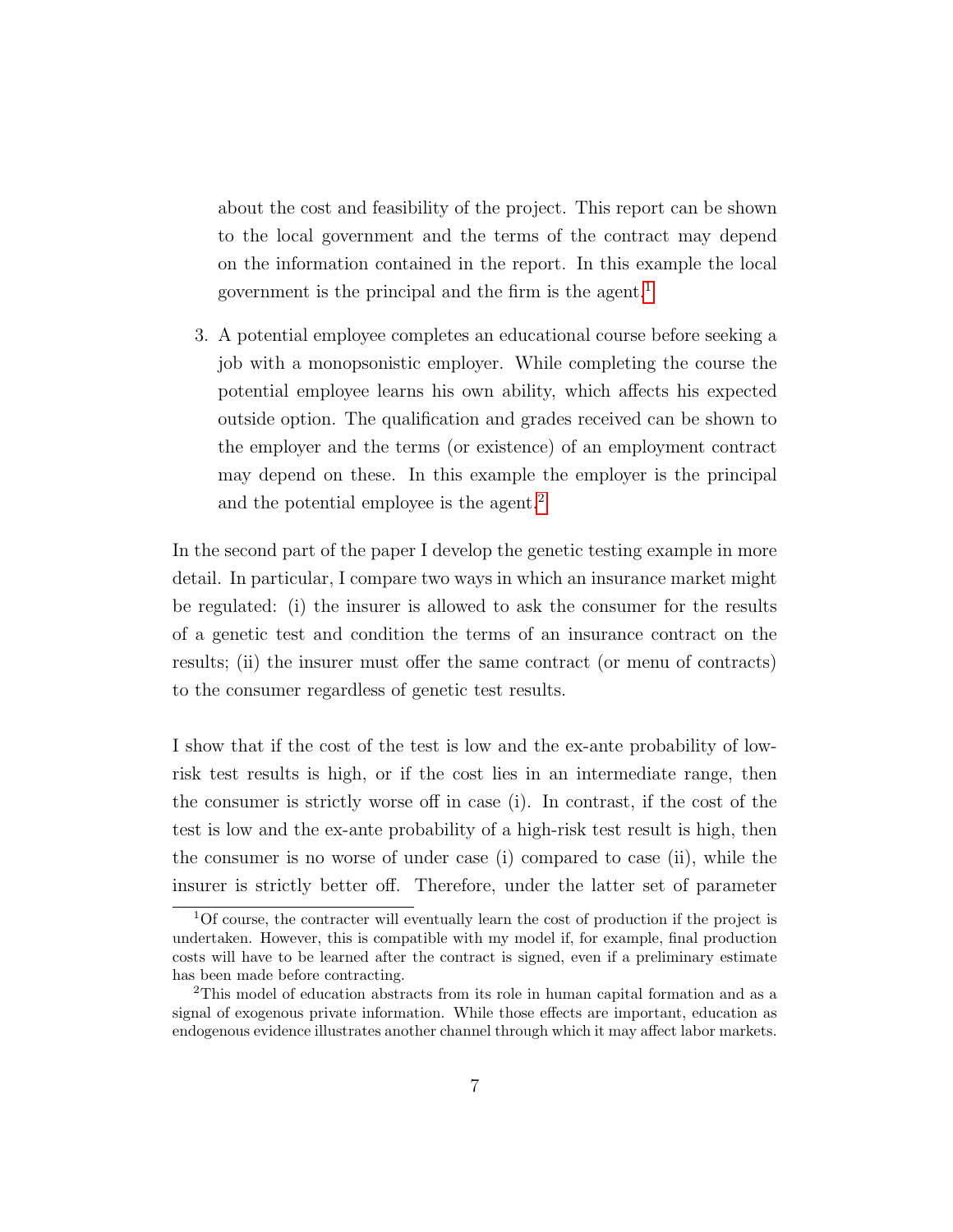values, allowing insurance companies to condition on the results of a genetic test is Pareto improving.

Moreover, it is possible that aggregate welfare (measured as a weighted sum of the insurer's and consumer's payoff) is lower when evidence can be contracted upon than when it cannot. This can occur when costs are in an intermediate range so that evidence will be acquired in the optimal mechanism when it can be contracted upon but not acquired when it cannot be contracted upon. Aggregate welfare is lost through both the direct cost of evidence acquisition, and through the Hirshleifer effect – the observation that ex-ante insurance is more socially valuable than ex-post insurance when the consumer is risk-averse. For some parameter values this loss is not offset by the elimination of the adverse selection problem when evidence can be used in the contract.

Regulation of the use of genetic information in insurance contracting is the subject of an ongoing policy debate. In 2008 the US congress passed the Genetic Information Nondiscrimination Act (GINA). Among other provisions, the GINA prohibits health insurers from denying coverage, or altering the contracts offered, based on the result of a genetic test. But the GINA does not extend to life or disability insurance. Many interested parties, including medical groups, have voiced concerns that this restriction in scope may harm consumers, leading to ruinously high premiums or denial of coverage for individuals with a predisposition to costly health issues (Erwin, 2008). On the other hand, industry players have voiced concerns that extending the GINA to life insurance could lead to unravelling in the market. A statement by the American Academy of Actuaries argues that barring companies from contracting on test results in this market "could lead to adverse selection and impact the stability of rates."[3](#page-7-0)

<span id="page-7-0"></span><sup>3</sup>https://www.nytimes.com/2014/04/08/science/fearing-punishment-for-bad-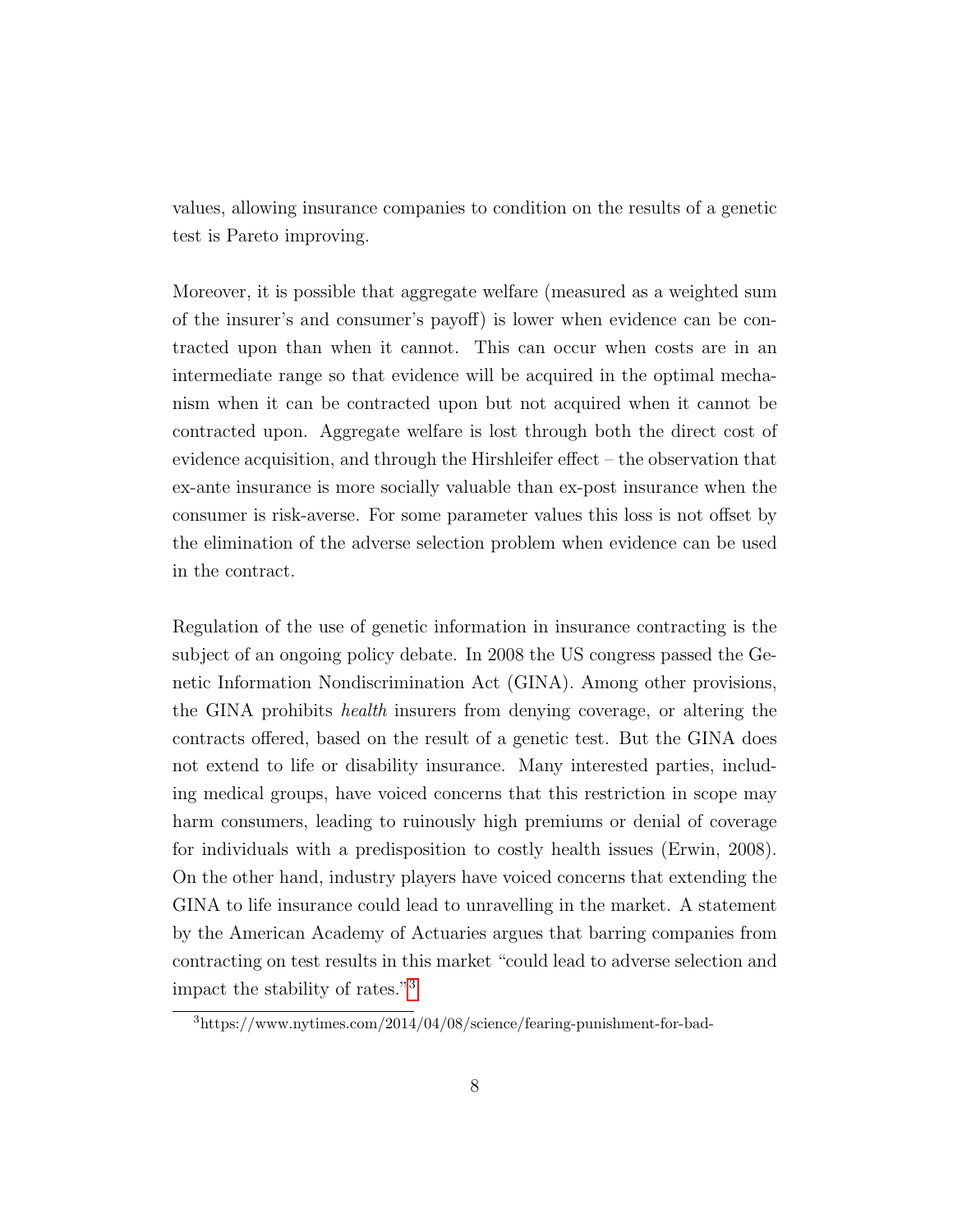My results illustrate how the validity of these positions depends on the specific parameters of the market. As the costs of genetic testing fall, extending the GINA to life insurance could benefit consumers if low risk types, relative to the ex-ante expectation, are more likely. Conversely, extending the GINA to life insurance could (weakly) harm both sides of the market if high risk types are relatively more likely. Which is the case is a question for empirical research.

### 1.1 Literature Review

A number of existing theoretical papers model insurance markets with genetic testing. The most closely related is Doherty and Thistle (1996) which considers genetic information in the context of a perfectly competitive rather than monopolistic — market. Although their focus is on a different question — why and under what conditions consumers choose to become informed about their risk — their results imply that consumers are better off when evidence can be contracted upon in the competitive case (given that an equilibrium exists). In their model, with some probability the consumer has evidence available exogenously, a feature not present in my model.

In less directly comparable models, Hoy and Polborn (2000) consider a competitive market in which insurers cannot screen consumers using the level of insurance, and Strohmenger and Wambach (2000) consider a model in which the cost of treatment may exceed consumers' ability to pay. Hoel et al (2006) consider a model in which consumers have intrinsic preferences over when uncertainty is resolved, separately from the instrumental value of information. Barigozzi and Henriet (2011) consider a model in which genetic information has instrumental value in treatment or prevention decisions, where preven-

genes.html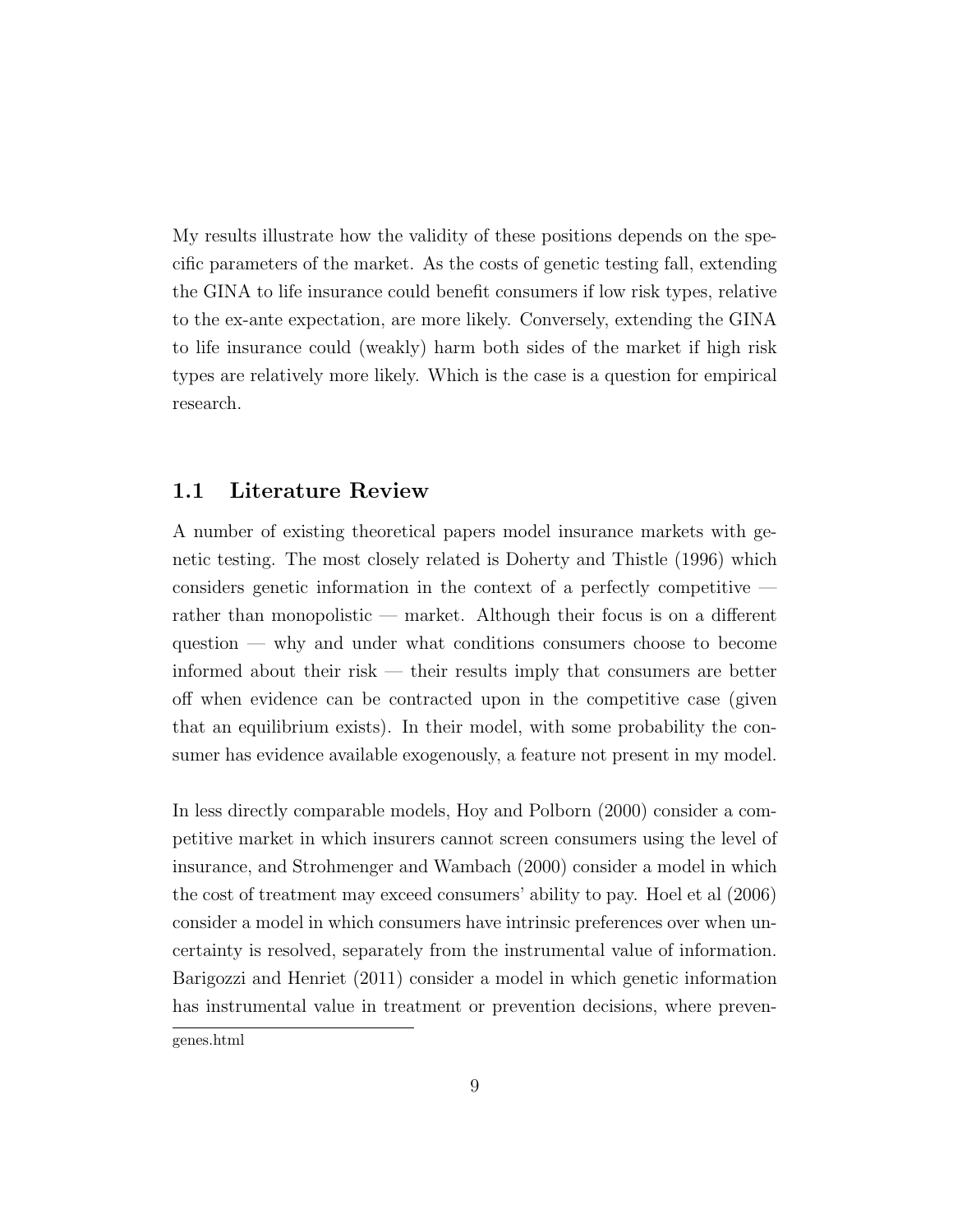tion reduces the size of loss. Peter et al (2017) consider a similar model in which prevention reduces the probability of a loss (and is unobservable). Both of the two latter papers compare four policy regimes and find that a duty to disclose results of a test Pareto dominates all alternatives, while an information ban (such as the GINA) is Pareto dominated by all other alternatives.

In contrast to these papers I consider a monopolistic insurance market. As some empirical papers (Chiappori et al, 2006; Cohen and Einav, 2007; Dafny, 2010) find evidence of market power in insurance markets, monopolistic models are empirically relevant.

Lagerlof and Schottmuller (2016a, 2016b) consider a monopolistic model of insurance with genetic testing which features learning but not evidence: that is, the consumer learns about his risk type by taking a test but cannot prove what he knows to the insurer. Their model can be seen as a benchmark against which we can compare outcomes when information can be credibly disclosed and contracted upon.

Returning to the general model, there is a large literature examining mechanism design with endogenous information and a sizeable literature considering mechanism design with evidence. Here I emphasize the contribution of my paper over the most closely related existing work. McAdams (2011), in the specific context of a unit-valuation monopoly model analyzes the impact of costly evidence acquisition without learning. He shows that aggregate welfare is U-shaped in the cost of evidence while the monopolist's profit is non-increasing. Some of my results can be seen as a generalization of a special case of McAdams' model: in which the buyer holds no initial private information.

More broadly, a sizable literature characterizes optimal mechanisms with ex-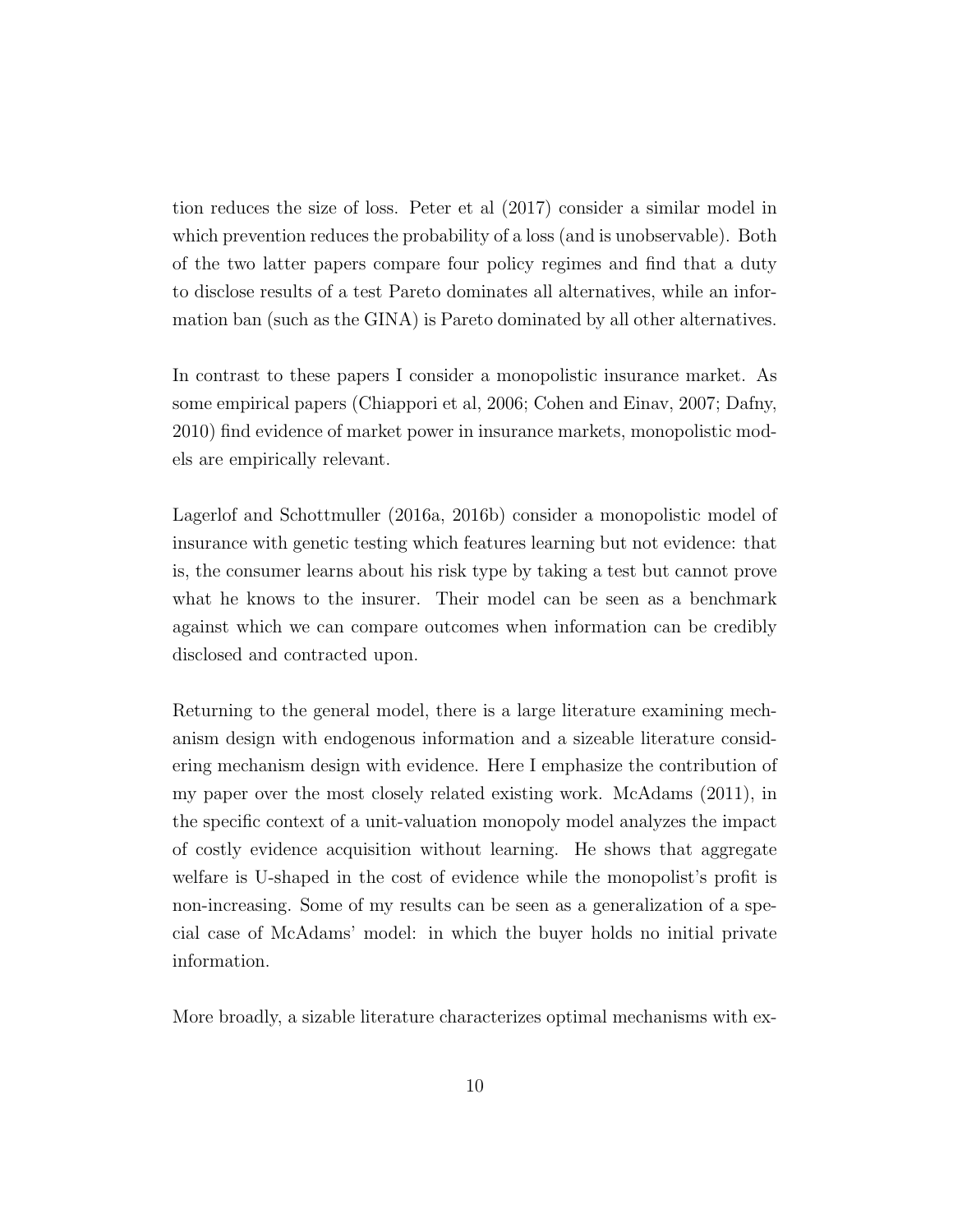ogenous evidence: that is, when an agent (or set of agents) can prove some information to the principal, but the available evidence is costless or exogenous to the chosen mechanism. These environments feature evidence but not learning. Sher and Vohra (2015) characterize optimal mechanisms in a unit valuation monopoly model with arbitrary evidence structures. Ben-Porath, Dekel and Lipman (2017) characterize optimal mechanisms with evidence in a class of allocation problems without transfers. Glazer and Rubinstein (2004, 2006) consider a particular class of environments where a principal chooses whether to accept or reject a request and, as well as characterizing the optimal mechanism, consider the question of whether commitment is necessary. Another strand of literature, following Green and Laffont (1986) investigates general issues relating to partial or full implementation with evidence.

Another, larger strand of literature characterizes optimal mechanisms in environments with endogenous information that cannot be credibly disclosed. These environments feature learning but not evidence. Early examples include Barzel (1977), Craswell (1988) and Demski and Sappington (1987). A more recent strand follows papers by Cremer and Kahlil (1992) and Cremer et al (1998a; 1998b) in the procurement context. A more recent example, generalizing the work of Cremer et al. is Szalay (2009).

The most closely related of these papers are Cremer et al (1998a) and Szalay (2009). A key result of these papers is that contracts that induce information of non verifiable information feature 'high-powered' incentives. That is, the contract offered to low types specifies an action that is further below the mean action than in the optimal contract with exogenous information, while the contract offered to high types is further above the mean. While the model I analyze is too general for 'low type' and 'high type' to be well defined (I do not impose a sorting condition such as single crossing), two examples that I analyse suggest that the opposite finding is often true with endoge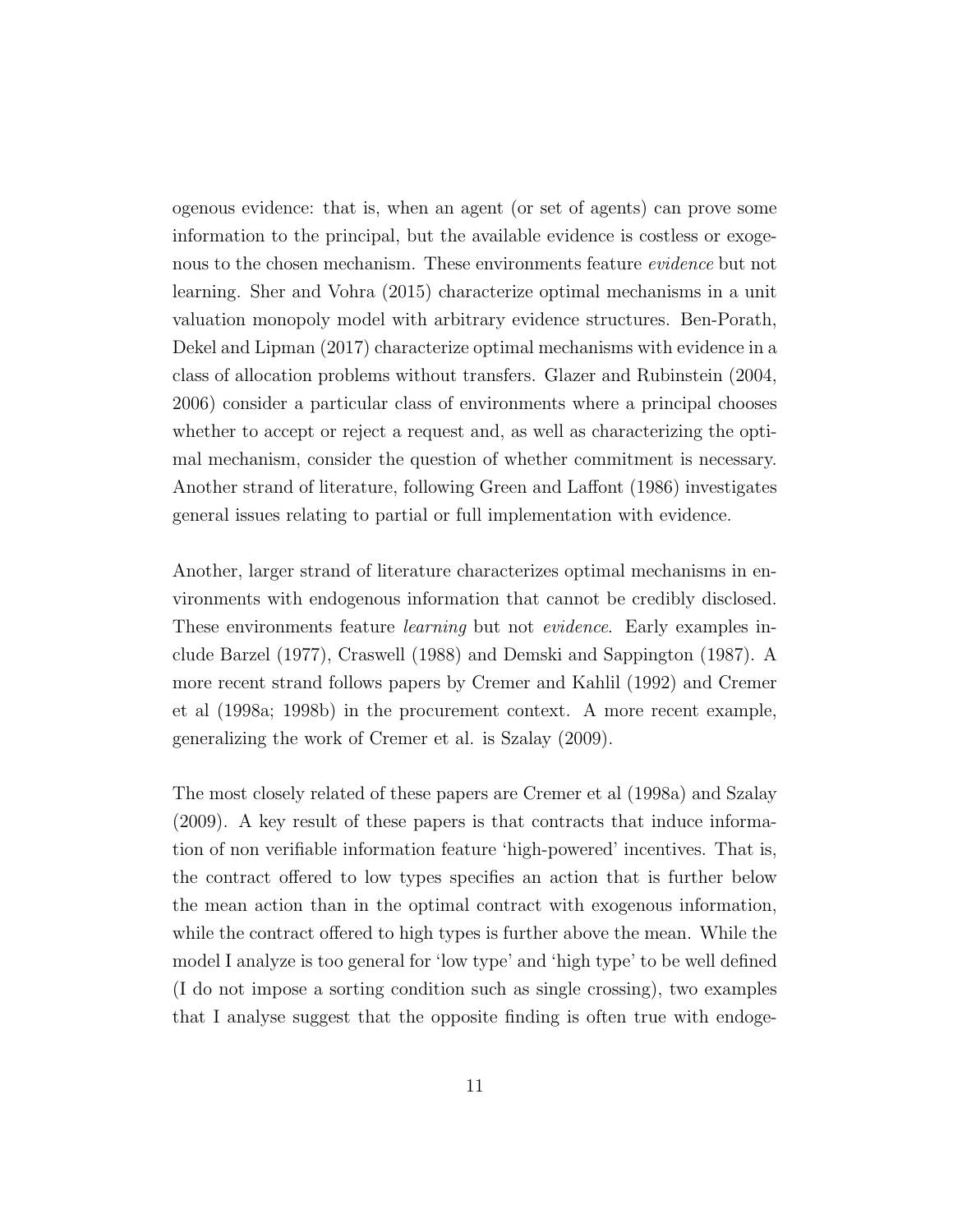nous evidence: when the principal chooses to induce evidence acquisition the actions specified ex-post are less variable than in case of either exogenous non verifiable information or exogenous evidence.

My welfare results also differ from the results of this literature. In the case of endogenous non verifiable information, the principal's payoff need not be either nonincreasing or U-shaped in the cost of evidence and the agent's payoff may be maximized at low costs, rather than intermediate costs (see Hoppe and Schmitz, 2010, for explicit examples of both possibilities).

A further stand of literature characterizes optimal selling mechanisms and optimal auctions with endogenous information. Examples include Persico (2000) and Shi (2012). Other papers, such as Bergemann and Valimaki (2002), consider the implementation of efficient allocations with endogenous information.

Aside from the feature that the information acquired in these models cannot be credibly disclosed, these papers consider more specific settings while the present paper considers a very general class of adverse selection environments. On the other hand, these papers tend to consider environments in which information is chosen from a large set of possible information structures. In contrast, in my model evidence acquisition is an all-or-nothing choice. Neither approach is a generalization of the other, since these models generally restrict the relation between information choice and the cost of information acquisition to follow a particular form. Modeling information acquisition as an all-or-nothing choice is relevant in many cases where the information acquisition technology is given exogenously, for example with a genetic test.

De Marzo, Kremer and Skrzypacz (2015) consider a setting that does involve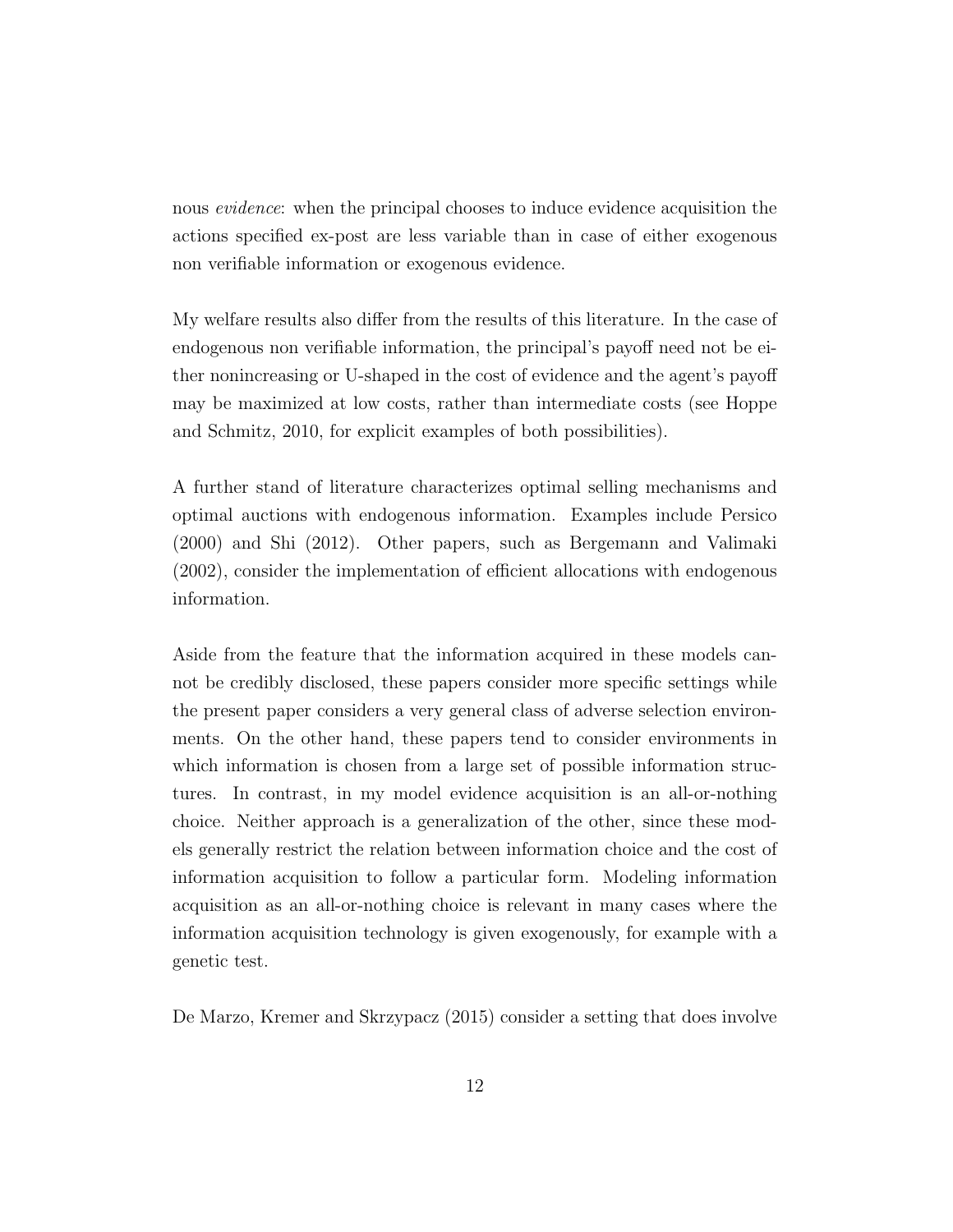both evidence and learning, however the model and focus are different in a number of ways. In their model, a seller can acquire a signal (test result) and disclose it to a market. Since disclosure is to a competitive market of buyers, rather than a principal, the market reacts in a sequentially rational manner to any disclosure rather than shaping incentives to acquire evidence through commitment to a mechanism. The market does not observe which test, from a set of available tests, the seller has taken. Their main result a characterization of which test the seller chooses in equilibrium: the signal that minimizes the expected price conditional on non-disclosure (tests in this model may produce a null result).

The literature on certification (such as Lizzeri, 1999) studies similar issues. This literature does not feature learning on the part of the player whose type is being certified, and typically features a certification intermediary who provides evidence of the (exogenous) type and disclosure to a market rather than a principal.

A number of papers investigate the welfare consequences of exogenous hard information in mechanism design environments. Pram (2017) provides sufficient conditions under which some exogenous evidence structure can induce an interim Pareto improvement. Schmalensee (1981), Varian (1985) and Schwartz (1990), in increasing generality, find conditions on demand under which third degree price discrimination improves aggregate welfare in monopoly markets. Bergemann, Brooks and Morris (2015) characterize the set of consumer surplus - profit pairs that are feasible across all (exogenous) information structures for a monopolist facing a unit valuation buyer. Roesler and Szentes (2017) characterize optimal (costless) learning (of information that cannot be disclosed) in a monopoly model. All of these papers differ from the present paper in significant ways. In particular, none of these papers allow for both learning and evidence.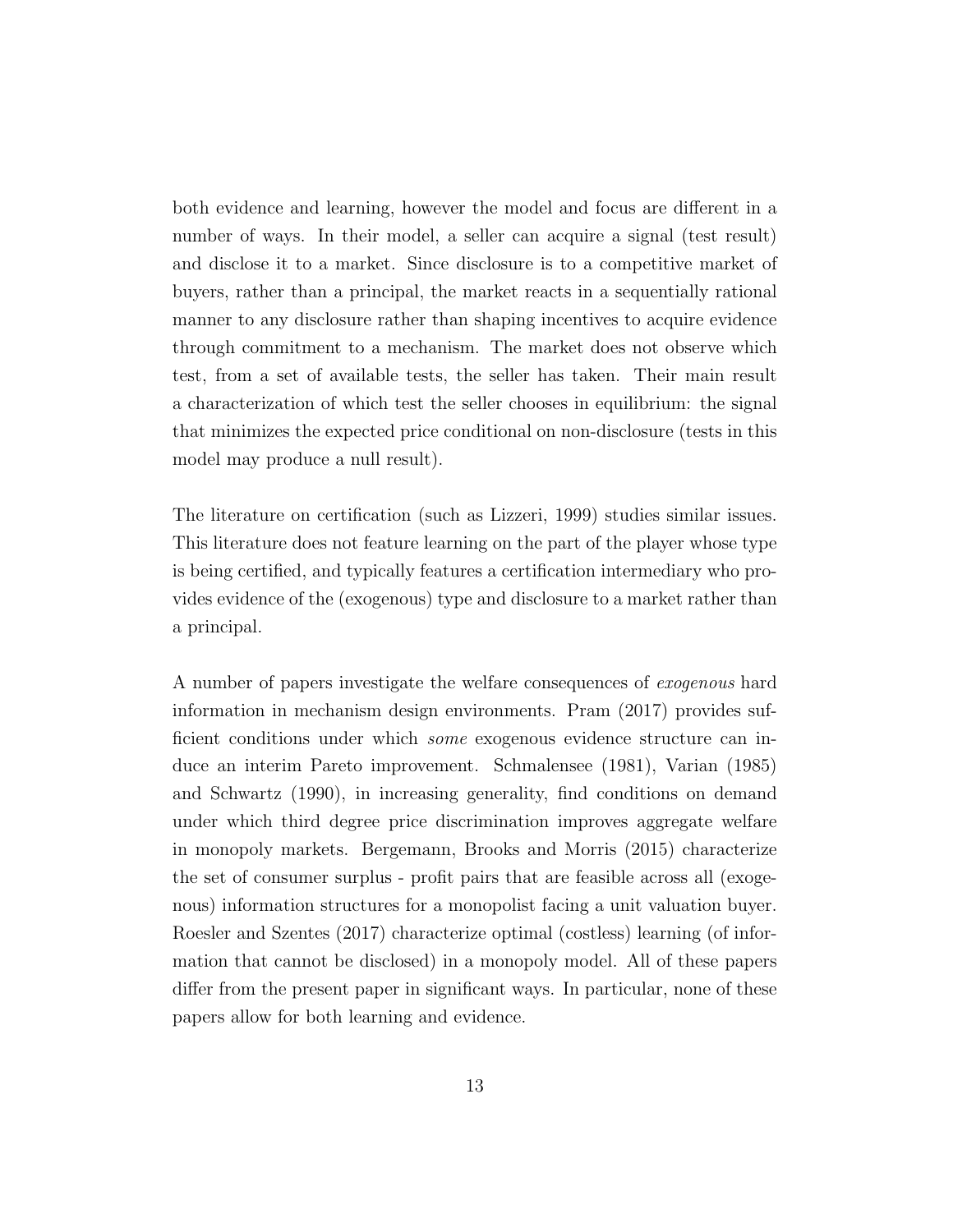# 2 General Results

#### 2.1 Model

In the general model, an initially uninformed agent contracts with a principal. The agent has access to an evidence-acquisition technology: at cost c, the agent can learn his payoff relevant type and can disclose this to the principal. For example, in the insurance application  $c$  would be the cost of taking a genetic test. The principal commits to a mechanism before the agent decides whether to acquire evidence. The mechanism may specify different outcomes contingent on the type disclosed, and contingent on no disclosure. I make very few assumptions about the payoffs or information structure, except that allocations are two dimensional (for example, a price and a level of trade) and both the principal's and agent's payoffs satisfy natural monotonicity properties in each dimension (for example, the agent prefers a lower price and a higher level of trade while the reverse is true for the principal).

Formally, a principal (she) faces an agent (he) with an unknown type  $t \in T$ , where  $T$  is a finite set. Initially, both the principal and the agent know only the prior,  $\pi \in \Delta(T)$ , where  $\Delta(T)$  denotes the set of probability measures on T. The agent has access to evidence: at cost c the agent can learn t and if he does so he can credibly disclose this information to the principal.

Outcomes are denoted by a pair  $(a, p) \in A \times \mathbb{R}$  where A is a compact, Borel, subset of R. Let  $\Delta(A \times P)$  be the set of probability measures on  $A \times P$ equipped with the restriction of the Lebesgue measure on  $\mathbb{R}^2$  to  $A \times P$ . The agent has access to an outside option, denoted  $0 \in A \times P$ . Different types of the agent may value the outside option differently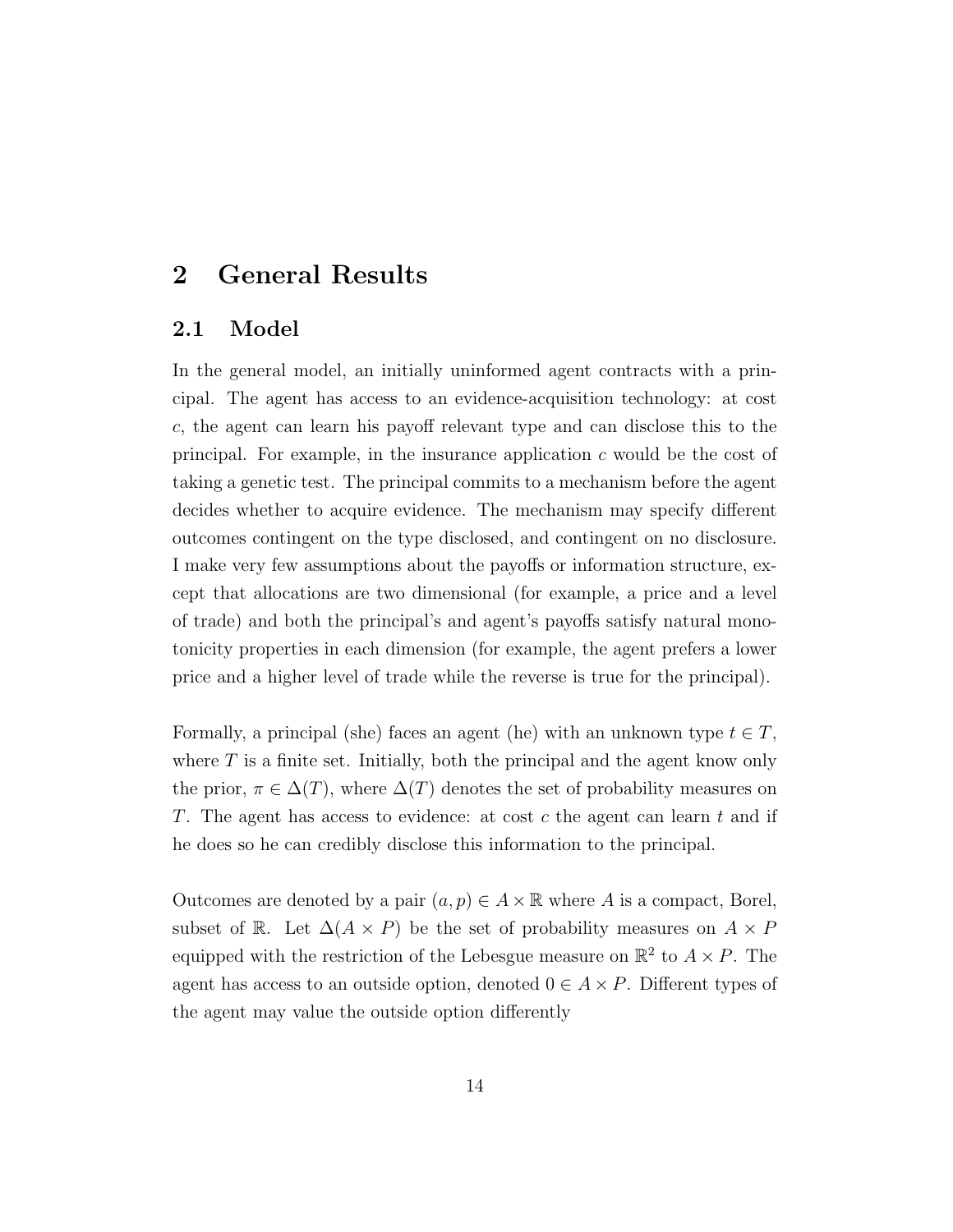Ex-post payoffs are given by:

$$
u: A \times P \times T \to \mathbb{R}
$$

for the agent and

$$
v: A \times P \times T \to \mathbb{R}
$$

for the principal. Preferences over lotteries satisfy the expected utility hypothesis. With some abuse of notation, let  $u(\phi, t)$  and  $v(\phi, t)$  denote  $E_{\phi}[u((a, p), t)]$ and  $E_{\phi}[v((a, p), t)]$ , respectively, for  $\phi \in \Delta(A \times P)$ . We make the following assumptions on preferences:

Assumption 1 For each  $t \in T$ ,  $u(\cdot, \cdot, t)$  is weakly increasing in a and strictly decreasing in p.

**Assumption 2** For each  $t \in T$ ,  $v(\cdot, \cdot, t)$  is weakly decreasing in a and strictly increasing in p.

**Assumption 3** For each  $t \in T$ ,  $u(\cdot, \cdot, t)$  and  $v(\cdot, \cdot, t)$  are jointly continuous in a and p.

Assumption 4 Let  $\phi \in \Delta(A \times P)$  and let  $\bar{p} = E_{\phi}(p)$  and  $\hat{a} = marg_A\phi$ . Then  $v(\hat{a}, \bar{p}, t) \ge E_{\phi}v((a, p), t)$  and  $u(\hat{a}, \bar{p}, t) \ge E_{\phi}u((a, p), t)$  for all  $t \in T$ .

**Assumption 5** For each  $t \in T$ ,  $\alpha \in \Delta(A)$ ,  $c \in \mathbb{R}$  there exists p such that:

$$
u(\alpha, p, t) = c.
$$

Assumptions 1 and 2 are monotonicity requirements.[4](#page-14-0) Assumption 3 is a standard continuity assumption that is necessary to guarantee existence of

<span id="page-14-0"></span><sup>4</sup>Note that, in a given application, if it is natural for a consumer to prefer higher actions, a', and a principal to prefer higher payments, p', we can simply redefine  $a = -a'$ and  $p = -p'$ .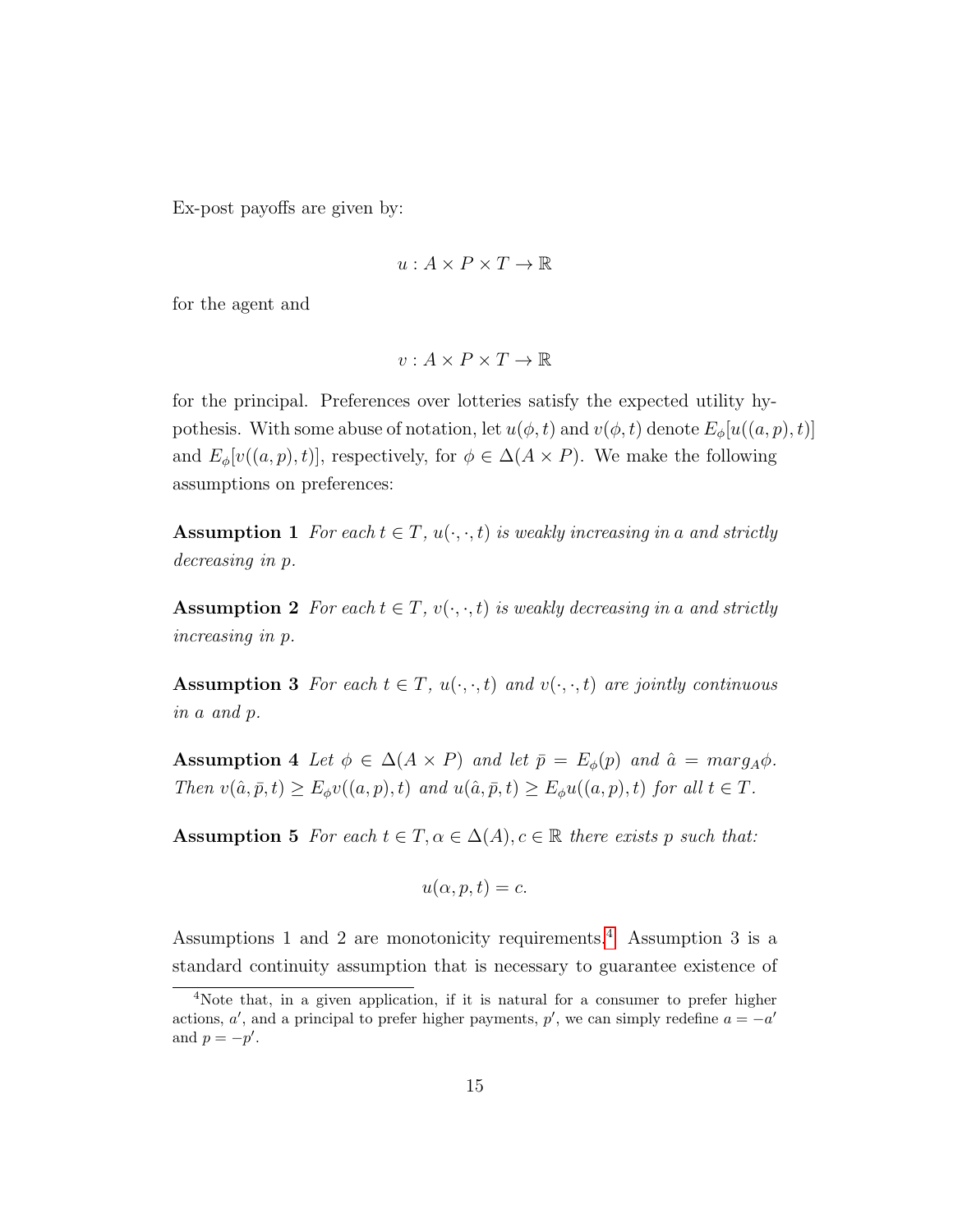an optimal mechanism. Assumption 4 requires that both the principal and agent are weakly risk averse over payments for any given state  $t \in T$ , and imposes a weak form of separability in preferences over actions and payments. Assumption 5 ensures that the principal cannot extract an unbounded payment from the agent. All five assumptions are commonly satisfied in applications.

Before any evidence is acquired, the principal commits to a mechanism. A mechanism specifies an outcome function  $g : T \cup \{N\} \rightarrow \Delta(A \times P)$ . The interpretation is that the mechanism specifies an outcome for each signal realization,  $t \in T$  that might be presented to the principal, as well as an outcome,  $g(N)$ , if the agent presents no evidence. A seemingly more general mechanism would also allow the mechanism to be conditioned on cheap-talk messages in the event that the agent acquires the signal but does not present it. In the Appendix I show that without loss of generality the agent presents all acquired evidence to the principal.

The agent incurs a separable cost,  $c$ , if he chooses to acquire evidence, so that the agent's ex-ante payoff when evidence is acquired on-path is:

 $E_t[u(g(t), t)] - c,$ 

noting that  $q(t)$  may be a lottery over outcomes.

The timing is as follows:

| Period 1:     | Period 2:          | Period 3:                               |
|---------------|--------------------|-----------------------------------------|
| The principal |                    | The agent chooses Evidence is presented |
| commits to    | whether to acquire | and the outcome                         |
| a mechanism   | evidence           | is realized                             |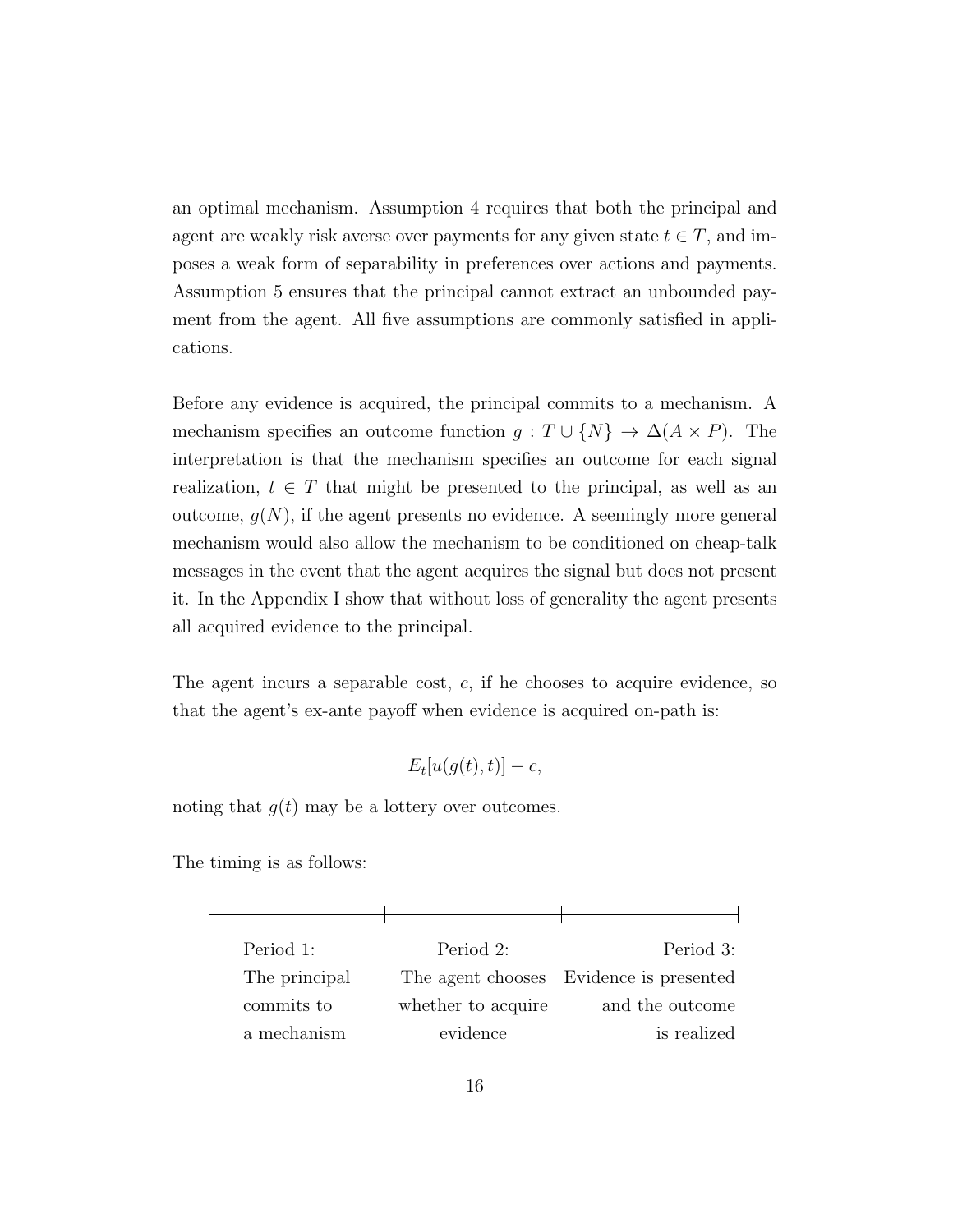#### Figure 1: Timing of the problem

The agent can choose to take the outside option either before or after acquiring evidence. Preventing the agent from opting out before acquiring evidence imposes an ex-ante individual rationality constraint. Preventing the agent from opting out after acquiring evidence imposes both a moral hazard constraint and an ex-post individual rationality constraint.

The ex-post individual rationality constraint is relevant when evidence is acquired on-path: since the agent knows his type after acquiring evidence he must prefer to accept the contract offered ex-post. The moral hazard constraint is relevant when evidence is not acquired on path. If the agent chooses to acquire evidence off-path, he may prefer to take the outside option contingent on certain types. Therefore, if the principal wishes to prevent the agent from acquiring evidence (which is an unobservable decision), the agent must not expect to do too much better, ex-post, by choosing to take the outside option contingent on learning that the type is in some set. This is the moral hazard constraint

Note that evidence acquisition is a once and for all decision, as is common in the literature.

Let  $d \in \{Y, N\}$  with  $d = Y$  if the agent acquires evidence and  $d = N$  if the agent does not acquire evidence. An optimal mechanism for the principal solves the following maximization problem:

$$
max_{(g(t))_{t \in T}, g(N), d} \mathbf{1}\{d = Y\} E_t v(g(t), t) + \mathbf{1}\{d = N\} E_t v(g(N), t)), \ \ s.t.
$$

$$
E_t u(g(N), t) \ge E_t[u(0, t)]. \quad (IR_N)
$$
\n
$$
(1)
$$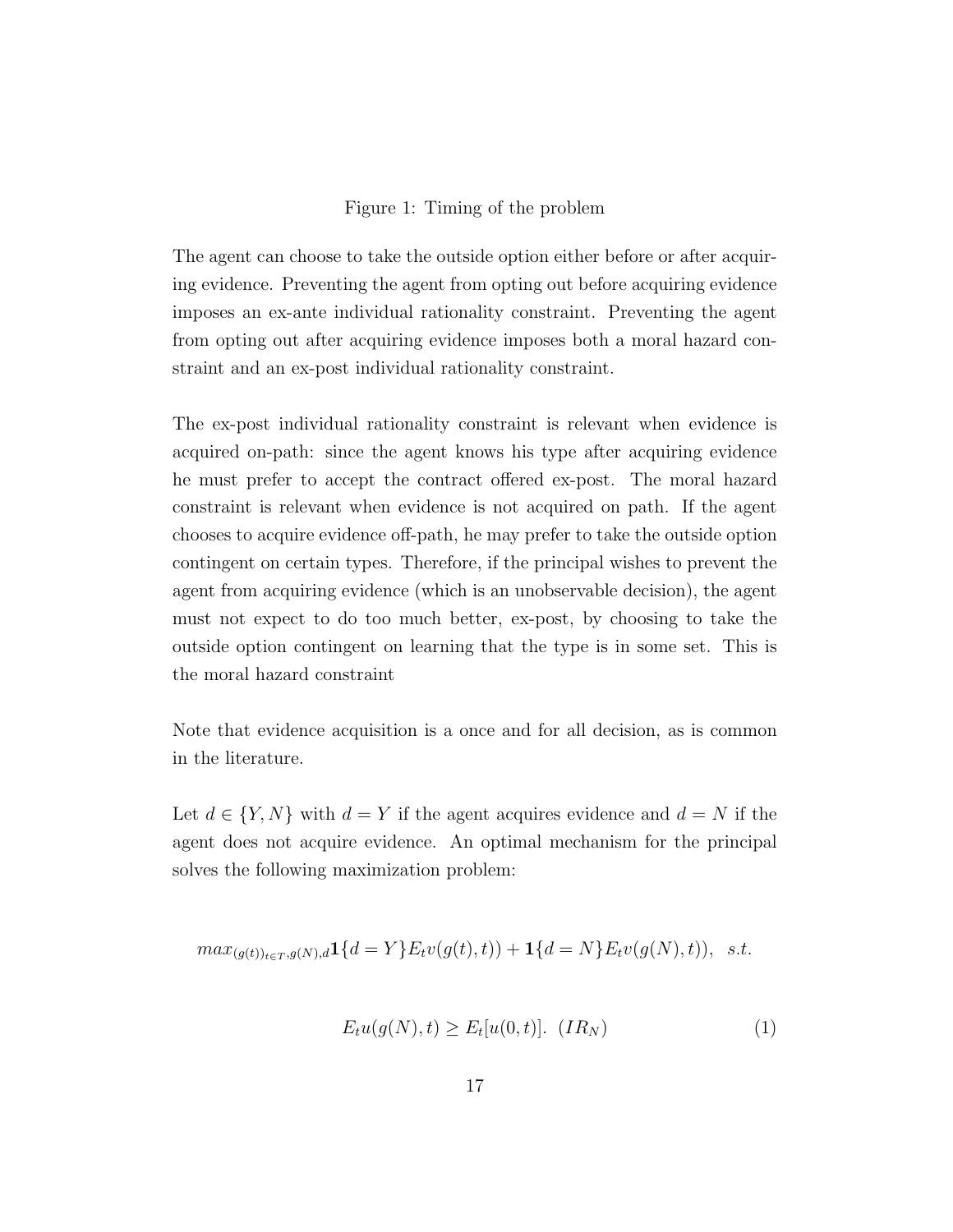$$
E_t u(g(N), t) \ge \sum_{t \in T} E_t max\{u(g(N), t), u(0, t)\} - c. \quad (MH)
$$
 (2)

$$
E_t[u(g(t),t)] \ge E_t[u(0,t)] - c. \t(IR_Y)
$$
\n(3)

$$
u(g(t),t) \ge u(0,t) \,\forall t \in T. \ (EPIC)
$$
\n
$$
(4)
$$

$$
d = Y \Leftrightarrow E_t[u(g(t), t)] - c \ge E_t[u(g(N), t)] \tag{5}
$$

The interpretation of the constraints is as follows: (1) ensures that the agent prefers to participate in the mechanism when evidence is not acquired on path, (2) ensures that if evidence is not acquired on path then the agent does not prefer to acquire evidence and then participate in the mechanism only conditional on certain signal realizations, (3) ensures that the agent prefers to participate in the mechanism when evidence is acquired on-path, (4) ensures that, after observing each signal realization, the agent prefers to present the signal and participate in the mechanism than to take the outside option, (5) ensures that the agent prefers to follow the principal's recommendation on whether or not to acquire evidence.

Under assumptions 1-5 an optimal mechanism is guaranteed to exist. Moreover it features no randomization in the agent's evidence acquisition decision:

Lemma 1 Under Assumptions 1-5 an optimal mechanism exists. Moreover, without loss of optimality the agent's evidence acquisition decision is deterministic.

Suppose the agent randomizes over evidence acquisition. Then the principal must be indifferent between the contract chosen when the agent has evidence and the contract chosen when the agent does not, otherwise the principal is better off altering one or the other slightly to break the indifference. But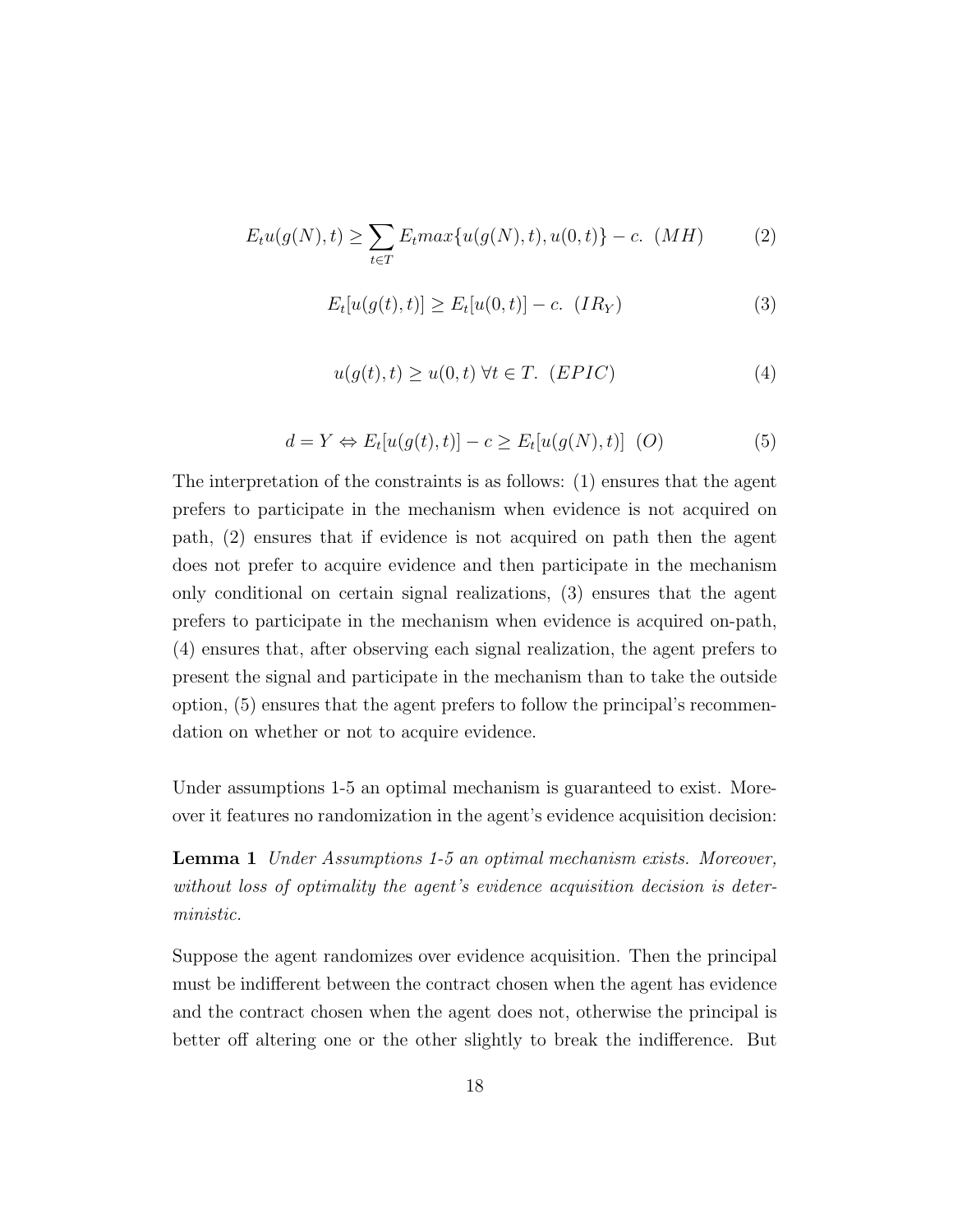then it is optimal to simply offer one or the other. Moreover, a contract in which the agent randomizes over the evidence acquisition decision is typically strictly worse than one in which the agent acquires evidence for sure. This is because, when there is some probability that the agent does not acquire evidence, the principal will typically offer a contract other than the outside option conditional on no disclosure. This contract may be preferred to the outside option by some ex-post types. This introduces a stronger incentive constraint which limits what the principal can offer conditional on the agent presenting evidence.

A proof of the lemma is contained in the appendix.

### 2.2 Examples

A number of economic environments can be modeled within this framework. Some examples include:

- A risk-averse consumer purchases insurance from a monopoly insurer. The consumer faces a risk of a loss  $\phi \in {\phi_L, \phi_H}$  and initially knows only the prior. The consumer can, at a cost, c, obtain a genetic test. The result of the test reveals the risk and can be credibly disclosed to the insurer. In this example,  $a \in A$  is the level of insurance (the proportion of the loss that is repaid in the event of a loss), and  $p$  is the premium. The state space is  $T = \{\phi_L, \phi_H\}$ . This example is analyzed in greater detail in Section 3.
- A local government hires a firm to build a public project. The cost of production is unknown and lies a the set T. The firm can commission a technical report to learn the cost and can disclose the results of the technical report to the local government. In this example the firm is the agent and the local government is the principal. The action space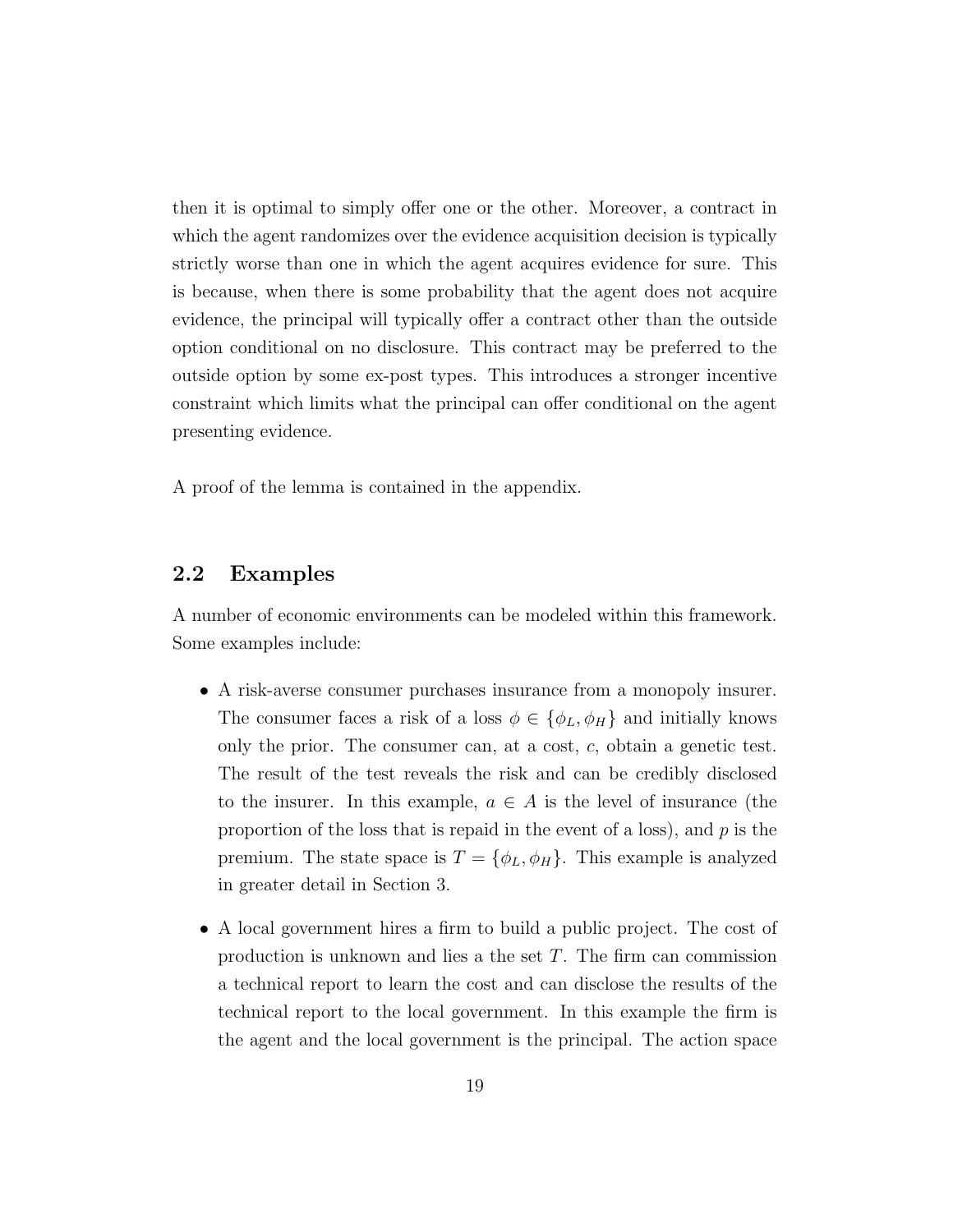is  $A = [0, \bar{a}]$ , where a is the size of the project and  $\bar{a}$  is a maximum desirable size. The payoffs are:

$$
v(a, p, t) = V(a) - p.
$$

$$
u(a, p, t) = p - a \cdot t.
$$

Where  $V(a)$  is increasing in a. Note that in this example the agent prefers higher payments and lower project size, while the reverse is true for the principal. However, the environment can be recast in my framework by defining  $a' = -a$  and  $p' = -p$  and writing payoffs as a function of  $(a', p')$ .

The cost of evidence acquisition, c, should be interpreted as the difference between the cost of commissioning a preliminary technical report as well as learning final costs when production is undertaken, and the cost of simply learning final costs once the contracter has already commited to producing the project.

• A potential employee may be hired by a monopsonistic employer. The employee may be a low or high productivity type,  $t \in \{t_L, t_H\}$ , but does not initially know his type. The employer chooses whether to offer a job,  $a \in \{0, 1\}$ , and at what wage, p. Before interacting with the employer the employee can complete a qualification at some cost,  $c$ , which, unlike in the Spence signaling model, is independent of the type. Completing a qualification informs the employee about his type and the qualification, or grade received can be disclosed to the employer. The type is also informative about the employee's expected wage if he enters a different industry,  $o(t)$ . Payoffs are given by: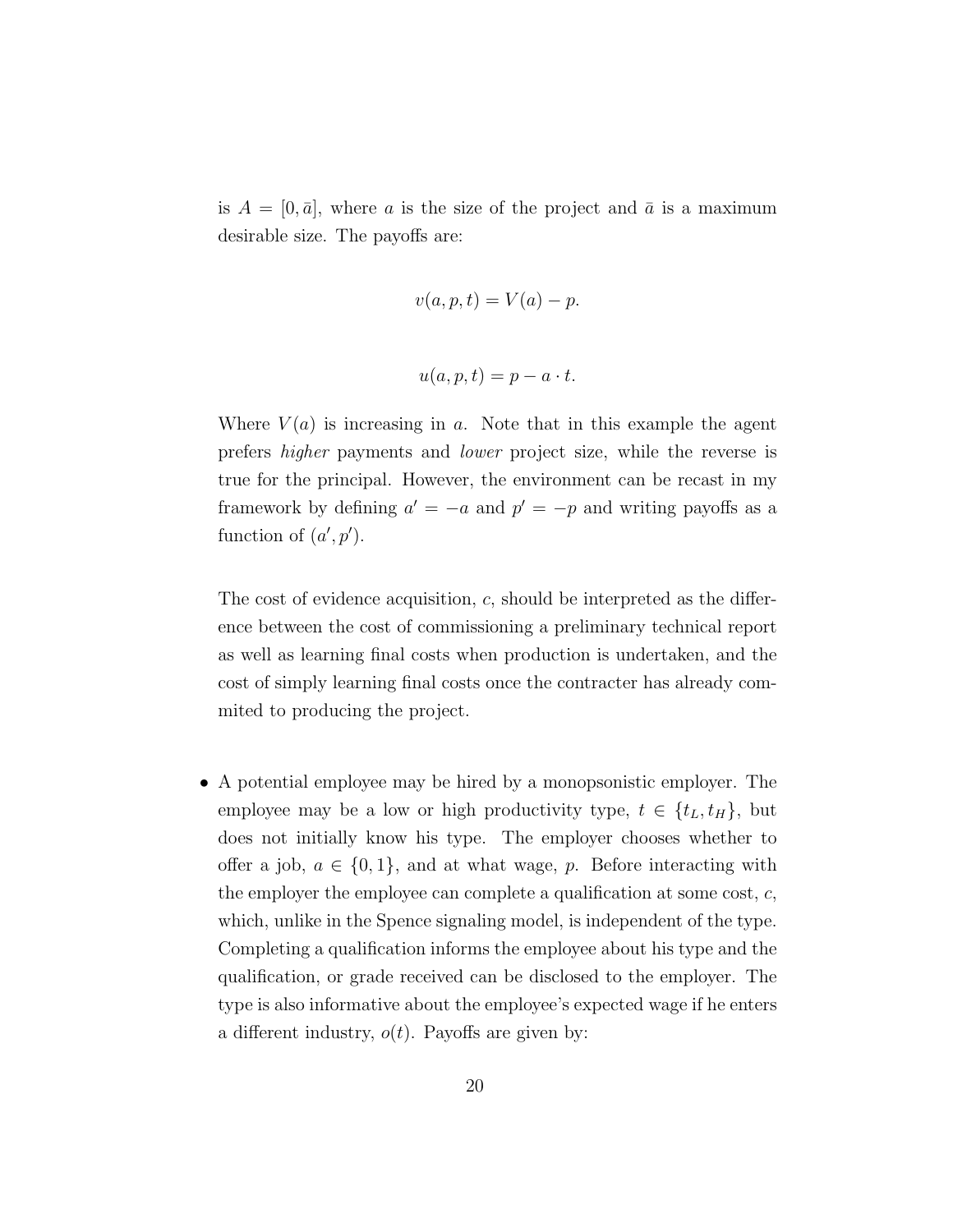$$
v(a, p, t) = t \cdot a - p.
$$

$$
u(a,p,t) = p.
$$

While the value of the outside option to the agent is  $o(t)$  conditional on type t.

### 2.3 Results

In this section I show how the cost of evidence determines the equilibrium payoffs to the principal and agent. The main result is that the principal's ex-ante payoff is either U-shaped or monotone non-decreasing in the cost of evidence. In the first case it is highest for extreme costs and first decreases then increases as costs increase up to a point at which it becomes constant. In contrast the agent's payoff is (weakly) highest for intermediate costs.

In the second case (where the principal's payoff is non-increasing), the principal's profit is strictly decreasing in cost up to a point at which it becomes constant. In this case, the agent's ex-ante payoff is always equal to the payoff he receives under the outside option. The second case occurs if and only if the value to the principal of having the type commonly known is sufficiently high, in particular it must be non-negative.

The condition distinguishing the two cases is particularly clear in environments where payoffs are quasilinear and the value of the outside option is type independent. In these environments, the U-shaped case occurs if and only if the value of information is less than the expected upside risk in the value of the ex-ante optimal action to the agent. The expected upside risk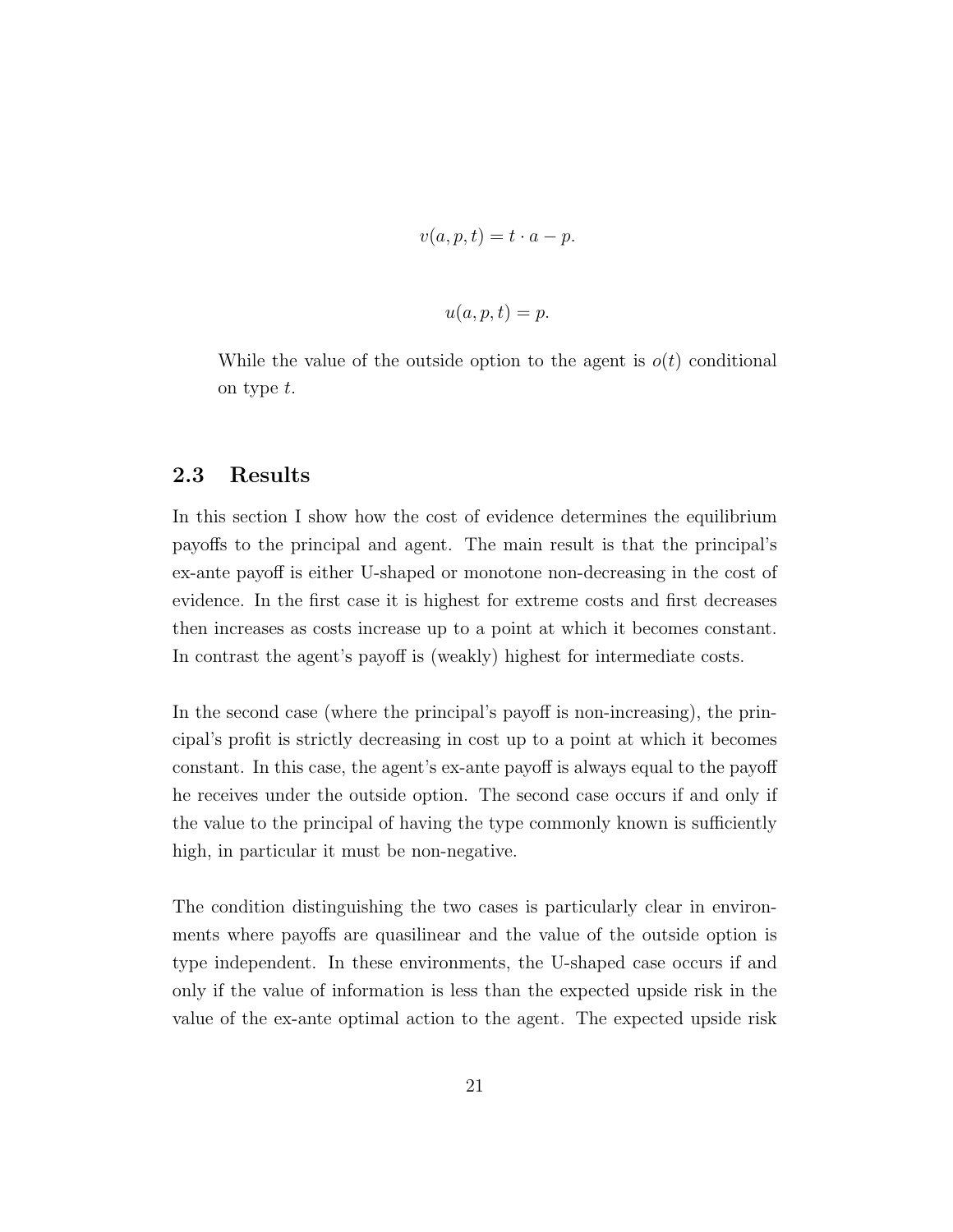can be seen as a measure of the variation in the agent's preferences across types and is closely related to the notion of 'information sensitivity' used in the finance literature (Dang et al, 2015).

A decrease in the cost of evidence can be interpreted as an improvement in the underlying technology used to produce evidence. At an extreme, if the cost is very high this is equivalent to the evidence being unavailable. The results suggest that an improvement in the evidence production technology (in the form of lower costs) may benefit the agent only if the value of information is sufficiently low and the agent's preferences are not too variable across types. The results are driven by the following lemma:

**Lemma 2** There exist threshold costs  $c^* > 0$  and  $c^{**} \ge c^*$  such that evidence is acquired if on-path if and only if  $c < c^*$  while if  $c > c^{**}$  then  $IR_N$  is binding and MH is non-binding.

Intuitively, the value to the principal of the best mechanism in which evidence acquisition is discouraged on-path is non-decreasing in cost. Conversely, the value to the principal of the best mechanism in which evidence is acquired on path is strictly decreasing in cost.

First consider the case in which evidence acquisition is discouraged. The key constraint in this case is that the agent must be prevented from learning his type and choosing not to participate in the mechanism if the type is unfavorable  $(MH)$ . This constraint is relaxed as the cost of evidence acquisition increases. If cost is sufficiently high, this constraint is not binding at the ex-ante optimal contract so that above that point the principal can offer the ex-ante optimal contract with  $IR_N$  binding, and  $MH$  slack.

Next consider the case in which evidence is acquired. The value to the principal of the best mechanism in which evidence is presented on path is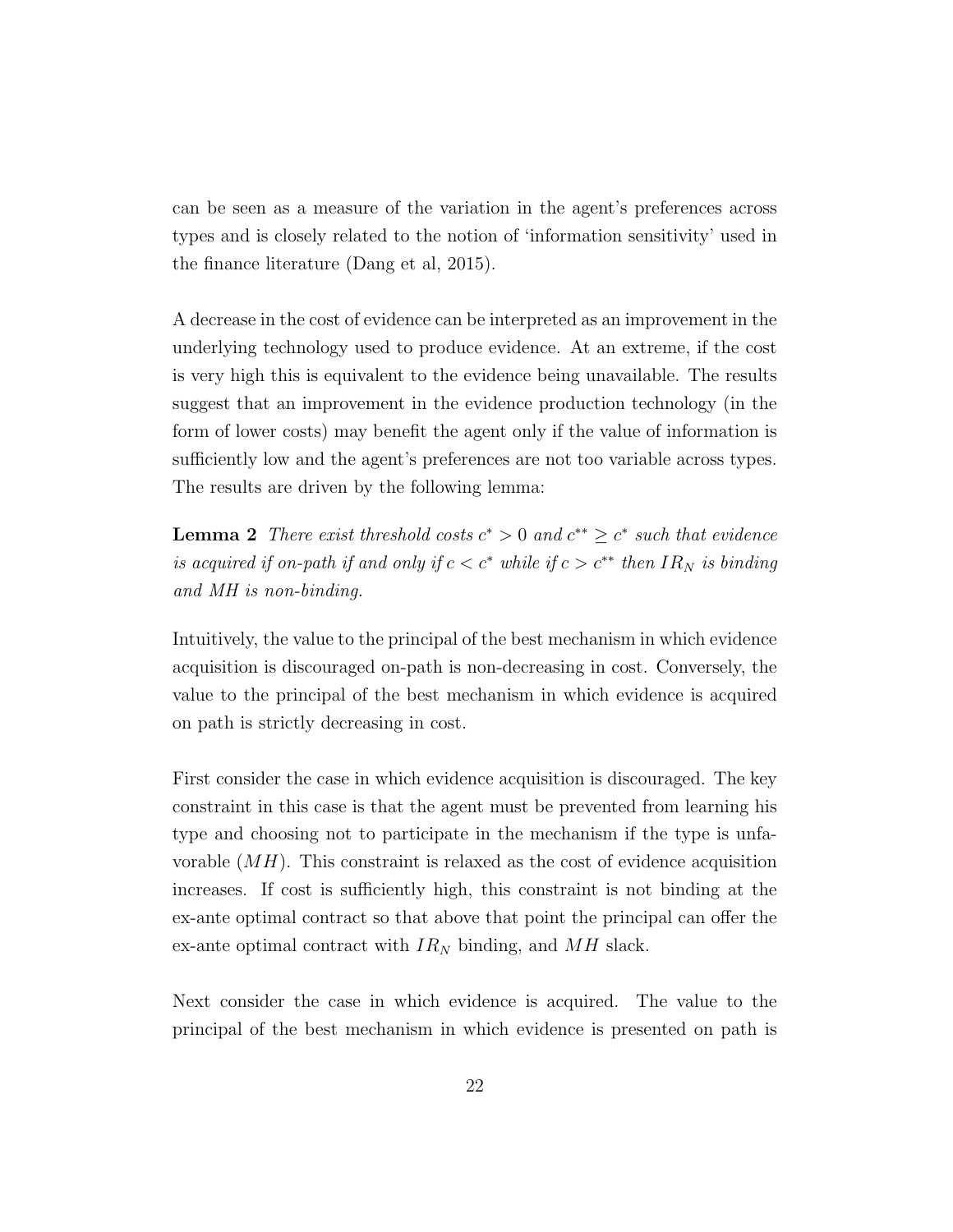decreasing in cost. In particular, the  $IR<sub>Y</sub>$  constraint (which becomes stricter as cost increases) is binding. We can show that evidence does better than no evidence when  $c = 0$ , while the converse is true when c is very high. After establishing the continuity of each value function it follows that a threshold value,  $c^*$ , as in the lemma exists.

As noted above, when evidence is not used on path, there is a threshold,  $\tilde{c}$ , above which the learning constraint  $(MH)$  does not bind. Above this value the optimal contract does not depend on cost; below it, the value to the principal is strictly increasing. Letting  $c^{**} = max\{\tilde{c}, c^*\}$  establishes the second part of Lemma 2. The principal's payoff will be  $U-shaped$  in cost if  $c^* < c^{**}$ while it will be non-increasing in cost if  $c^* = c^{**}$ .

A formal proof of Lemma 2 is contained in the Appendix.

The following Lemma will be useful in the proofs of many following results:

**Lemma 3** If evidence is acquired on-path then  $IR<sub>Y</sub>$  is binding. If evidence is not acquired on-path then either  $IR_N$  or MH is binding.

Proof: Suppose that evidence is acquired on-path and  $IR<sub>Y</sub>$  is not binding, that is:

$$
E_t[u(g(t),t)] > E_t[u(0,t)] + c.
$$

Since  $E_t[u(g(t), t)] > E_t[u(0, t)]$  we must have that EPIR is not binding for some  $t \in T$ . I will show by a variational argument that the principal can do better.

Let  $g'(t) = (1 - \epsilon)g(t) + \epsilon \hat{g}(t)$  for some  $\hat{g}(t) \in A \times P$  such that  $v(\hat{g}(t), t) >$  $v(q(t), t)$  and  $\epsilon$  sufficiently small. Since the principal's payoff is strictly increasing in p, such a  $\hat{q}(t)$  always exists. Then it is straightforward to see that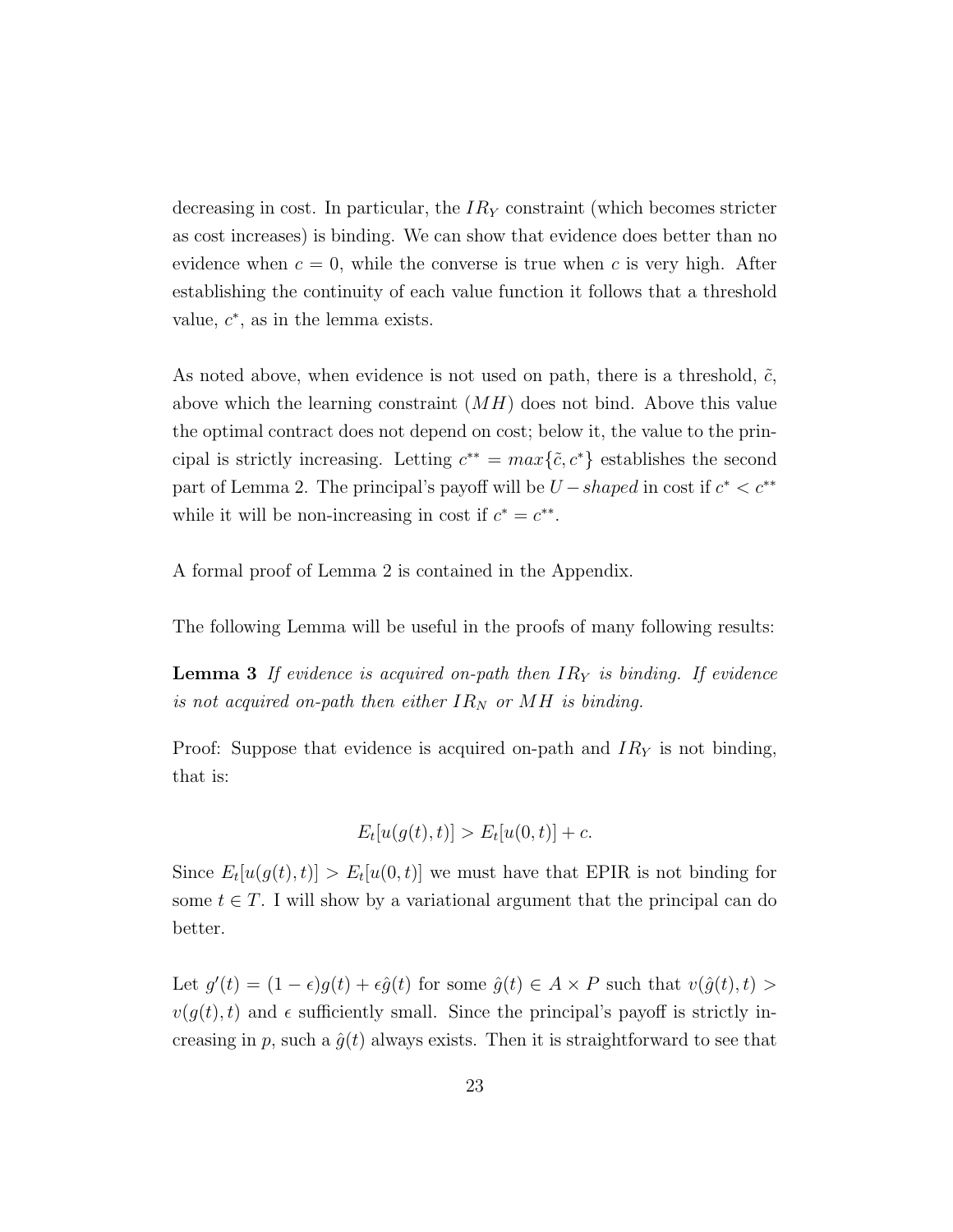all constraints are still satisfied and the principal's payoff is improved.

Now suppose that evidence is not acquired on-path and neither  $IR<sub>N</sub>$  nor  $MH$  are binding in an optimal contract,  $g(N)$  — recalling that without loss of optimality  $g(t) = 0$  for all  $t \in T$  in this case.

A similar variational argument shows that the contract  $g(N)$  cannot be optimal. Let  $g'(N) = (1 - \epsilon)g(N) + (1 - \epsilon)\hat{g}(N)$  for some  $\hat{g}(N)$  such that  $E_t[v(\hat{g}(N), t)] > E_t[v(g(N), t)]$  and  $\epsilon$  sufficiently small. Since  $IR_N$  and  $MH$ are the only relevant constraints in this case and both are slack under  $g$ , the new contract is feasible and improves the principal's payoff, contradicting the optimality of g.  $\blacksquare$ 

Lemmas 2 and 3 imply that the principal's profit is either non-increasing or U-shaped in the cost of evidence. Below the cutoff,  $c^*$ , the principal prefers to induce evidence acquisition. In this range of costs, the principal's profit is decreasing in cost because  $IR<sub>Y</sub>$  is binding and becomes stricter as costs increase. If the interval  $(c^*, \tilde{c})$  is nonempty then the principal's profit is increasing in the cost of evidence acqusition. This is because the relevant constraint in this region is  $MH$ , which becomes more slack as cost increases (that is, it is easier to discourage learning when the cost of learning is higher). In this intermediate range the agent may obtain positive rents.

Above  $\tilde{c}$ , the ex-ante optimal contract — the contract that the principal would specify if evidence was not available — is feasible. If the range  $(\tilde{c}, c^*)$ is empty then the principal either induces evidence acquisition (for low costs) or specifies the ex-ante optimal contract. Therefore, in this case, the principal's payoff is decreasing up to a point, at which is becomes constant.

The main result of this section provides a condition that distinguishes be-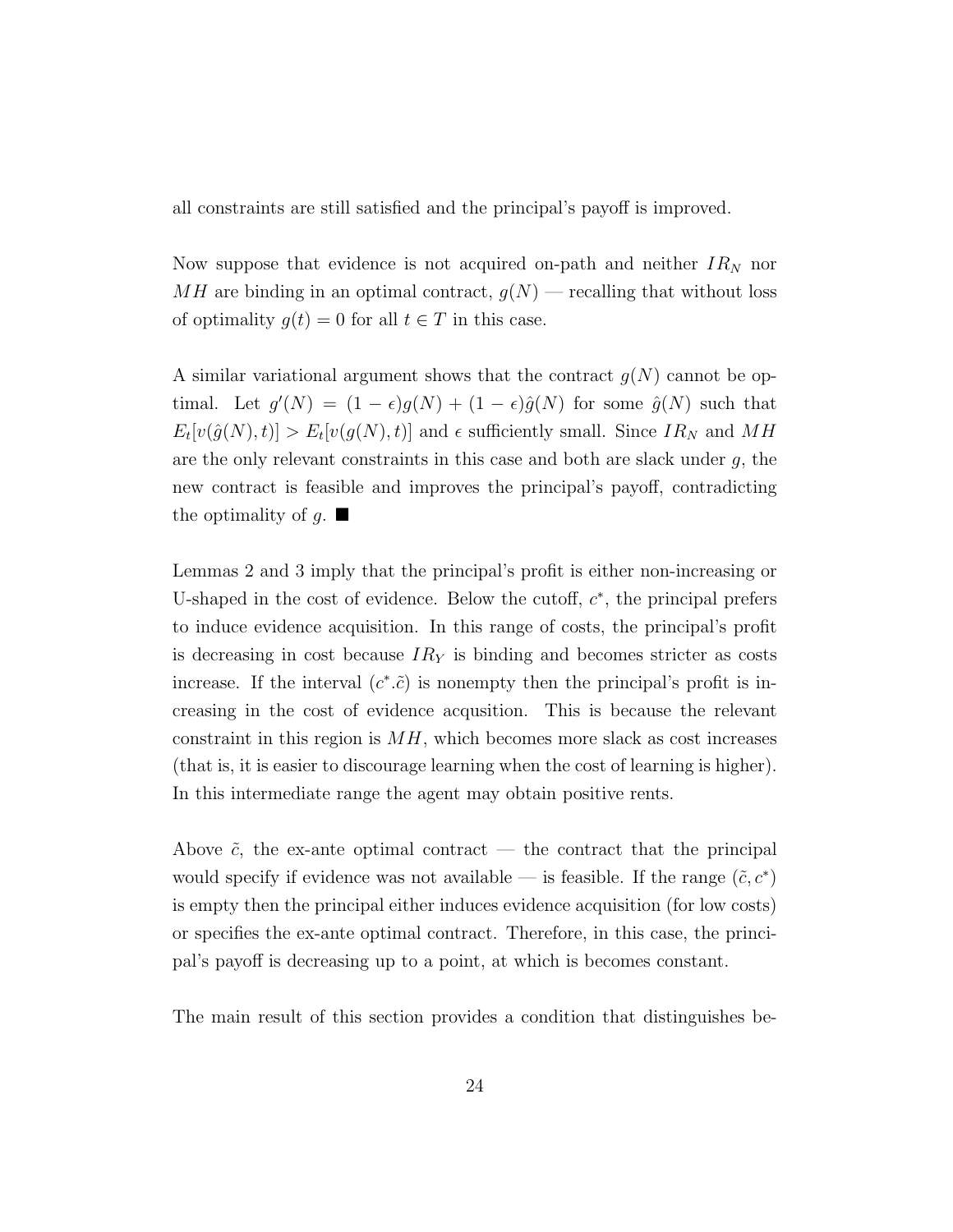tween the two cases (U-shaped and monotone non-decreasing) based on the underlying payoffs. I first derive the condition for quasilinear environments, where the result is sharper. Analyzing the quasilinear case will also help to build intuition for the general case.

#### 2.3.1 Quasilinear payoffs

In many economic environments preferences are well represented by quasilinear payoffs. Quasilinear payoffs simplify the analysis of mechanisms with endogenous evidence: the principal's payoff from an optimal mechanism in which evidence is acquired is simply the expected social value of the ex-post first best action less the cost of evidence. Moreover, the optimal mechanism simply specifies that the ex-post optimal action is taken following any given disclosure and uses the price to 'reimburse' the cost of evidence acquisition to the agent.

Formally, in this subsection we specialize the ex-post payoffs to:

$$
v(a, p, t) = V(a, t) + p.
$$

$$
u(a, p, t) = U(a, t) - p.
$$

Where  $V(a,t)$  is decreasing in a for all  $t \in T$  and  $U(a,t)$  is increasing in a for all  $t \in T$ .

Let  $a^*$  maximize the ex-ante expected surplus given a type-independent action. That is,  $a^*$  maximizes:

$$
E_t[V(a,t) + U(a,t)]
$$

and let  $a_t^*$  maximize the ex-post expected surplus for type t. That is,  $a_t^*$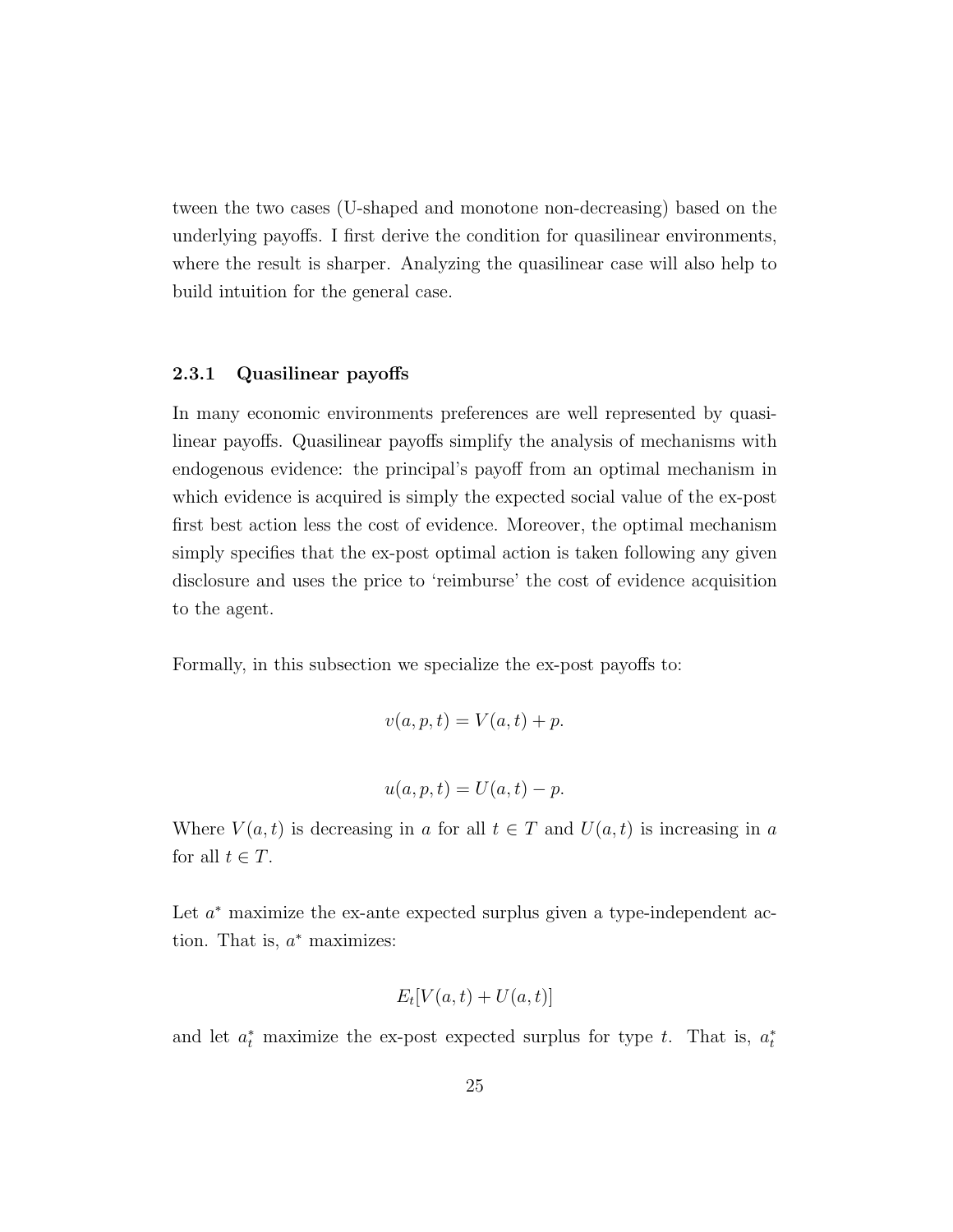maximizes:

$$
V(a_t^*, t) + U(a_t^*, t).
$$

With quasilinear payoffs the optimal choice of action, from the point of view of aggregate surplus, is independent of the price charged. When evidence is acquired on-path, the principal does not have to pay rents to distinguish types since failure to disclose a type  $\tilde{t}$ , will imply that the true type is not  $\tilde{t}$  (if no evidence is disclosed then, as we have seen, it is without loss of generality to implement the outside option). The principal is therefore best off specifying the optimal ex-post action and a price that extracts the agent's surplus, following any disclosure. To capture this idea, let  $\hat{p}_t(a)$  solve  $V(a,t) - U(0,t) = \hat{p}_t(a)$ , for an action  $a \in A$ .

Similarly, if the cost of evidence is sufficiently high that the agent will never acquire evidence, the optimal mechanism will select the ex-ante optimal action and a price that fully extracts the agent's surplus ex-ante. To capture this idea let  $\hat{p}(a) = E_t[V(a, t)] - E_t[U(0, t)]$  for an action  $a \in A$ .

The quasilinear structure then allows a particularly simple characterization of optimal mechanisms when evidence is acquired on-path:

**Lemma 4** If evidence is acquired on-path the optimal mechanism is given by

$$
g(t) = (a_t^*, \hat{p}_t(a_t^*) - c) \ \forall t \in T
$$

and  $q(N)$  is the outside option.

Note that the cost of evidence is reimbursed uniformly across types (in fact, there are other ways of distributing the cost across types, but all lead to the same ex-ante payoffs for the principal and agent). Note that if payoffs are not quasilinear, other ways of distributing the cost across types may be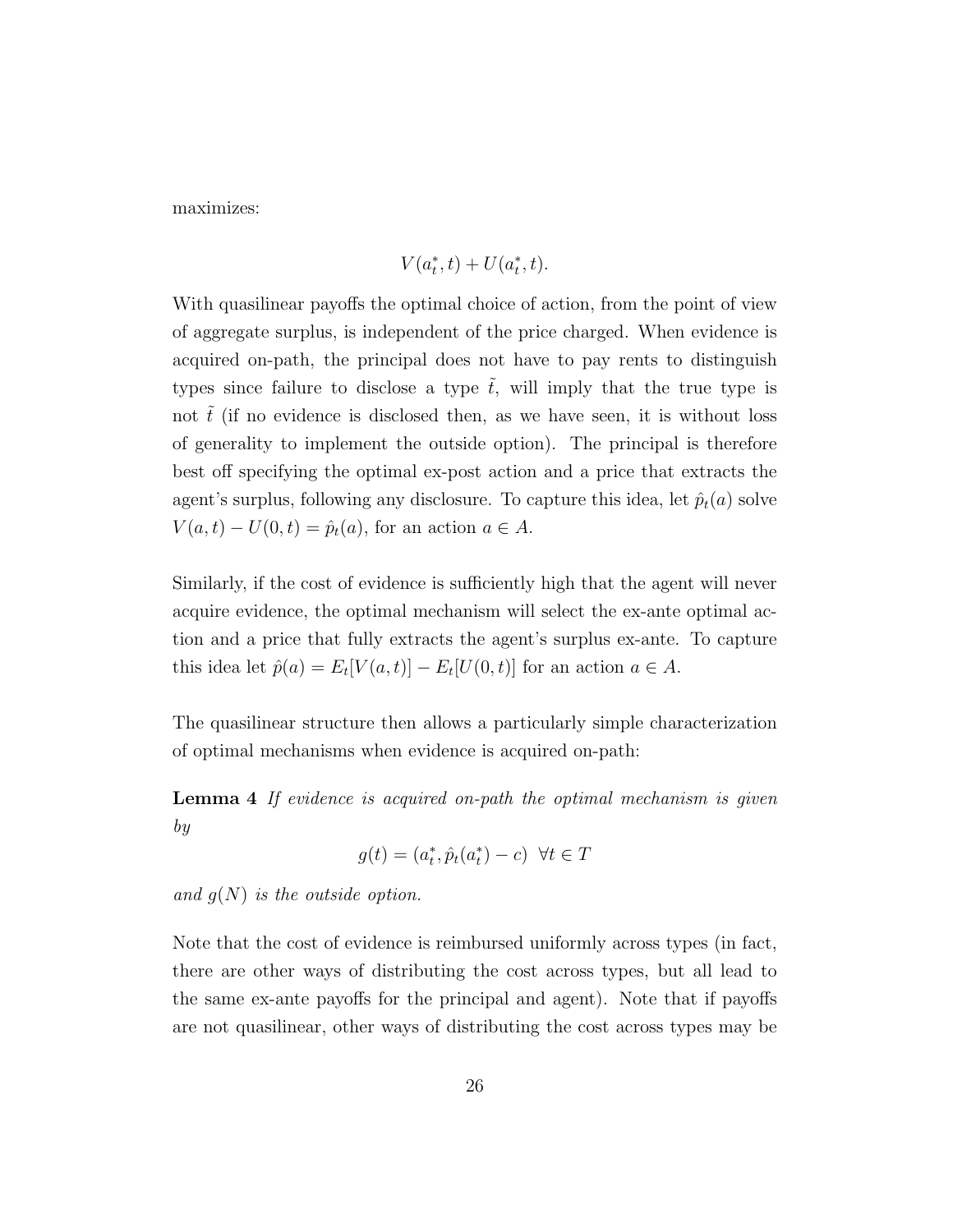better: for example, if the agent is risk-averse in payments and the principal is risk-neutral, the principal may do better by 'smoothing' payments across types.

An important object in the results will be the value of information. The value of information is defined to be the difference between joint surplus when the optimal action is chosen ex-post and when the optimal action is chosen ex-ante:

$$
VI = E_t[V(a_t^*, t) + U(a_t^*, t)] - E_t[V(a^*, t) + U(a^*, t)].
$$

In the quasilinear case the value of information is always non-negative. As we shall see, this is not true in the general case.

Given Lemma 4, we can derive the following sharp characterization of the cases in which the principal's expected payoff is U-shaped in the cost of evidence:

Proposition 1 The principal's expected payoff is U-shaped in c if and only if

$$
VI < E_t[\max\{U(0,t) - E_t[U(0,t)], U(a^*,t) - E_t[U(a^*,t)]\}].
$$

Otherwise it is monotone non-deceasing in the cost of evidence. In both cases the payoff is constant above  $c^{**}$ 

Suppose that the value of the outside option is type-independent. Then Proposition 1 says that the principal's payoff is U-shaped if and only if the value of information is less than the expected upside risk in the agent's preferences over the ex-ante optimal action,  $a^*$ . When the value of the outside option is type-dependent then this condition generalizes to the requirement that the maximum of the difference between the actual and expected values of (i) the ex-ante optimal action and (ii) the outside option is larger than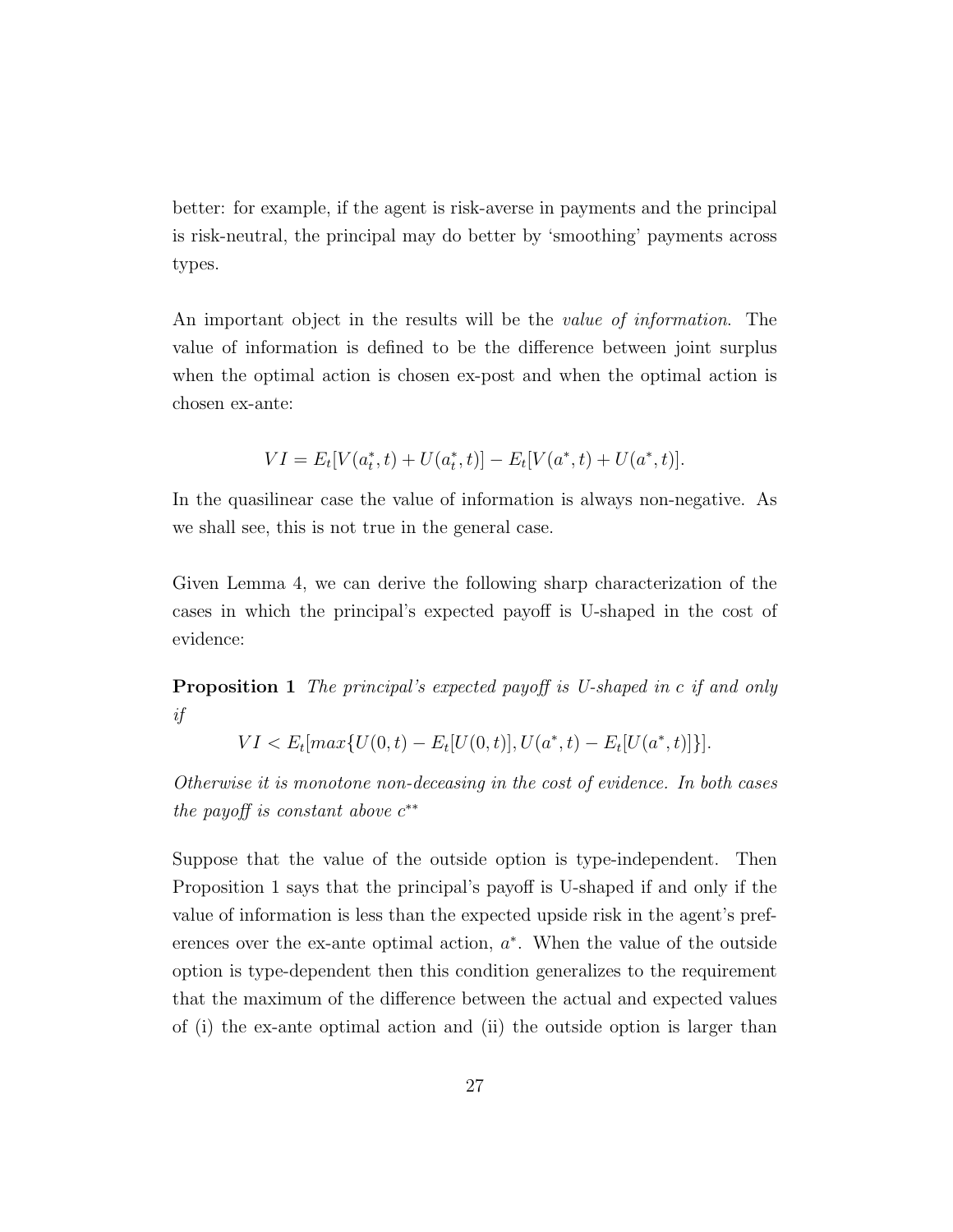the value of information. Informally, the condition requires that the value of information is not too high and the agent's preferences vary sufficiently across types.

Note that this condition can hold even if the value of information is strictly positive. That is, even though the principal strictly prefers to be informed and can extract the net social surplus when evidence is acquired, decreasing the cost of evidence makes the principal worse off over some interval.

Proposition 1 is proved in two steps. Firstly, I show that the principal's profit is either monotone non-increasing or U-shaped in the cost of evidence. This follows from Lemmas 2 and 3, after showing that the MH constraint must be binding whenever the cost of evidence is sufficiently high that the principal prefers to discourage evidence acquisition, but not so high that the ex-ante optimal contract is feasible.

Secondly, I derive the inequality given in proposition 1. The U-shaped case will occur if the value of the best mechanism which discourages evidence acquisition is higher than the value of the best mechanism with on-path evidence acquisition, at the cutoff value,  $\tilde{c}$ , at which  $MH$  is satisfied with equality given the ex-ante optimal mechanism. The left hand side of the inequality relates to the difference in the principal's payoff from the two mechanisms, before reimbursing the cost of evidence acquisition to the agent. The right hand side is the cost,  $\tilde{c}$ , which is defined by an 'indifference to learning' condition.

To prove Proposition 1 formally, let  $c^*$  denote the cutoff below which the principal prefers to induce evidence acquisition and let  $\tilde{c}$  be the cutoff above which  $(a^*, E_t[u(a^*, t)] - E_t[u(0, t)])$  is feasible. Suppose that  $c^* < \tilde{c}$ . Then between  $c^*$  and  $\tilde{c}$  we can show that MH is binding. Suppose that it is not,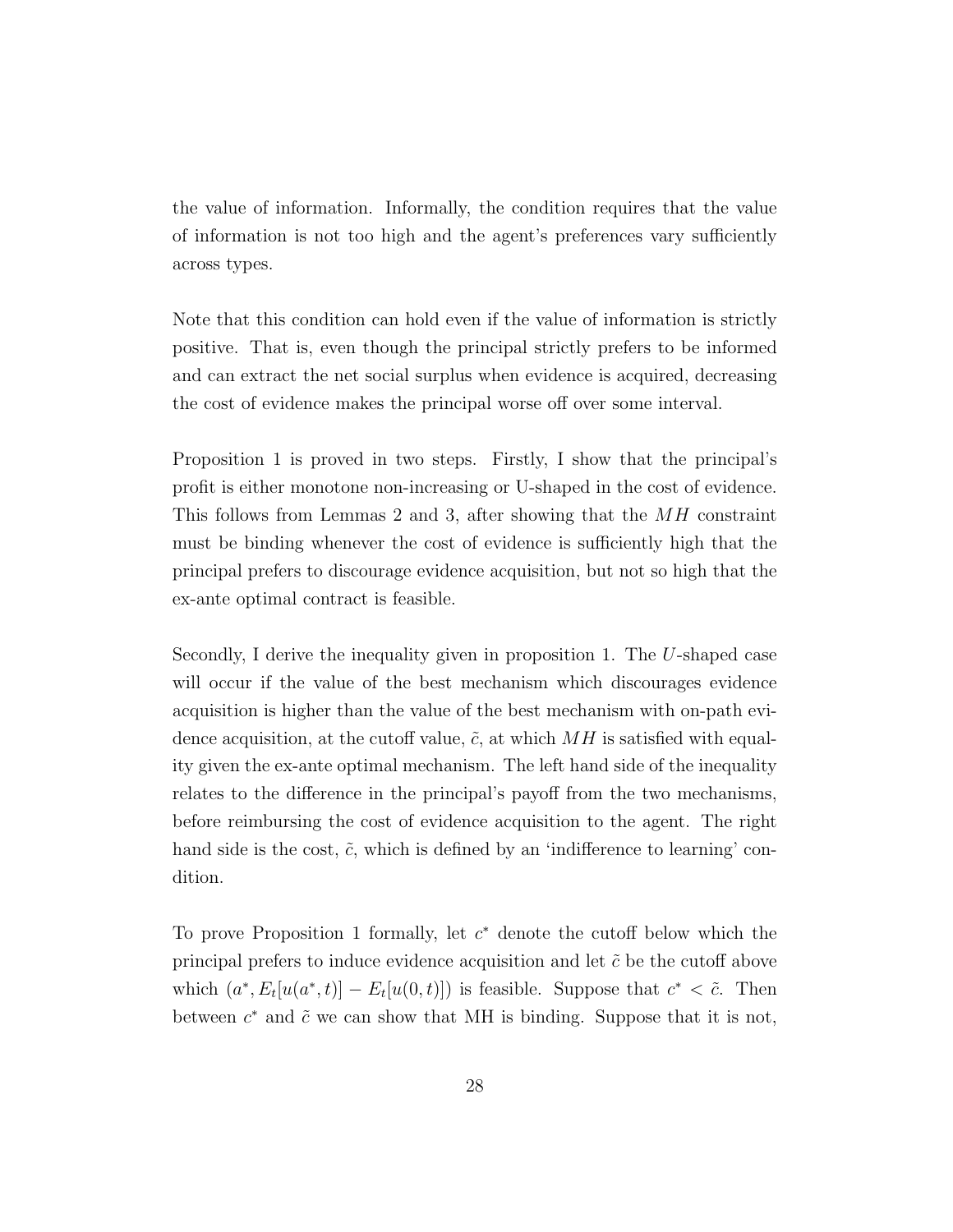then consider the contract  $(1 - \epsilon)g(N) + \epsilon(a^*, E_t[U(a^*, t)] - E_t[U(0, t)])$  for small  $\epsilon$ . Since the elements of the mixture satisfy  $IR_N$ , this constraint is satisfied by the mixture. Since MH is slack at  $g(N)$ , is it satisfied for the new contract if  $\epsilon$  is sufficiently small. However, the principal's payoff is improved, contradicting the optimality of g.

Since  $MH$  is relaxed as c increases, while  $IR_N$  is unchanged, it is easy to see that the principal's profit is increasing in  $c$  over this range. Conversely, for  $c < c^* IR_Y$  is binding. Since  $IR_Y$  becomes harder to satisfy as c increases, the principal's payoff is decreasing in c over  $[0, c^*).$ 

It follows that the principal's payoff is non-increasing in c if  $c^* \geq \tilde{c}$  and U-shaped in cost if  $c < \tilde{c}$ . Note that, since the principal's payoff from a mechanism in which evidence is not acquired on-path is increasing in c below  $\tilde{c}$  and constant in c above  $\tilde{c}$ , a necessary and sufficient condition for the principal's payoff to be non-increasing in cost is that the principal does better by inducing evidence acquisition when the cost of acquisition is  $\tilde{c}$ .

The cutoff  $\tilde{c}$  is defined by:

$$
E_t[U(0,t)] = E_t[max\{U(0,t), U(a^*, t) - E_t[U(a^*, t)] + E_t[U(0,t)\}] - \tilde{c}.
$$

The left hand side is the agent's payoff from  $(a^*, E_t[U(a^*, t)] - E_t[U(0, t)]$ . The right hand side is the agent's payoff if that same contract is offered and the agent chooses to learn his type and take the outside option when it is preferable.

If the contract offered is  $(a^*, E_t[U(a^*, t)] - E_t[U(0, t)])$  then MH is binding when  $c = \tilde{c}$ , slack if  $c > \tilde{c}$  and not satisfied if  $c < \tilde{c}$ . Notice that by construction  $(a^*, E_t[U(a^*, t)] - E_t[U(0, t)])$  is the best contract for the principal that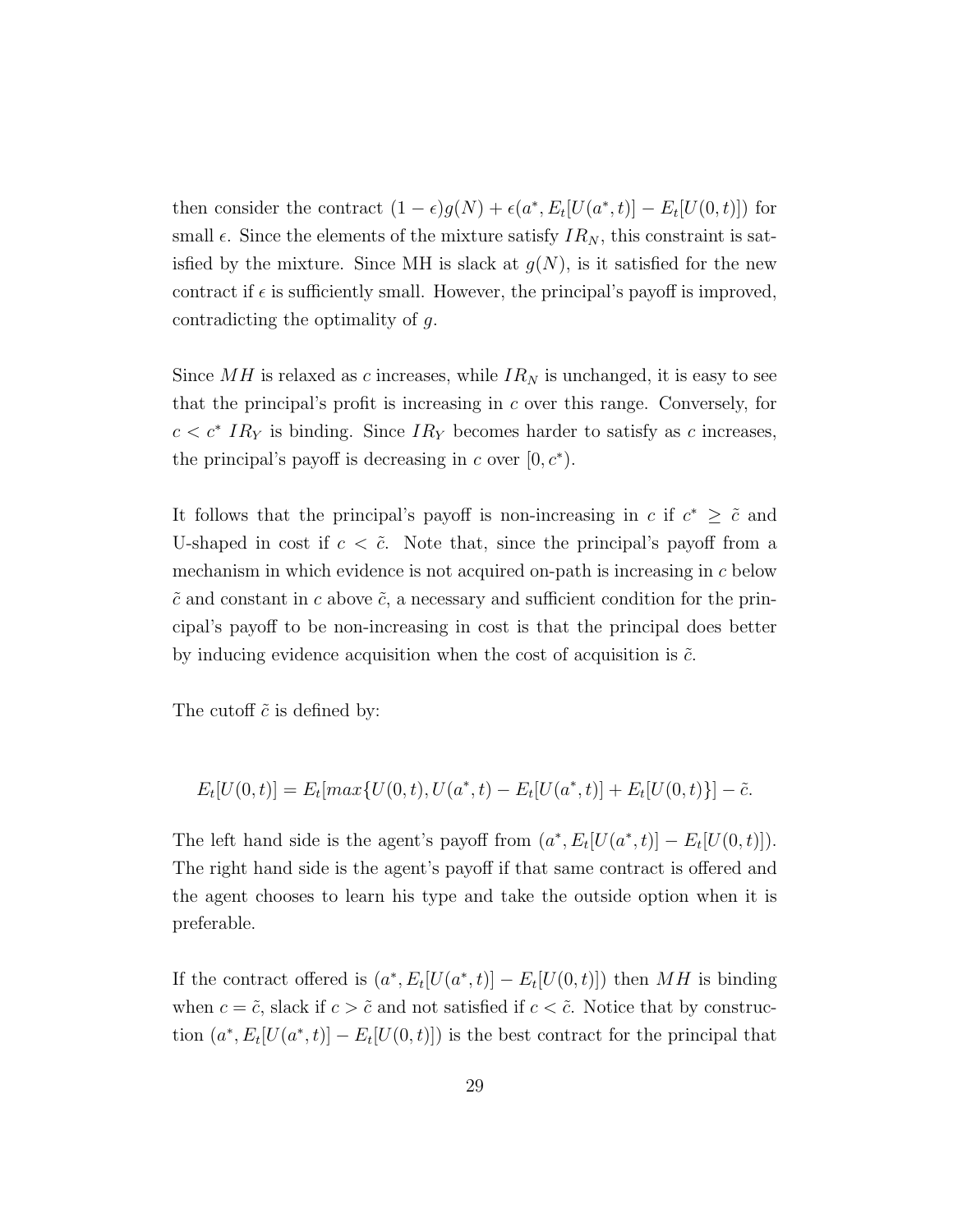satisfies  $IR_N$ . Therefore if evidence is not acquired on-path and  $c \geq \tilde{c}$  the optimal contract must be  $(a^*, E_t[U(a^*, t)] - E_t[U(0, t)]$ .

Re-arranging the implicit expression for  $\tilde{c}$  we obtain:

$$
\tilde{c} = E_t[max\{U(0,t) - E_t[U(0,t)], U(a^*,t) - E_t[U(a^*,t)]\}].
$$

We now compare the best mechanisms with and without on-path evidence acquisition at the cost level  $\tilde{c}$ . Using the result of Lemma 4, the principal prefers to induce evidence acquisition at  $\tilde{c}$  if and only if:

$$
E_t[V(a_t^*, t) + U(a_t^*, t)] - E_t[\max\{U(0, t) - E_t[U(0, t)], U(a^*, t) - E_t[U(a^*, t)]]\}
$$
  
\n
$$
\ge E_t[V(a^*, t) + U(a^*, t)]
$$
  
\n
$$
\Leftrightarrow VI \ge E_t[\max\{U(0, t) - E_t[U(0, t)], U(a^*, t) - E_t[U(a^*, t)]\}].
$$

Noting that  $E_t[V(a^*, t) + U(a^*, t)] - E_t[U(0, t)]$  is the payoff to the principal from  $(a^*, \hat{p}(a^*))$ , which is feasible when  $c = \tilde{c}$ . This proves the proposition.

Moreover, it is clear that the agent's payoff is always highest for the intermediate range of costs,  $c \in (c^*, \tilde{c})$ , when this range is non-empty. In particular, the agent's ex-ante incentive constraint is always binding outside this range. As a convention, in the following proposition I assume that the principal chooses to induce evidence acquistion if he is indifferent to doing to:

Proposition 2 The agent's ex-ante payoff may be greater than the reservation payoff only if  $(c^*, \tilde{c})$  is nonempty and  $c \in (c^*, \tilde{c})$ .

As we have seen, when  $c > \tilde{c}$ , no evidence is acquired and the optimal contract is  $(a^*, \hat{p}(a^*))$ , at which the ex-ante IR constraint is binding. Similarly, at  $c \leq c^*$  evidence is acquired on-path and the ex-ante IR constraint (net of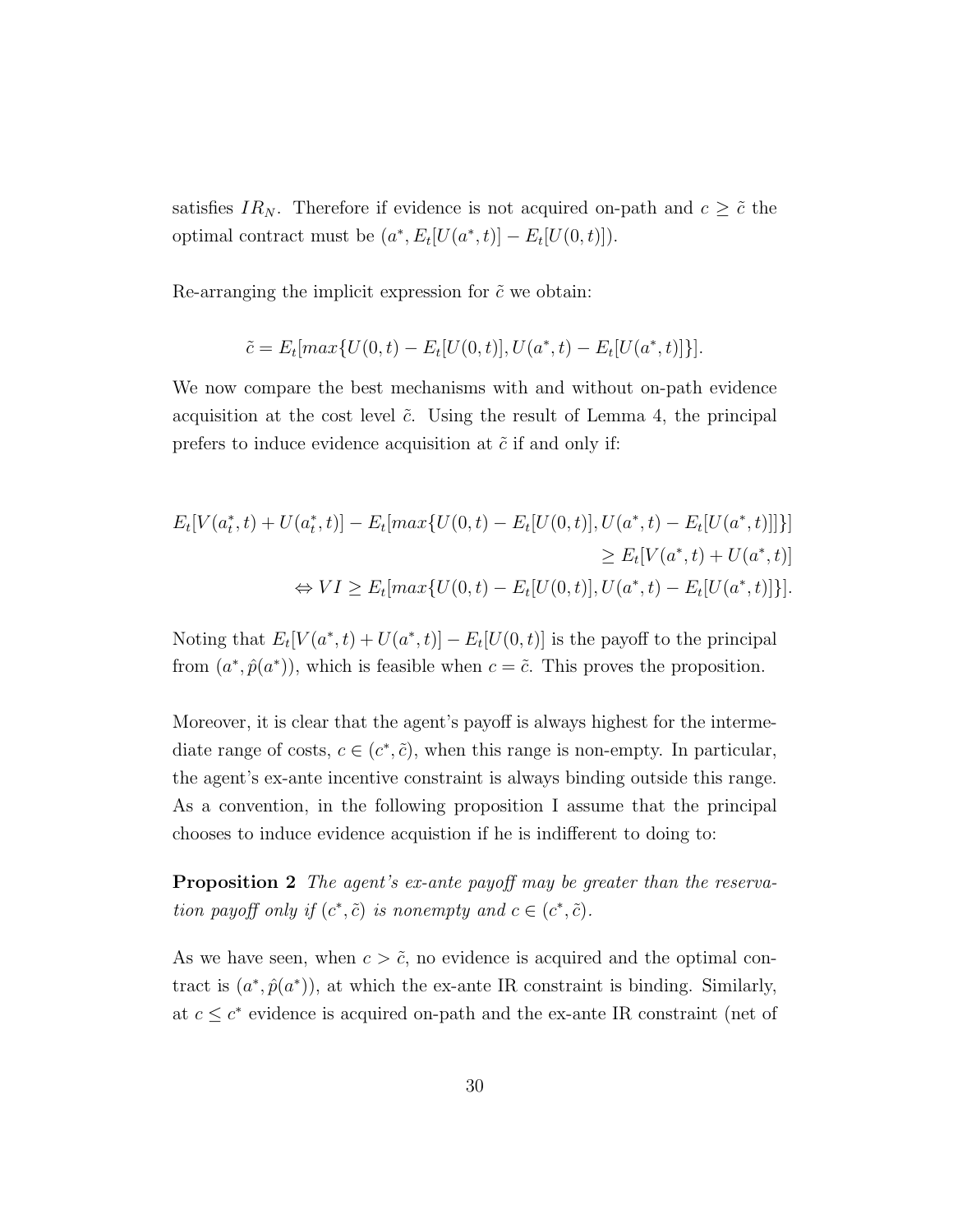costs) is binding.

As a corollary, we can show which levels of cost minimize and maximize ag-gregate welfare: defined as the sum of the principal's and the agent's payoff.<sup>[5](#page-30-0)</sup> In the U-shaped case, aggregate welfare is clearly minimized at  $c = c^*$ . At this level of cost the principal's payoff is minimized and the agent's payoff kept to the outside option.

Aggregate welfare is maximized at  $c = 0$ : recall that the action specified by the mechanism when  $c \geq \tilde{c}$  is  $a^*$ , which maximizes aggregate welfare subject to the  $IR_N$  constraint. Since this constraint must be satisfied for any  $c \in (c^*, \tilde{c}]$  it follows that the mechanism chosen when  $c \geq \tilde{c}$  maximizes aggregate welfare across all c for which evidence is not acquired on-path.

Similarly, when  $c \leq c^*$  the vector of actions specified by the mechanism is  $(a<sub>t</sub><sup>*</sup>)<sub>t</sub> \in T$ , independently of the cost. In this region, aggregate welfare from the optimal mechanism will be  $E_t[v(a_t^*, t)] + E_t[u(a_t^*, t)] - c$ , which is clearly maximized at  $c = 0$ . Since the value of information is always weakly positive with quasilinear payoffs, the overall maximum is at  $c = 0$  (if the value of information is zero,  $c \geq \tilde{c}$  also gives a maximum).

In the case where the principal's payoff is non-increasing, the agent's ex-ante IR constraint is always binding, so that aggregate welfare is equal to the principal's payoff. In this case, welfare must be maximized at  $c = 0$  and minimized at high levels of cost  $c \geq c^*$ :

Corollary 1 If the principal's payoff is U-shaped in cost then aggregate welfare is minimized at  $c = c^*$  and maximized at  $c = 0$ . If the principal's payoff is non-increasing in cost then aggregate welfare is minimized at  $c \geq c^*$  and

<span id="page-30-0"></span><sup>&</sup>lt;sup>5</sup>With quasilinear payoffs aggregate welfare is straghtforward to define. In the general case it will be necessary to be more careful in the definition.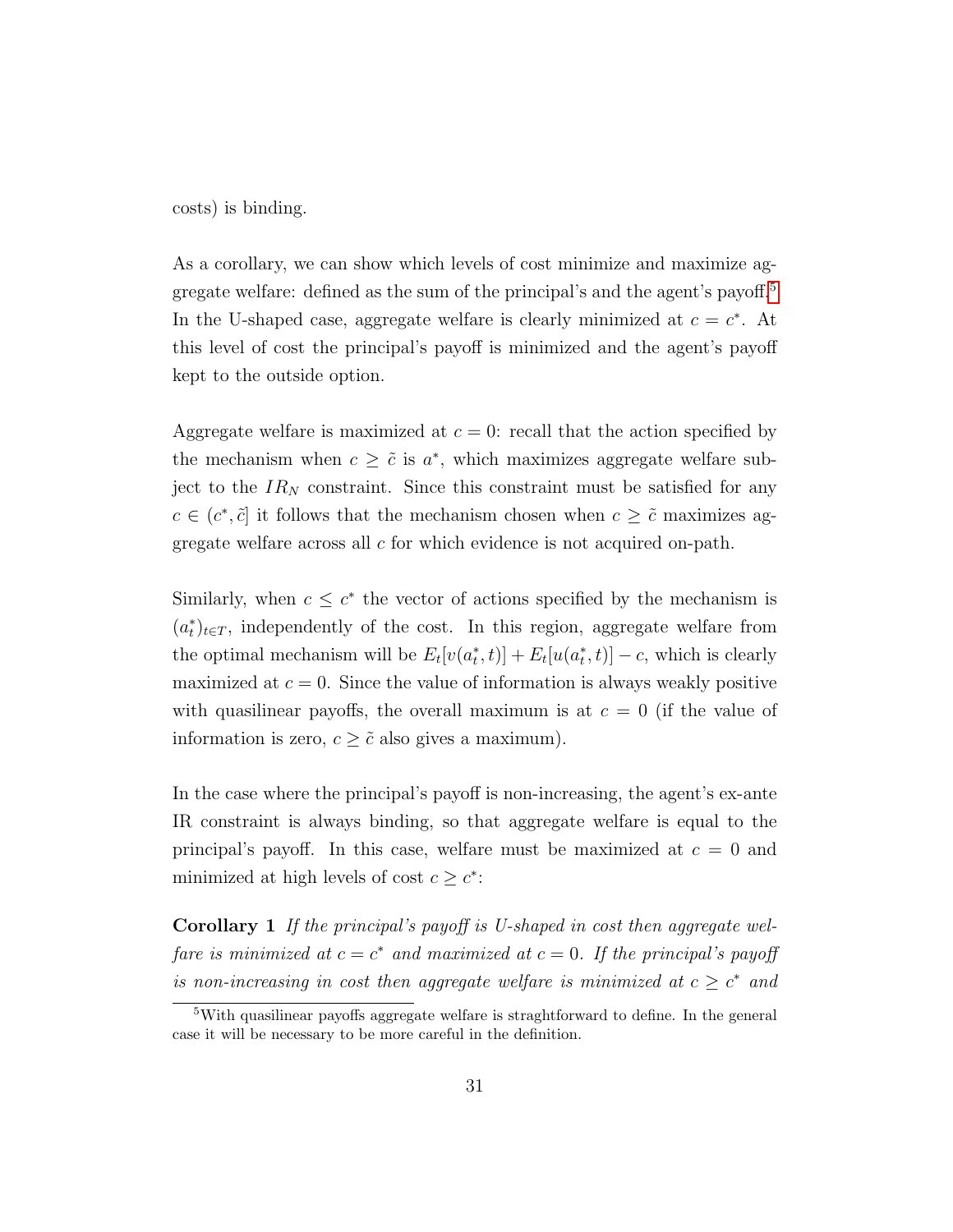maximized at  $c = 0$ .

In some cases, the principal will always leave rents to the agent for any c in the range  $(c^*, \tilde{c})$ . The following diagram illustrates the principal's payoff and total welfare when the environment is a unit-valuation monopoly with zero marginal costs. That is  $A = [0, 1]$ , where  $a \in A$  denotes the probability of receiving the good, and payoffs are:



Figure 2: Payoffs in the unit-valuation monopoly model

The blue line represents total welfare:  $W = E_t[u(a(t), p(t), t) + u(a(t), p(t), t)]$  $c1{d = Y}$ . The red line represents the expected payoff to the principal. The gap between the blue and red lines therefore represents the agent's payoff. With these payoffs we can show that the principal never wants to distort the action away from first best  $(a = 1)$  for any c. The value of information in this problem is zero, so that the principal's payoff is U-shaped in cost. When  $c \in (c^*, \tilde{c})$  the principal must lower the price to prevent learning, leaving increasing rents to the agent as the cost falls, until the cost reaches  $c^*$  at which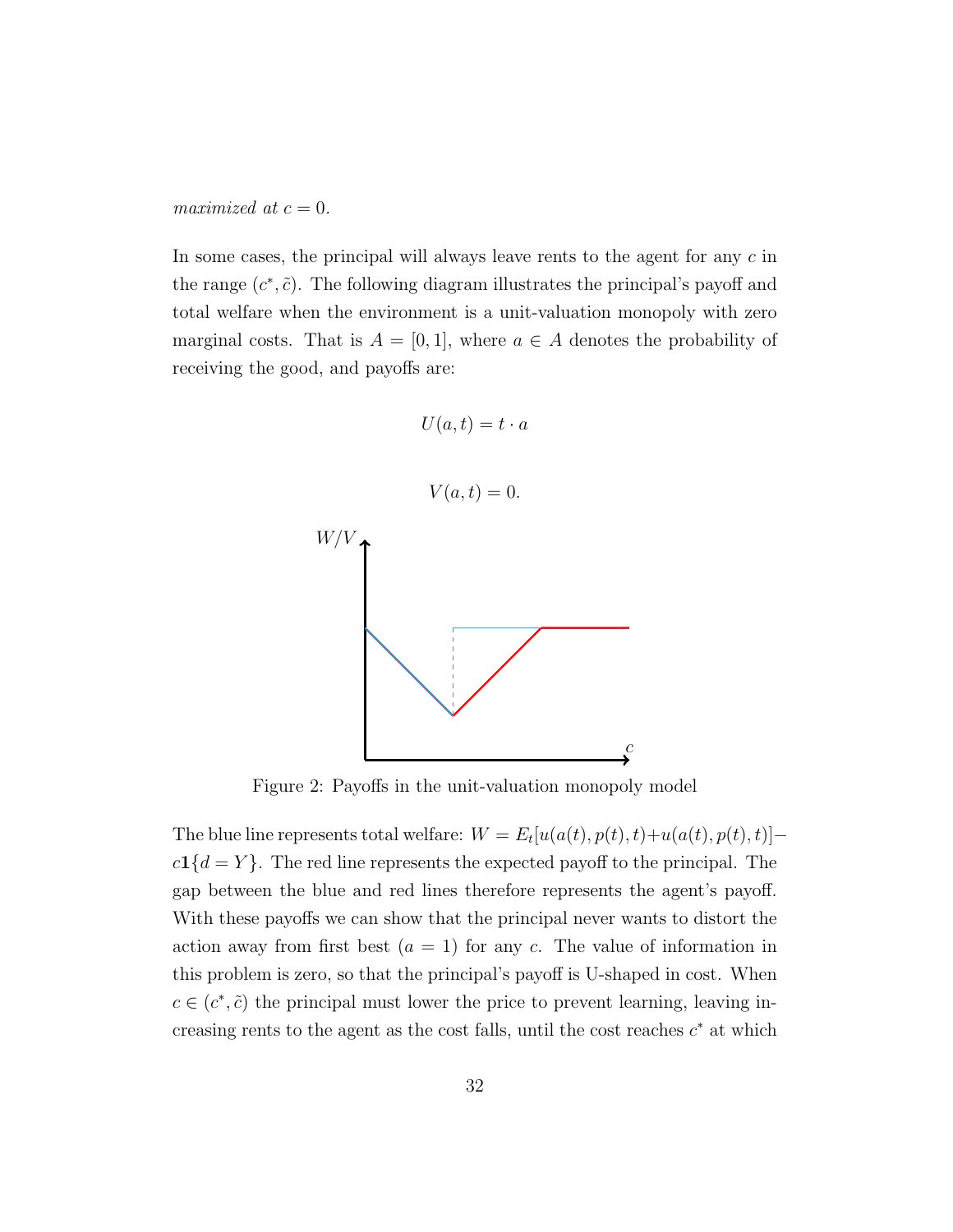point the principal prefers to have the agent learn and offer different prices for different realizations of the cost. The principal prefers to lower the price and leave rents to the agent rather than distort the action to prevent learning. Preventing learning through altering the price rather than the allocation is cheaper for the principal in this environment. A key feature of this specific environment that leads to the 'no distortion' result is that the principal is indifferent over the choice of action, a. An analysis of this specific case is contained in the appendix, where I show that the result is qualitatively the same for any signal structure.

#### 2.3.2 General payoffs

The quasilinear case allows for sharper results but excludes some key applications, such as insurance markets. We now return to the general case (where payoffs need not be quasilinear). By similar reasoning to the quasilinear case, the principal's payoff is either U-shaped or monotone non-increasing in cost. This again follows from Lemmas 2 and 3.

To state the results in this section, I introduce some additional notation to describe how the optimal mechanism varies as a function of the cost of evidence. Let  $(g(t)(c))_{t\in T}$  denote the optimal vector of allocations offered when evidence is presented on-path and the cost of evidence is c. Let  $q(N)(c)$ denote the allocation offered when the agent does not present evidence and the cost is c.

Similarly to the quasilinear case, if evidence is acquired on path, or if evidence is not acquired on path and the cost of evidence is very high, the principal can hold the agent to his reservation utility. For  $a \in A$ , let  $\hat{p}(\alpha)$  solve  $E_t[u(\alpha, \hat{p}(\alpha), t)] = E_t[u(0, t)].$  That is,  $\hat{p}(\alpha)$  holds the agent to his reservation utility given the lottery over actions  $\alpha$ . This price plays a similar role to the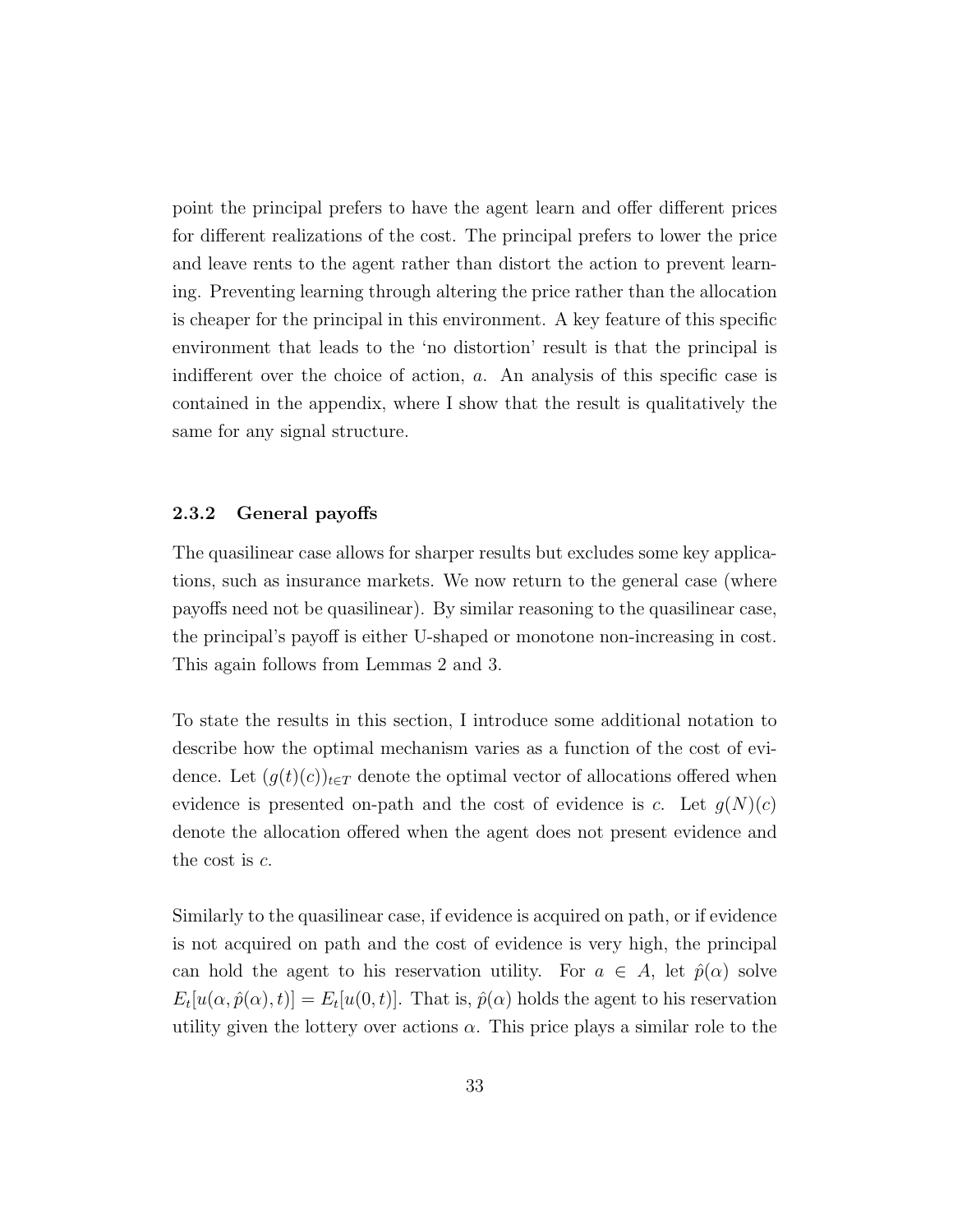role played by  $\hat{p}(a)$  in the quasilinear case. However, in the general case, the optimal choice of action may be a lottery,  $\alpha \in \Delta(A)$ . Let  $\alpha^*$  be the ex-ante optimal action. That is:

$$
\alpha^* \in argmax_{\alpha \in \Delta(A)} E_t[v(\alpha^*, \hat{p}(\alpha^*), t)].
$$

Let  $\tilde{c}$  be the threshold cost below which  $MH$  is violated by the optimal exante contract,  $(\alpha^*, \hat{p}(\alpha^*))$ , subject to  $IR_N$ .

In general, I define the value of information to the difference between the principal's optimal payoff when the type is common knowledge and the principal's optimal payoff when the type in unknown to both the principal and agent (in the quasilinear case this was simply the sum of the principal's payoff and the agent's payoff):

$$
VI = \max_{(g(t))_{t \in T}: u(g(t), t) \ge u(0, t) \forall t \in T} E_t[v(g(t), t)]
$$

$$
-\max_{g(N): E_t[u(g(N), t)] \ge E_t[u(0, t)]} E_t[v(g(N), 0)].
$$

Since  $v(g(t), t)$  is a function of both price and action, these expressions are the generalizations of  $E_t[V(a_t, t) + U(a_t, t)]$  and  $E_t[V(a, t) + U(a, t)]$ , respectively, given that the agent's payoff is held to the outside option. Note that in both cases the equilibrium payoff to the agent is zero, justifying the focus on the principal's payoff. We have the following results:

Proposition 3 The principal's payoff is non-increasing in c if and only if  $E_t[v(g(t)(\tilde{c}), t)] \ge E_t[v(\alpha^*, \hat{p}(\alpha^*), t)],$  otherwise it is U-shaped. In particular, if the value of information is non-positive and  $u(\alpha^*, \hat{p}(\alpha^*), t) < u(0,t)$  for some  $t \in T$  then the principal's payoff is U-shaped in the cost of evidence.

A proof of Proposition 3 is contained in the appendix and follows similar lines to the proof of Proposition 1. As in the quasilinear case, the agent's payoff is (weakly) highest for intermediate costs of evidence: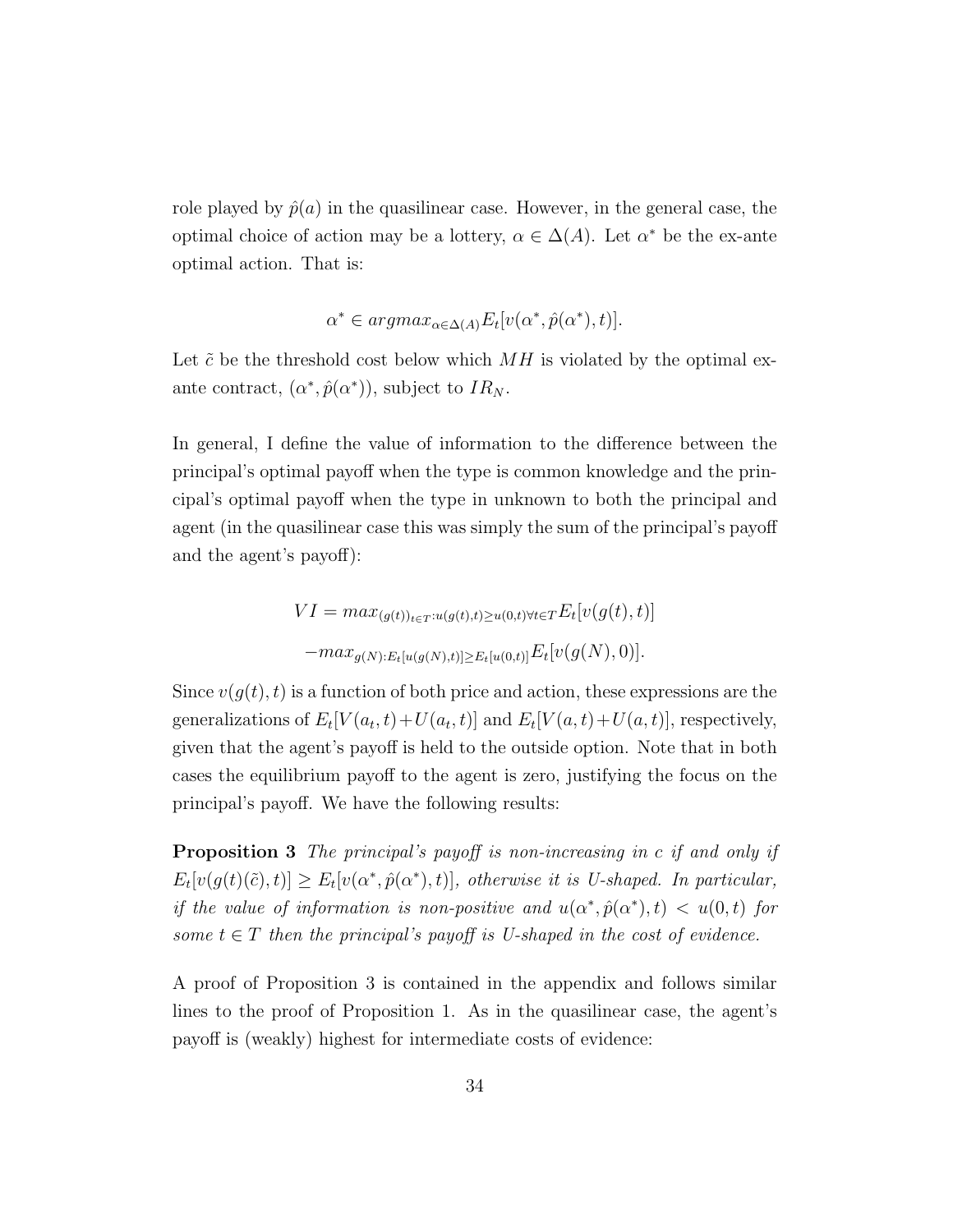**Proposition 4** The agents ex-ante payoff is greater than zero only if c is between  $c^*$  and  $\tilde{c}$ .

Exactly, as in the separable case, if  $c \leq c^*$  then evidence is acquired on path and  $IR<sub>Y</sub>$  is binding. If  $c > \tilde{c}$  then no evidence is acquired on-path, the optimal contract is  $(\alpha^*, \hat{p}(\alpha^*))$  and  $IR_N$  is binding. The following diagrams illustrate the two cases:



Figure 3: Principal's payoffs: U-shaped case

The red line indicates the optimal payoff from mechanisms that induce evidence acquisition. The blue line indicates the optimal payoff from mechanisms which do not induce evidence acquisition. As we have seen, the former is decreasing in the cost of evidence. The overall optimal payoff is given by the upper envelope of the two lines, indicated by the solid segments.

The flat section at the right on the blue line indicates the payoff when  $c > \tilde{c}$ , so that  $(\alpha^*, \hat{p}(\alpha^*))$  is feasible. In the depicted example, the value of information is negative, so that the red and blue lines cross (at  $c^*$ ) below the point,  $\tilde{c}$  at which the blue line becomes flat. The optimal payoff is therefore U-shaped in the cost of evidence.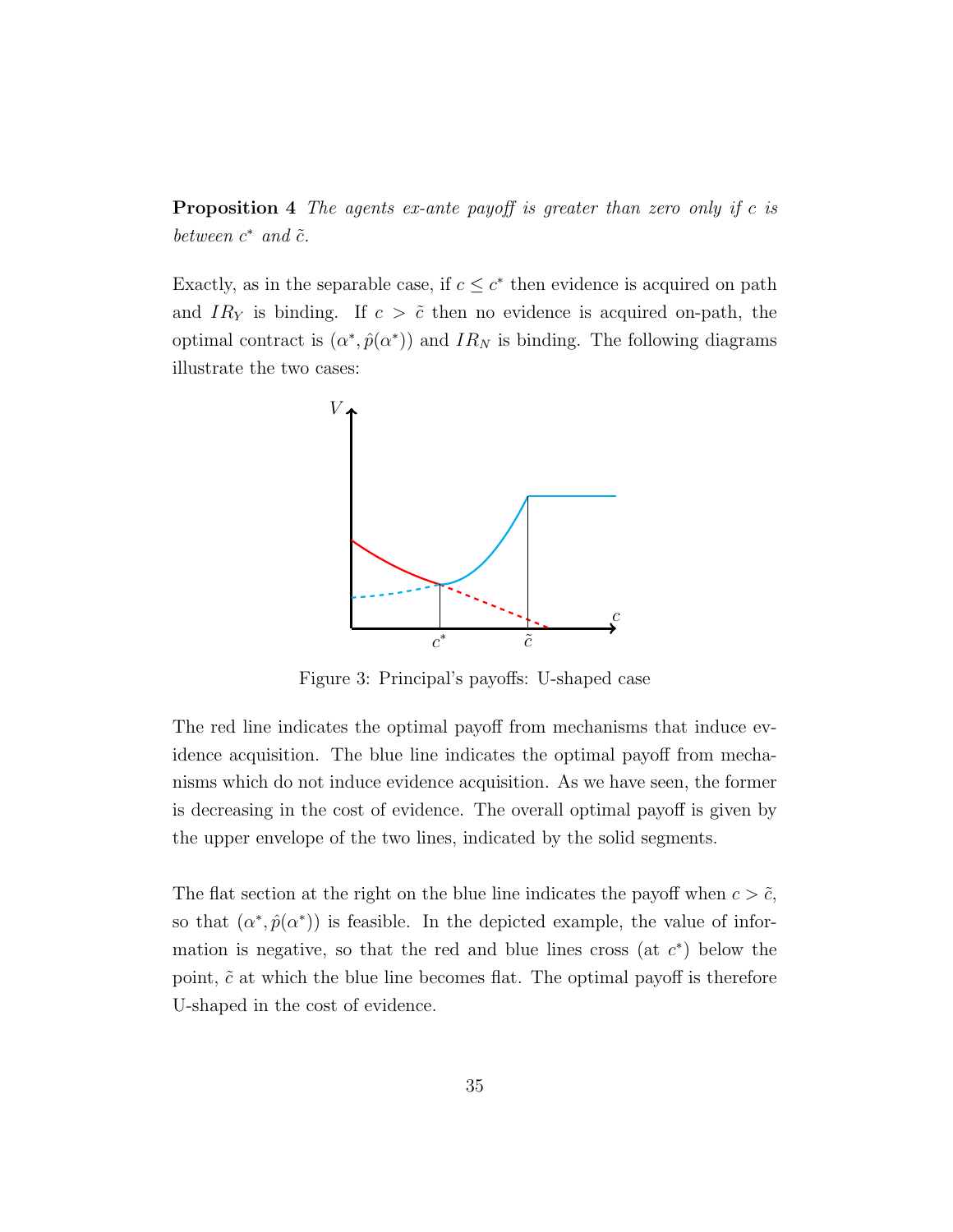

Figure 4: Principal's payoffs: nonincreasing case

In the second case  $c^* > \tilde{c}$ , so that the principal selects a mechanism that does not induce evidence acquisition only if c is sufficiently high that  $(\alpha^*, \hat{p}(\alpha^*))$ is feasible. In this case the principal's payoff is decreasing in the cost of evidence up to  $c^*$ , above which it is constant. Again, in the diagram, the blue line represents the optimal payoff from a mechanism which does not induce evidence acquisition and the red line represents the optimal payoff from a mechanism which does induce evidence acquisition. The solid portions indicate the overall optimal payoff: that is, the upper envelope of the two lines.

As in the quasilinear case, aggregate welfare is minimized at  $c^*$  in the Ushaped case, and minimized for  $c \geq c^*$  in the nonincreasing case: at these values the prinicpal's payoff is lowest and the agent's payoff is held to the outside option. This is true for any definition of aggregate welfare that respects the Pareto order: that is, any measure by which aggregate welfare is lower if both players' payoffs are lower.

The cost for which aggregate welfare is maximized is sensitive to the measure of aggregate welfare used: for example, methods using Pareto weights will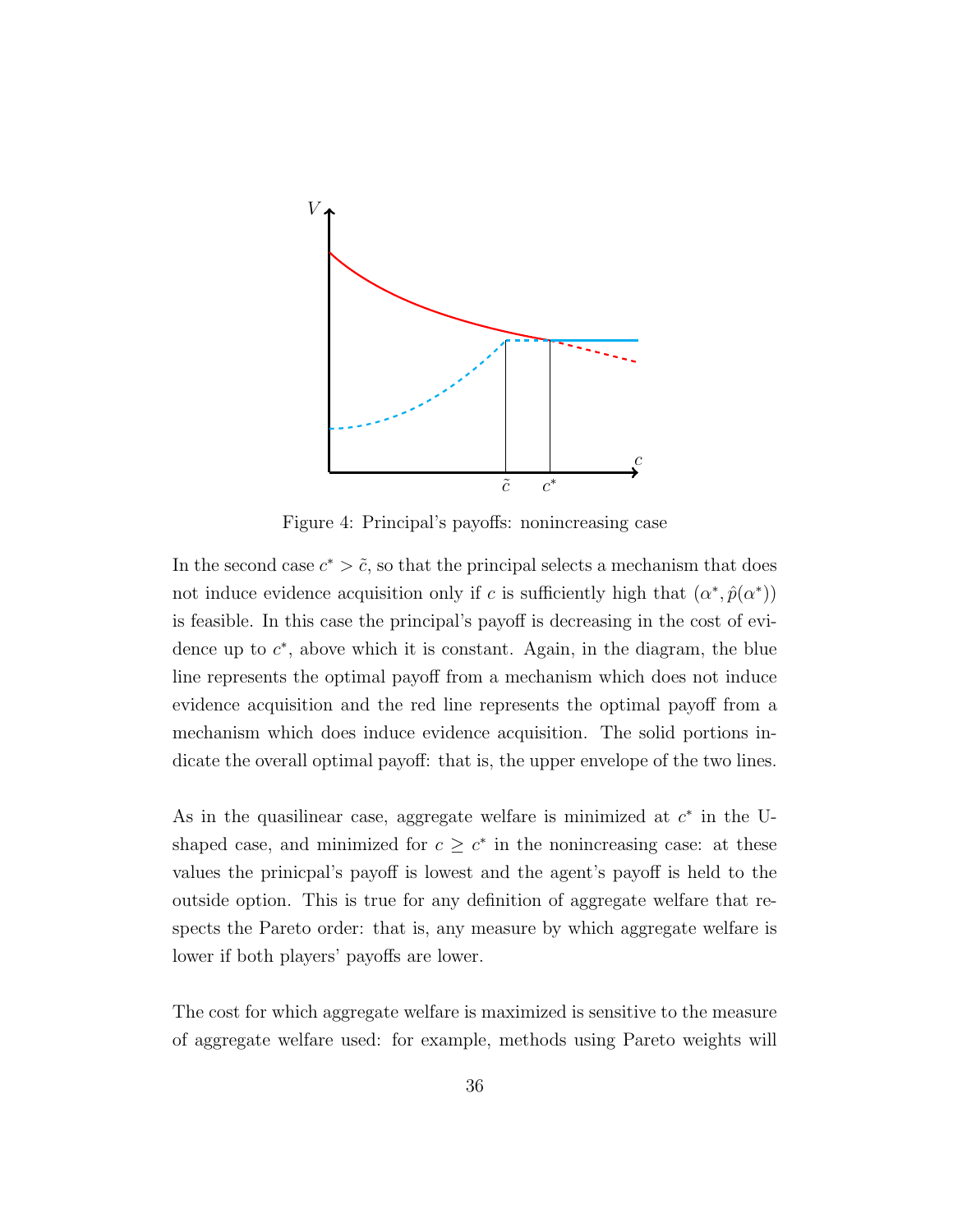give different answers depending on the weights, and methods using a variant of the compensating variation will give different answers depending on how the compensating variation is defined.

The answer to the question "who benefits from the availability of evidence" depends on which of the two cases holds. In the U-shaped case, which occurs when the value of evidence is not too high, the agent may benefit, and the principal may be made worse off by the availability of evidence, if the cost of evidence is in some intermediate range. In the nonincreasing case the principal, and only the principal, benefits from the availability of evidence.

# 3 Application: Insurance Markets

In this section I develop an application to insurance markets in greater detail. In particular, I ask under what parameter values, in a monopoly insurance model (a la Stiglitz, 1977) does allowing an insurer to base the terms of an insurance contract on disclosure of evidence either (i) make the consumer worse off compared to, or (ii) Pareto dominate the equilibrium when the insurer cannot do so. We will also see that allowing insurers to base the terms of their contracts on disclosure of evidence may either increase or decrease a measure of aggregate welfare.

This comparison sheds light on the policy debate over the regulation of genetic information in insurance contracting. The results show how the validity of the argument that allowing insurers to contract on the results of a genetic test will make consumers worse off depends on the underlying parameters of the market.

The model is similar to the benchmark Stiglitz model with two types, except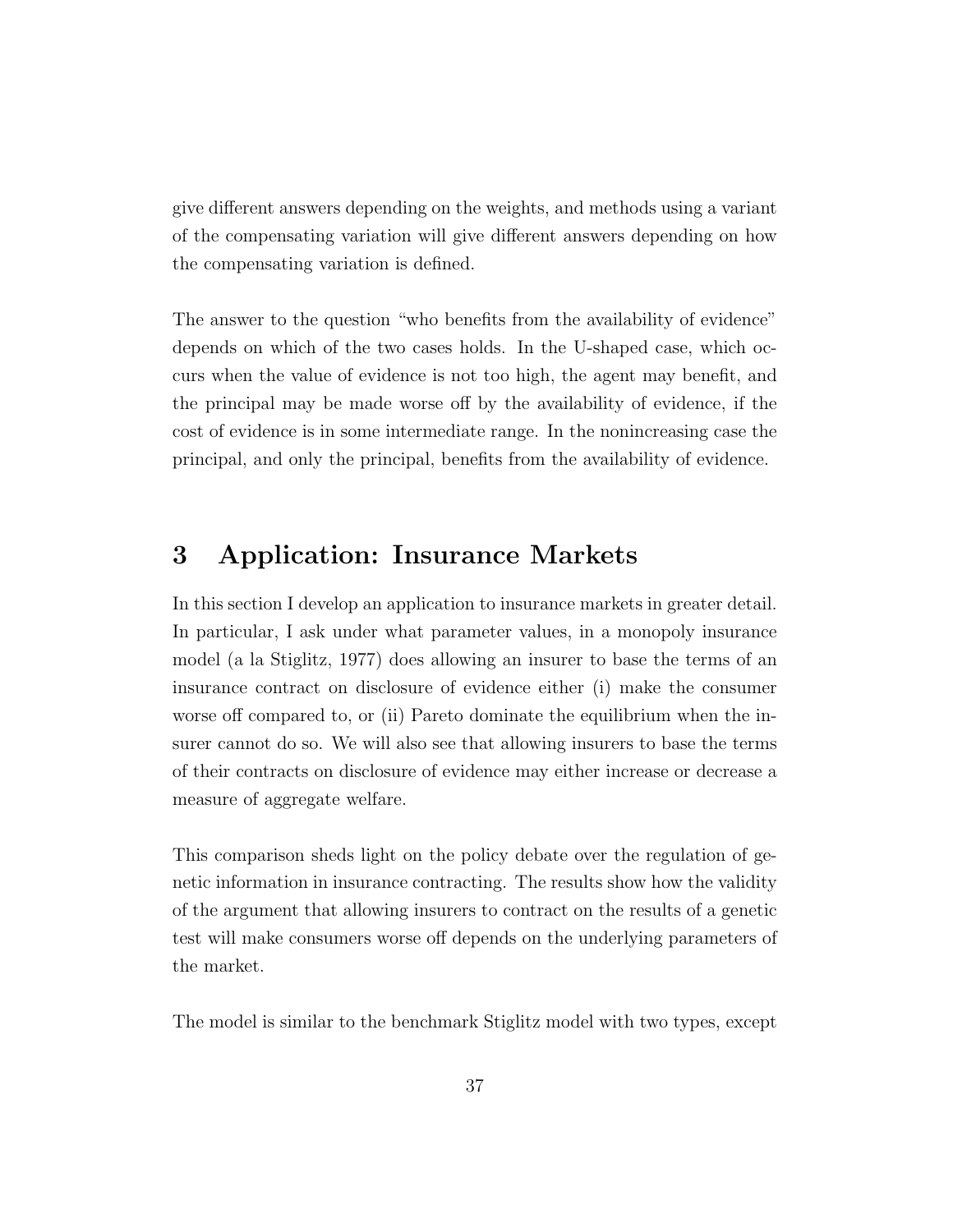that the consumer is initially uninformed and can, at a fixed cost, observe a signal that reveals his risk type. If the insurer is allowed to contract on evidence then the signal acts as evidence, as in the general model. Since the value of information in an insurance market is negative (as noted by Hirshleifer, 1971), the insurer's profit is U-shaped in the cost of evidence.

If the insurer is not allowed to contract on evidence then the environment is modeled as a mechanism design problem with (covert) endogenous information acquisition. The model in this case is identical to the model in Lagerlof and Shottmuller (2016a), and will act as a benchmark from which to compare the welfare effects of allowing contracting on evidence.

I find that the consumer is worse off when evidence can be contracted upon if the cost is low and the probability of observing a high signal is low, or if the cost is in an intermediate range. In both cases, the cost is sufficiently low that the insurer will induce evidence acquisition and fully extract ex-ante rents when evidence can be contracted upon. However, if evidence cannot be contracted upon, and parameters are in these ranges, the insurer leaves ex-ante rents to the agent. In the first case, she does so to give the agent incentives to learn; in the second case, to give incentives not to learn.

For some other ranges of parameter values, however, the consumer receives no ex-ante rents even in the case when evidence cannot be contracted upon, while the insurer is strictly better of f with the ability to contract on evidence. In these ranges, therefore, allowing the insurer to contract on evidence leads to a Pareto improvement.

The results suggest that whether or not consumers are harmed by allowing insurers to base the terms of contracts on the disclosure of a test result depends on the empirical features of a particular market.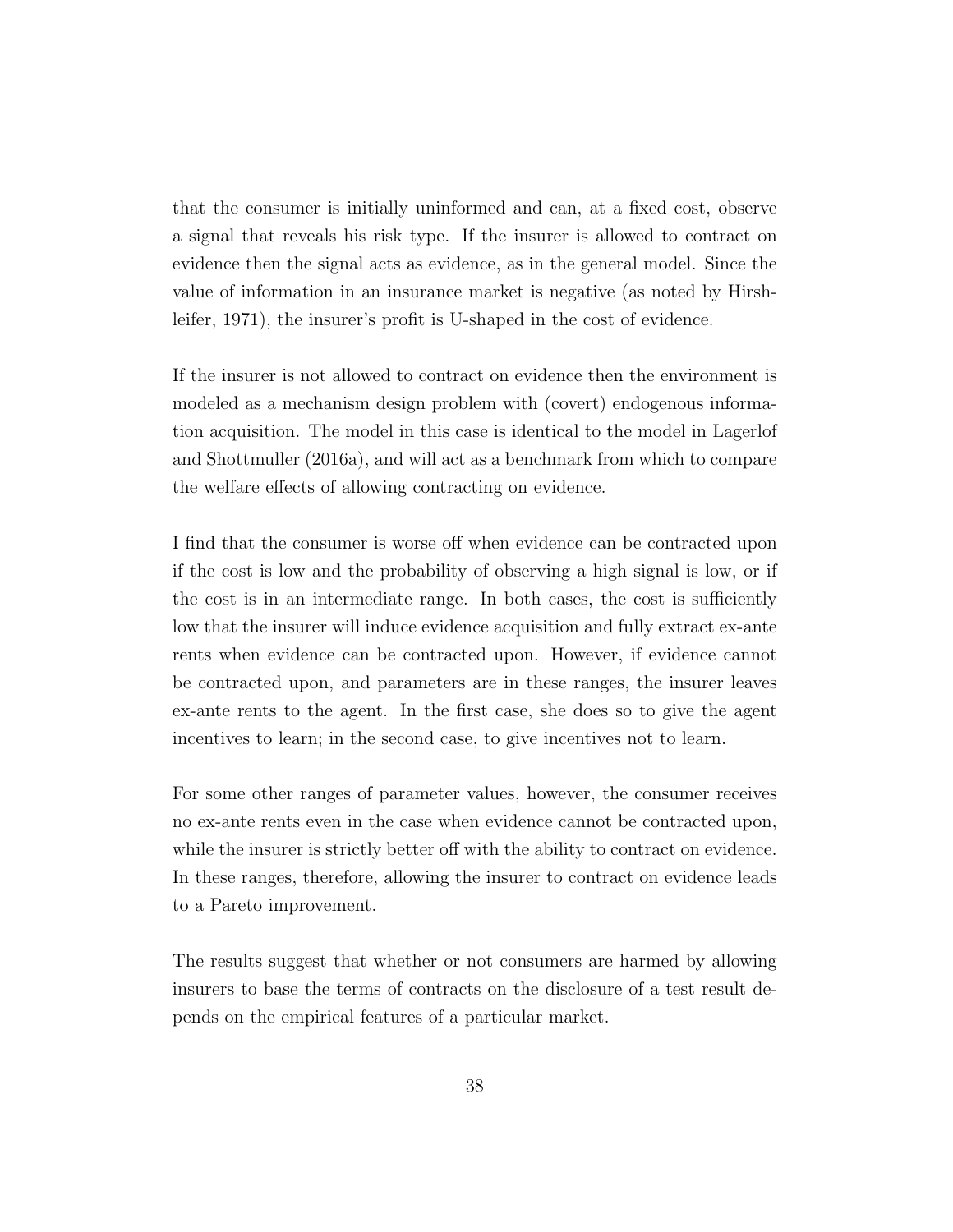Unlike in other theoretical papers considering this issue, I model a monopolistic, rather than competitive, market. While real life insurance markets often feature some degree of competition, evidence suggests that many insurance markets feature significant competition. Monopoly, therefore, may in some cases be a more realistic starting point for analysis than perfect competition.

### 3.1 Model

A risk-neutral monopoly insurer faces a risk-averse consumer with an unknown probability of a loss of size  $L$ . The consumer has initial wealth  $W > L$ . The probability of a loss is  $\phi_H$  with probability  $\lambda$  and  $\phi_L$  with probability  $1 - \lambda$ , where  $\phi_L < \phi_H$ . We define the ex-ante probability of a loss as  $\tilde{\phi} \equiv \lambda \phi_H + (1 - \lambda) \phi_L$ .

At a cost, c, the agent can learn his risk type,  $t \in \{L, H\}$ . I compare two regulatory environments. In the first, the consumer can disclose what he has learned to the insurer and the insurer is free to offer different contracts contingent on disclosure of different risk types (in the case of genetic testing this would correspond to offering different contracts for different test results). This case is modeled as a special case of the general model.

In the second regulatory environment, the insurer must offer the same (menu of) contract(s) to the consumer regardless of any evidence that might be disclosed. For example, there is a law such as the GINA that prohibits contracting on the results of a test. This case is modeled as a contracting problem with covert, non-verifiable information acquisition.<sup>[6](#page-38-0)</sup> This model has been analyzed by Lagerlof and Schottmuller (2016a) and will act as a benchmark

<span id="page-38-0"></span><sup>6</sup>The consumer may be free to disclose test results to the insurer. However, if the insurer cannot contract upon the results, there is no incentive for the consumer to make a disclosure or for the insurer to ask for a disclosure.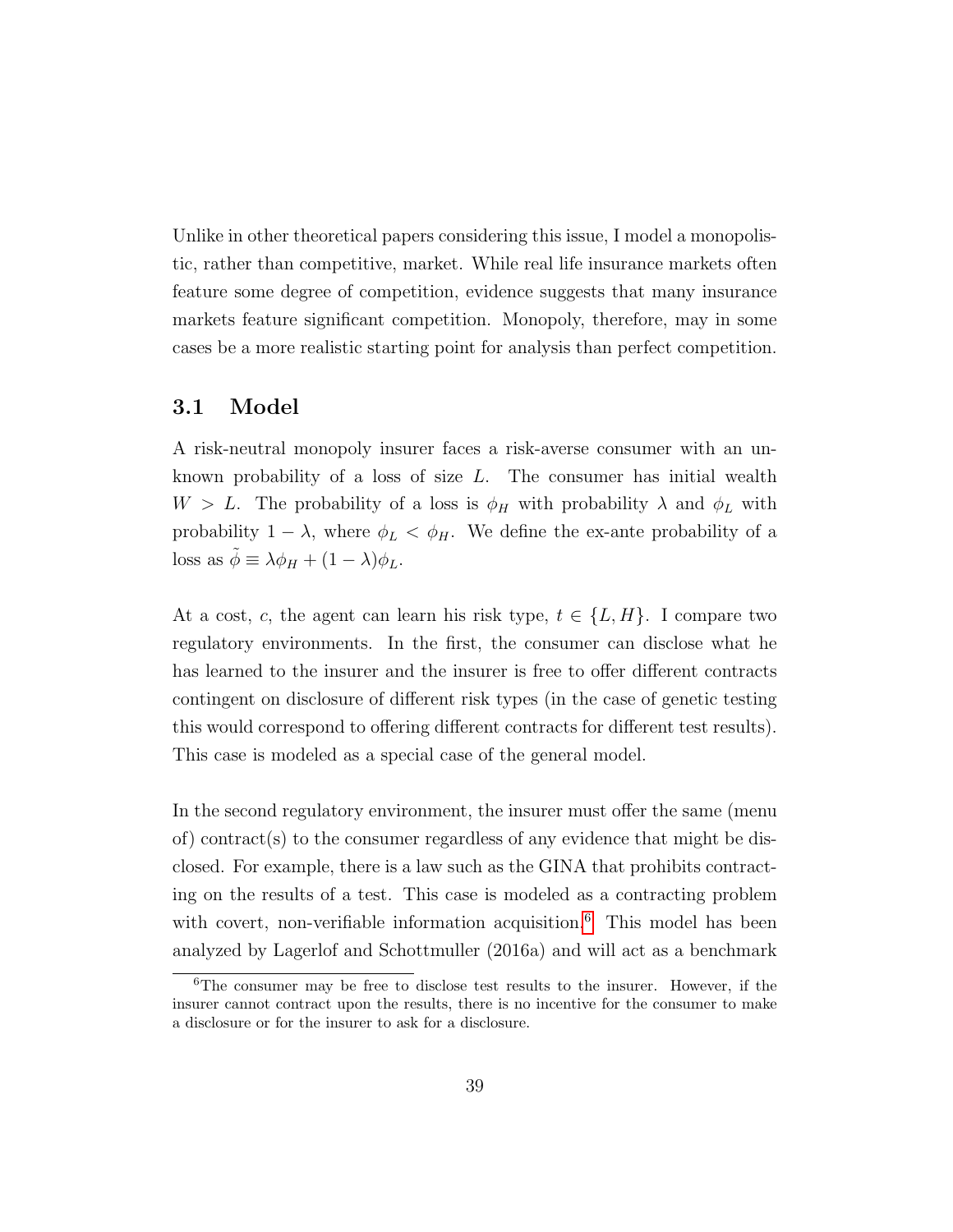against which to compare the welfare effects of allowing contracting on evidence.

As in the general model, contracts can be described by a pair,  $(a, p)$ , where a is the level of coverage and  $p$  is the premium. Ex-post payoffs conditional on risk type  $t \in \{L, H\}$  are given by:

$$
u(a, p, t) = \phi_t U(W - (1 - a)L - p) + (1 - \phi_t)U(W - p)
$$

for the consumer, and

$$
v(a, p, t) = p - \phi_t a L
$$

for the insurer. The function  $U(\cdot)$  satisfies  $U' > 0$  and  $U'' < 0$  — that is, the consumer prefers higher consumption levels and is risk averse. It will be without loss of generality to require that  $a \in [0, 1]$ .

We denote the ex-ante expected utility from a given contract,  $(a, p)$  by  $u^{\lambda}(a, p) \equiv \lambda u(a, p, H) + (1 - \lambda)u(a, p, L).$ 

We will denote the value of the outside option for the low, high and ex-ante types by  $\tilde{u}$ ,  $\tilde{u}^H$  and  $\tilde{u}^{\lambda}$ , respectively. That is:

$$
\tilde{u} = \lambda u(0, 0, H) + (1 - \lambda)u(0, 0, L),
$$
  
\n
$$
\tilde{u}^H = u(0, 0, H),
$$
  
\n
$$
\tilde{u}^L = u(0, 0, L).
$$

As we have seen in the general model, when the insurer is allowed to contract on evidence there is a threshold cost,  $c^* > 0$  below which the insurer prefers to induce evidence acquisition. Since the value of information in insurance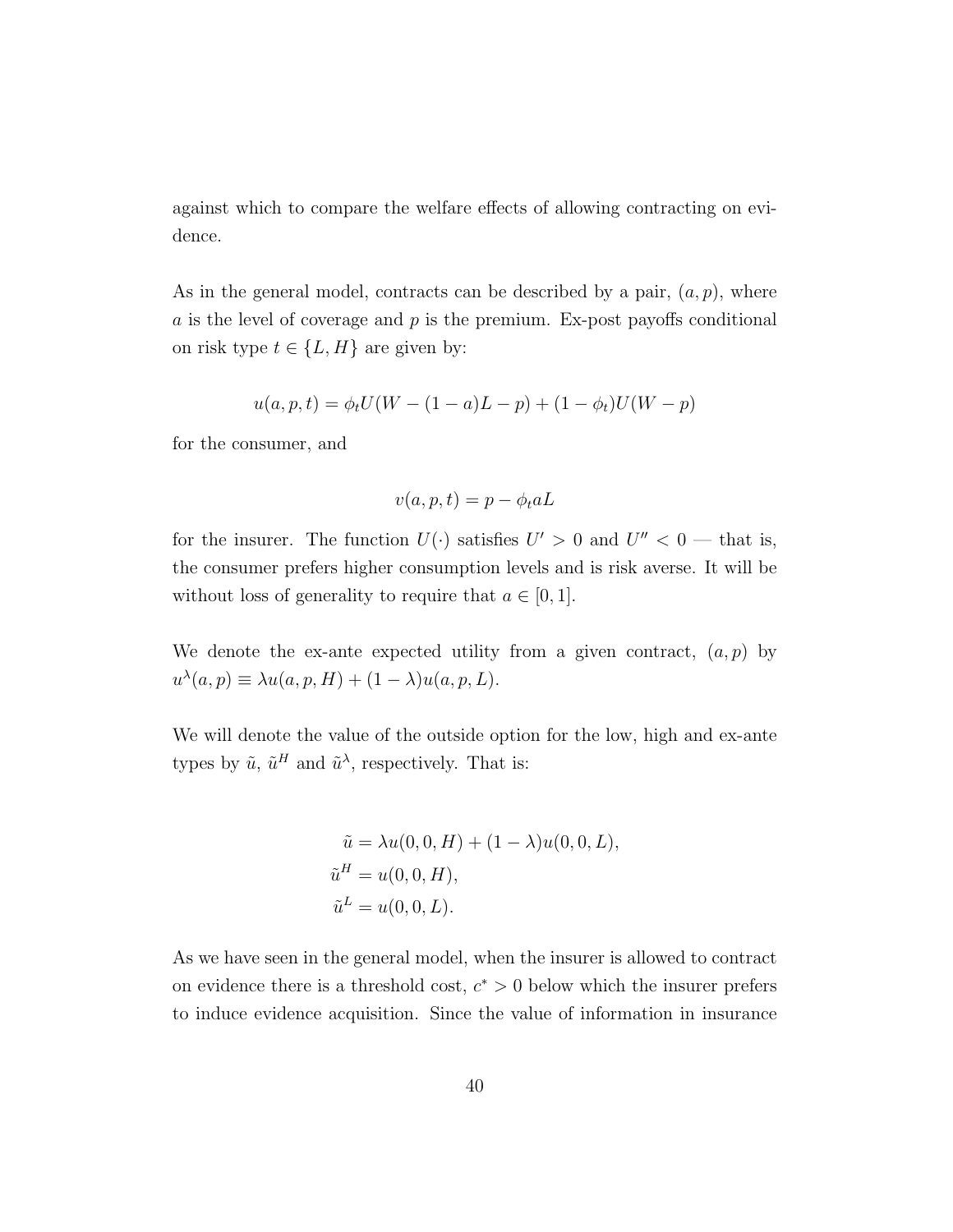markets is negative (cf. Hirshleifer, 1971), it follows from Proposition 3 that the payoff to the insurer is U-shaped in the cost of evidence. Moreover, there is a range of costs  $(c^*, \tilde{c})$  for which the agent may obtain positive rents. In fact, in this model the consumer will obtain positive rents for a strict subset of  $(c^*, \tilde{c})$ , while for all  $c \in (c^*, \tilde{c})$  the optimal contract will involve partial insurance and this be distorted away from first best (full insurance).

If evidence cannot be contracted upon, there will also be a threshold cost,  $c'$ , below which the principal prefers to induce evidence acquisition. This is because if evidence is not acquired then the contract must satisfy the same moral hazard constraint, so that again the insurer's profit from the optimal contract in which evidence acquisition is discouraged is increasing in cost.

If evidence is acquired on path, then the insurer will offer a menu that separates types (otherwise it would be better not to induce evidence acquisition). However, in this case, since the principal cannot demand evidence of the type, the menu must respect incentive compatibility constraints that insure the consumer, having observed a high risk rest result, does not prefer the contract intended for a consumer with a low risk test result. Moreover, the contract must, in expectation, make it worthwhile for the consumer to acquire evidence. It follows that the payoff from the optimal separating menu is decreasing in the cost of evidence. Similarly to the case where evidence can be contracted upon, it follows that a threshold cost,  $c'$  exists, and it will also be clear that  $c' < c^*$ .

Therefore, the insurer is always weakly worse off when she cannot contract on evidence compared to the case in which she can. Moreover, if the insurer would prefer to induce evidence acquisition even when she cannot contract on evidence, then she will also prefer to induce evidence acquisition when she can contract on evidence: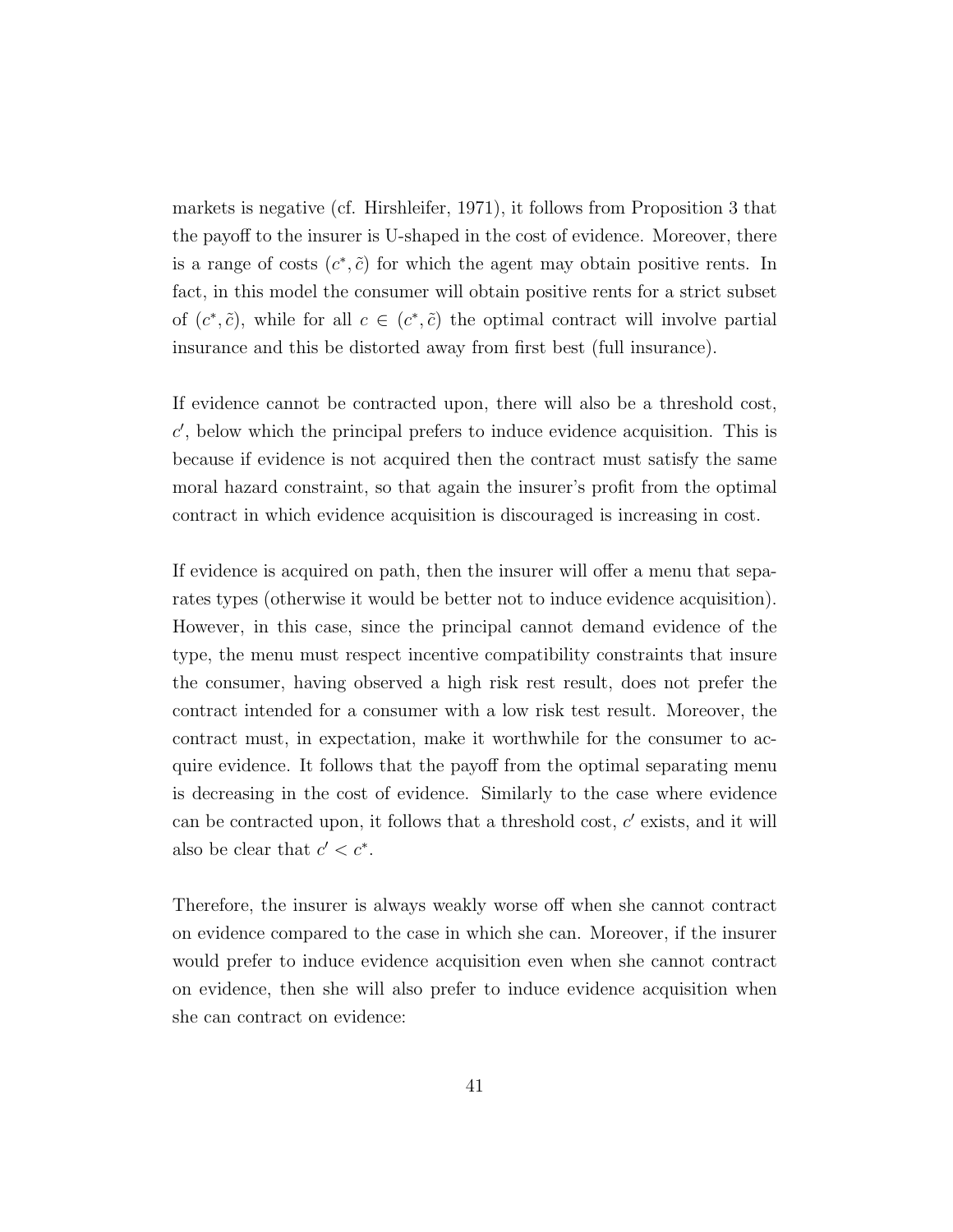**Proposition 5** There exists a threshold cost,  $c^*$  below which the principal is strictly better of when she can contract on evidence. If the cost is above  $c^*$ then the optimal contract, and the principal's payoff, are the same whether she can contract on evidence or not.

The main results of this section characterize parameter values for which the consumer is strictly better off when evidence cannot be contracted upon, and parameter values for which the allowing the principal to contract upon evidence induces a Pareto improvement — the consumer is no worse off, while the consumer is strictly better off.

Lagerlof and Schottmuller's analysis shows that the consumer receives positive rents if (i) evidence is acquired on-path and the probability of the high type is high or (ii) evidence is not acquired on-path and the cost is below a threshold,  $c''$ . If the cost is greater than  $c^*$ , so that evidence is not acquired on-path even when it can be contracted upon, the equilibrium contract is the same under both regulatory regimes. I will show that, when evidence can be contracted upon, the consumer receives positive rents only if  $c^* < c < c''$ . Therefore, we can show that:

Proposition 6 The agent is better of when evidence cannot be contracted upon if and only if the cost of evidence is low and the ex-ante probability of a high type is low or if the cost is in a (possibly empty) intermediate range.

Formally, there exist threshold costs,  $c^* > 0$  and  $c'' \ge c' > 0$ , and a threshold probability,  $\lambda^* > 0$ , such that the consumer is better off when evidence cannot be contracted upon if and only if  $c < c'$  and  $\lambda < \lambda^*$ , or  $c \in [c', c''] \cap [0, c^*]$ .

These propositions lead to the following interesting corollary: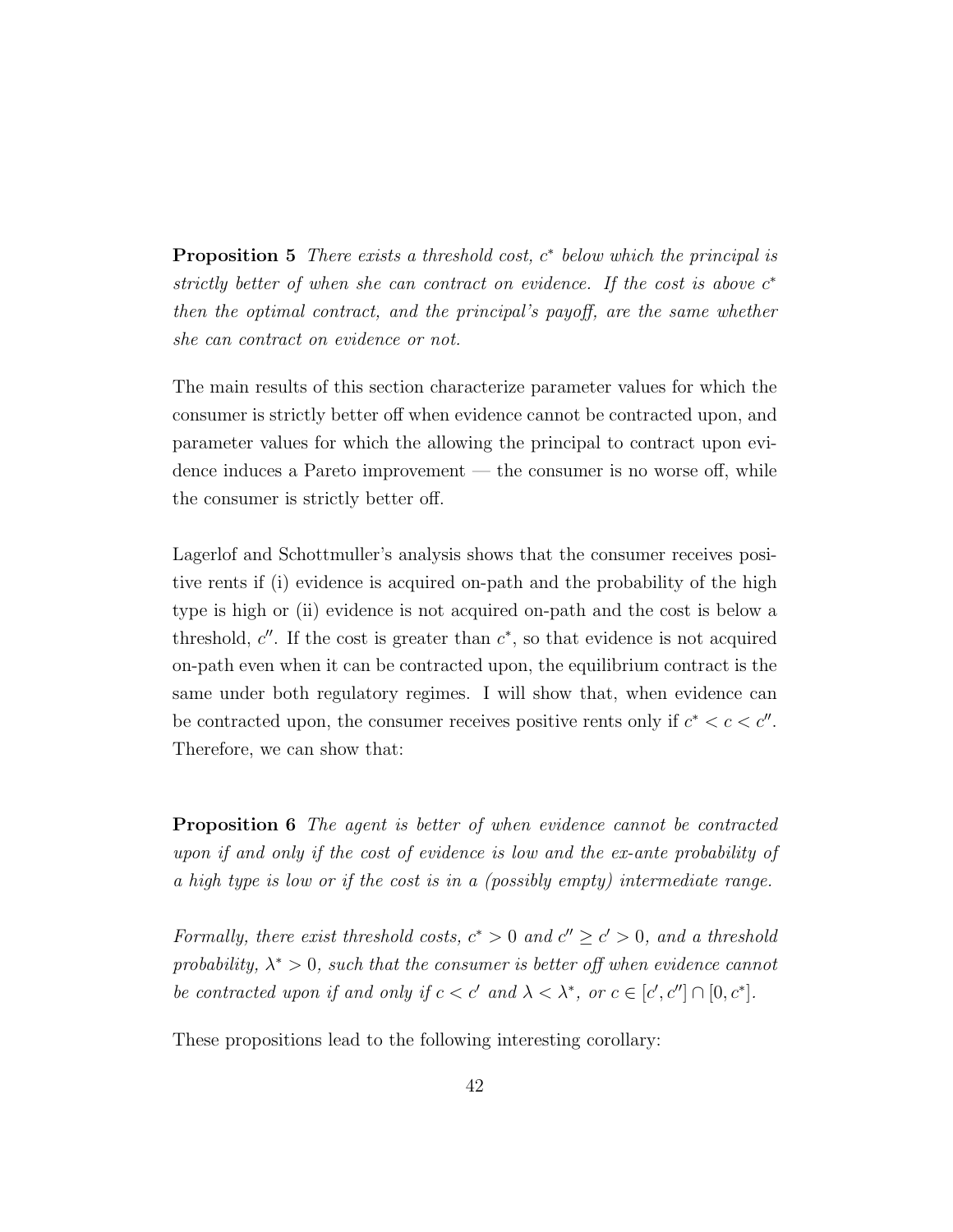Corollary 2 There exist ranges of parameters for which the optimal contract when evidence can be contracted upon Pareto improves on the optimal contract when evidence cannot be contracted upon. In particular, when  $c < \tilde{c}$ and  $\lambda \geq \lambda^*$  or if  $c \in [c^*, \tilde{c}] \cap (c', \infty)$  then the principal is strictly better off when evidence can be contracted upon, while the agent is no worse off.

To prove the proposition I will first review the benchmark case, in which evidence cannot be contracted upon, and then characterize the optimal mechanism when evidence can be contracted upon. The results then follow by comparing the payoffs implied by the optimal mechanisms in the two cases.

The characterization of the optimal mechanism when evidence can be contracted upon is also of independent interest as it contrasts with a key finding in the literature on mechanism design with endogenous (non verifiable) information: that mechanisms with endogenous information are especially sensitive to the agent's type. In contrast, I will show that the contracts offered after endogenous evidence is presented is less sensitive to the agent's type than the contracts that would be offered if evidence was exogenously given.

# 3.2 Optimal mechanism when evidence cannot be contracted upon

When evidence cannot be contracted upon, the insurer faces a choice between a mechanism which does not induce evidence acquisition (which, as in the case with contractible evidence, must satisfy a moral hazard constraint ensuring that the consumer does not prefer to learn his type and purchase only if the type is high), and a mechanism which does induce evidence acquisition.

The difference is that (effectively) types cannot be credibly disclosed once they have been learned. Therefore, if evidence is acquired on path the prin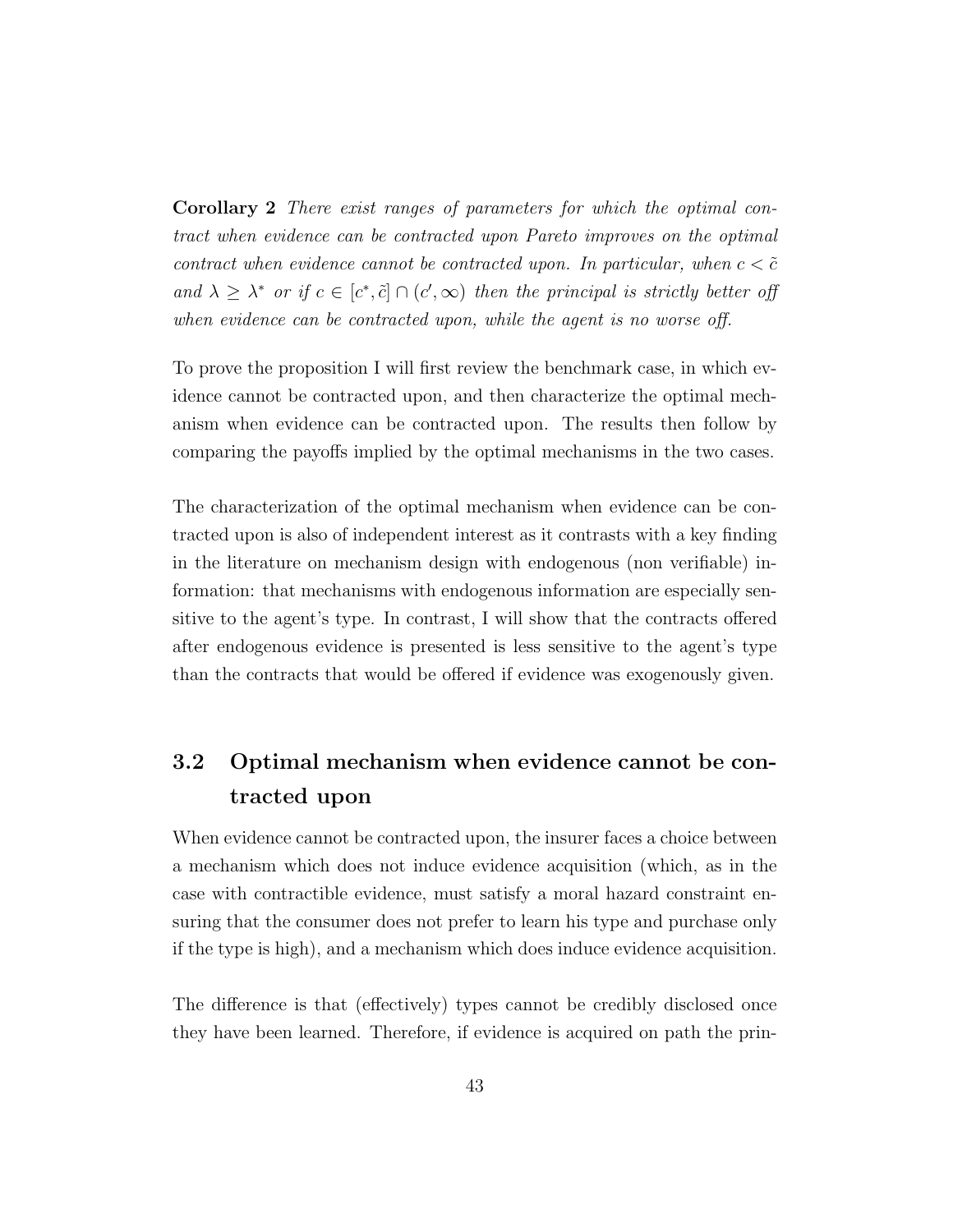cipal will have to offer a menu of contracts among which the agent self-selects. In fact, an additional incentive constraint arises that is not present in the case of exogenous private information: the agent could always not learn his type and purchase one of the contracts independently of the ex-post type. [7](#page-43-0) The need to prevent the agent from doing so further constrains the set of feasible menus.

As in the case with contractible evidence, the optimal mechanism can be derived by comparing the optimal mechanism in which evidence is acquired on-path with the optimal mechanism that discourages the agent from learning. We first consider the optimal mechanism that discourages learning.

The problem is a specific case of the problem analyzed in the general model. In particular, the principal solves:

maximize 
$$
p - \tilde{\phi}a
$$
  
\nsubject to  $u^{\lambda}(a, p) \ge \tilde{u}$   $(IR_N)$ ,  
\n $(1 - \lambda)(\tilde{u}^L - u(a, p, L)) \le c$   $(MH)$ .

The particular form of the  $MH$  constraint is justified by the fact that, as long as  $IR_N$  is satisfied, the high type will continue to purchase even after learning the risk. This is because insurance is valued more conditional on high risk than it is ex-ante. Notice that this constraint trades off the value of the contract and the value of the outside option according to the low type's preferences. This is intuitive: the difference between the gross payoff if the consumer always purchases insurance and the gross payoff if the consumer only purchases when the risk is high is the difference between the value of the contract and the outside option when the risk is low.

<span id="page-43-0"></span><sup>&</sup>lt;sup>7</sup>In the case where evidence can be contracted upon this is not possible because choosing a contract requires disclosing evidence.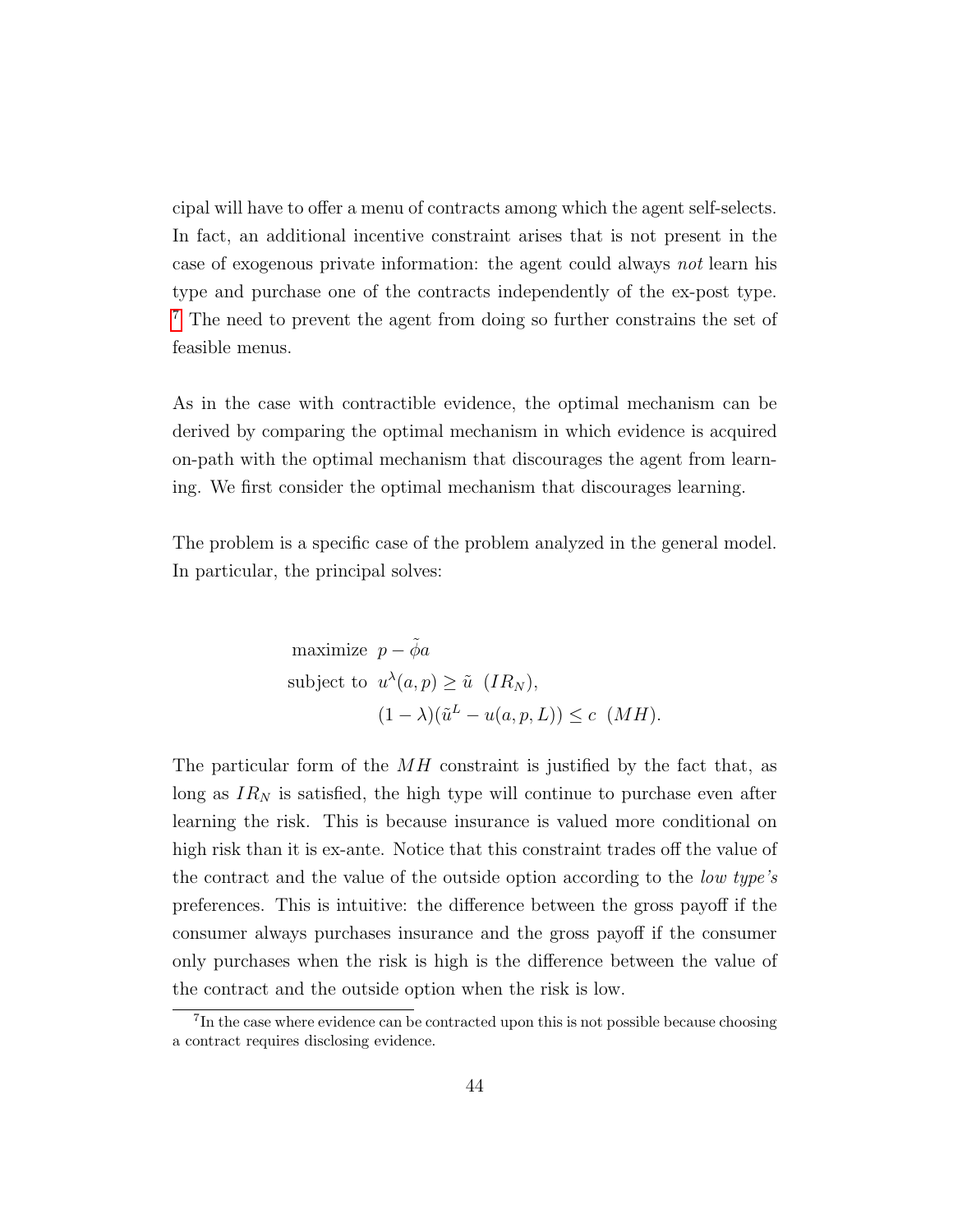Lagerlof and Schottmuller (2016) show that the best contract for the insurer for which the consumer does not acquire evidence is the following:

**Lemma 5** There exist threshold costs  $c'' \geq 0$  and  $\tilde{c} > c''$  such that the optimal contract with no on-path learning is given by:

$$
(a,p) = \begin{cases} (1, W - U^{-1}(\tilde{u})) & c \ge \tilde{c} \\ (a^*, p^*) : u^\lambda(a, p) - \tilde{u} = (1 - \lambda)(\tilde{u}^L - u(a, p, L)) - c = 0 & c \in (c'', \tilde{c}) \\ argmax_{(a,p)} p - \tilde{\phi}a \quad s.t. \ (MH) & c \le c''. \end{cases}
$$

In the first case,  $c \leq c^{\prime\prime\prime}$ , the cost is sufficiently high that the first best – full insurance at the ex-ante certainty equivalent  $-$  is feasible. In the second case, the principal selects a contract at which both  $IR_N$  and  $MH$  are binding. The contract involves partial insurance. In the third case, when  $c \leq c''$ , the first best is not feasible, but the solution to the relaxed problem in which only  $MH$  is taken into account is feasible, and therefore optimal. In this third case the agent receives positive rents.

The optimality of this contract can be explained intuitively with a diagrammatic sketch:

In the following diagrams contracts are represented in the space of ex-post consumption pairs,  $(x_1, x_2)$ , where  $x_1$  is consumption in the loss state and  $x_2$ is consumption in the state where no loss occurs. The agent prefers contracts further from the origin, the principal prefers contracts further from the origin.

The following diagram depicts the optimal contract when  $c > \tilde{c}$ .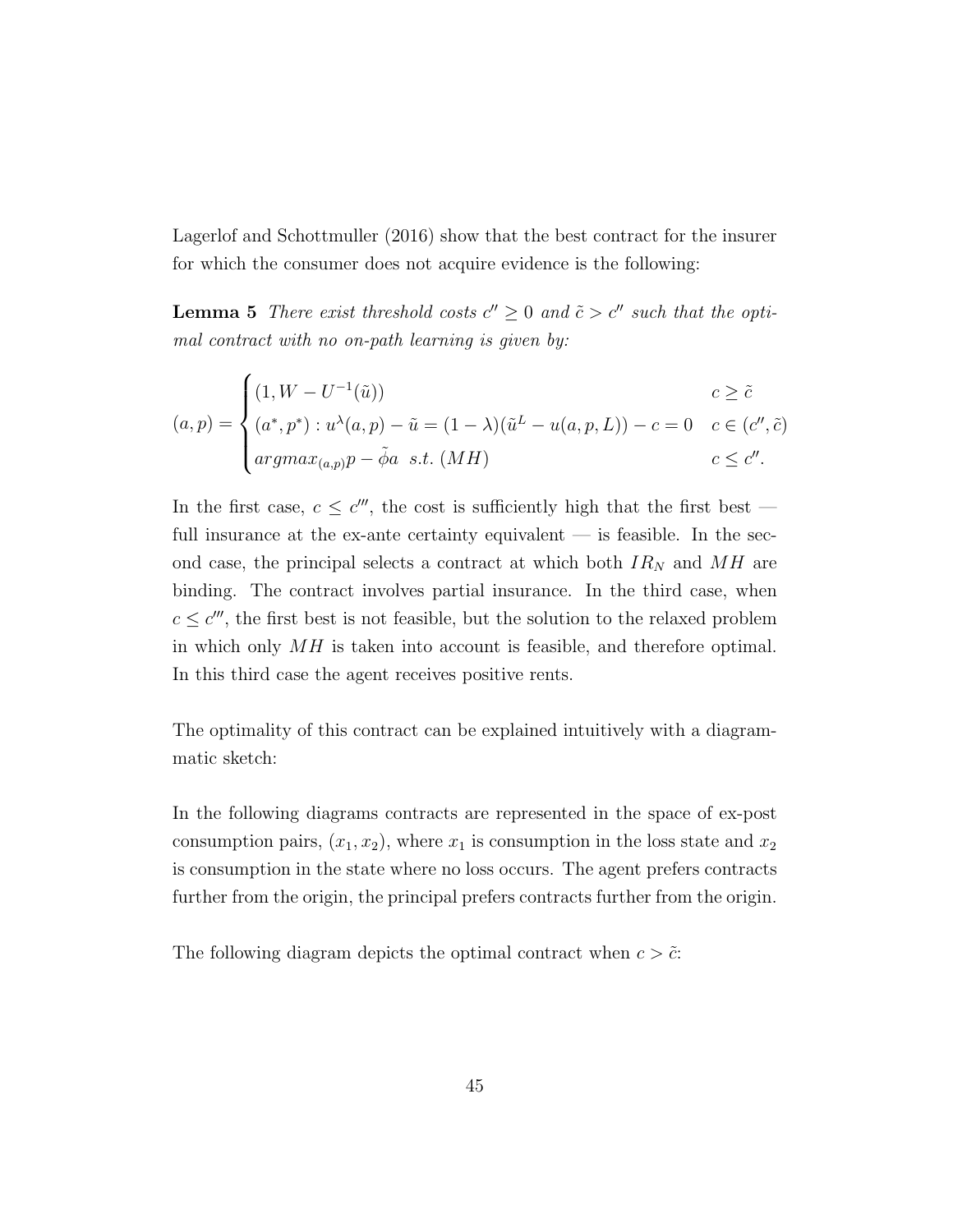

Figure 5: Optimal contract when  $c \geq \tilde{c}$ 

The contract  $(x^F, x^F)$  is the first best contract, subject to  $IR_N$ . If the cost is sufficiently high, then  $MH$  is satisfied at this contract, therefore it is optimal. The threshold cost  $\tilde{c}$  above which this contract is optimal is strictly above zero, since this contract makes the consumer indifferent to the outside option ex-ante. It follows that if the type could be learned at zero cost, the consumer would prefer not to purchase this contract conditional on the low risk type.

If the first best is not feasible, a second best contract would maximize the insurer's profit subject to MH only. Clearly, as the solution to a relaxed problem, this contract is optimal if feasible. It can be shown that for sufficiently low cost (possibly, but not necessarily, only  $c = 0$ ) this second best contract is in fact feasible. This case is illustrated in the following diagram: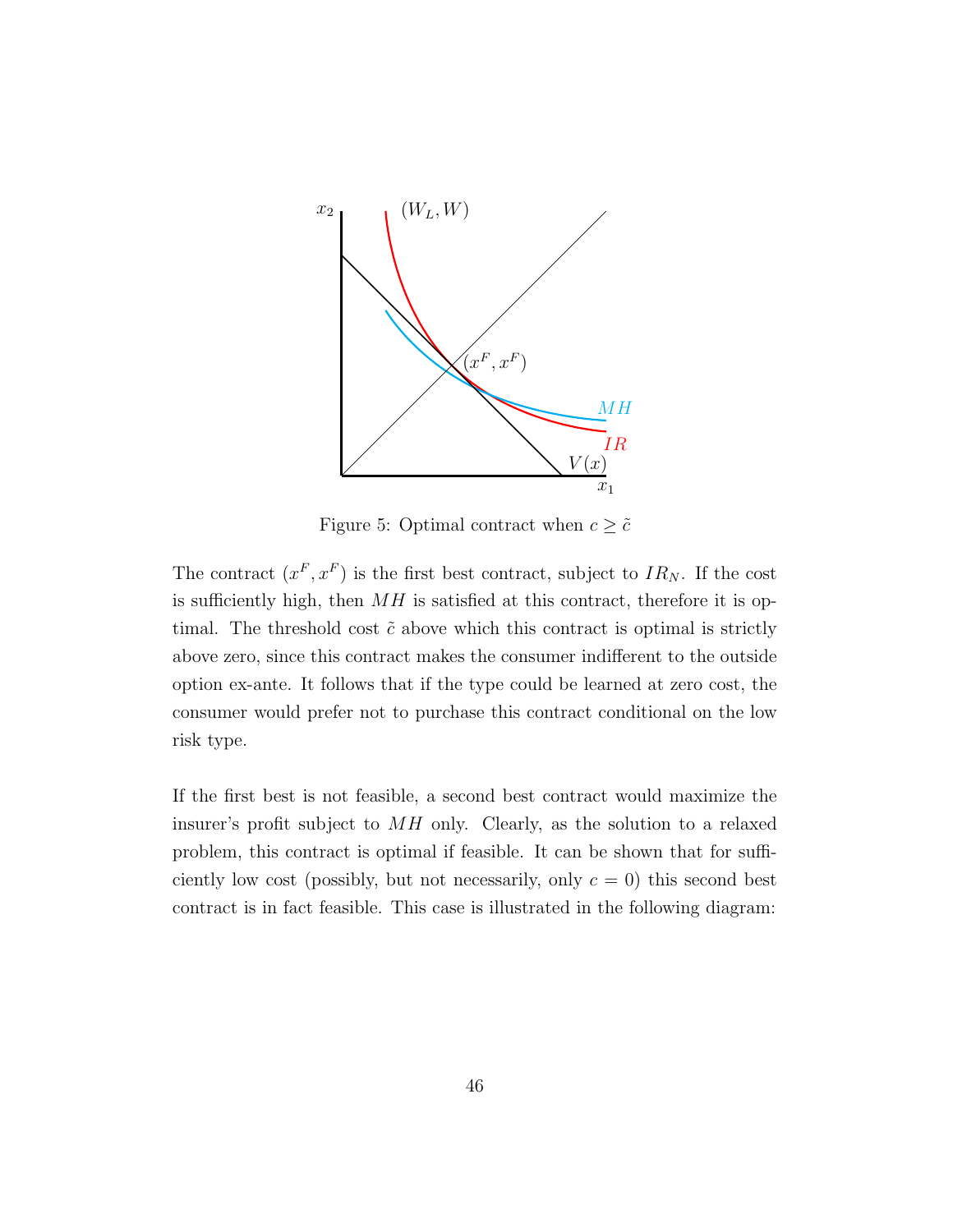

Figure 6: Optimal contract when  $c < c''$ 

If  $c \in (c'', \tilde{c})$  then neither  $(x^F, x^F)$  nor  $(x_1^I, x_2^I)$  is feasible. In this case the principal would like to choose the closest feasible point to full insurance along the set of points at which the  $IR$  constraint is binding. This follows because, since the consumer is risk averse while the insurer is risk neutral, increasing the level of insurance while leaving the consumer's ex-ante payoff fixed increases the insurer's profit. That is, for intermediate costs, the optimal contract,  $(a^*, p^*)$  satisfies:

$$
(1 - \lambda)[\tilde{u}^L - u^L(a^*, p^*)] - c = \tilde{u} - u^{\lambda}(a^*, p^*) = 0
$$

so that both constraints are binding. The solution in this case is illustrated in the following diagram: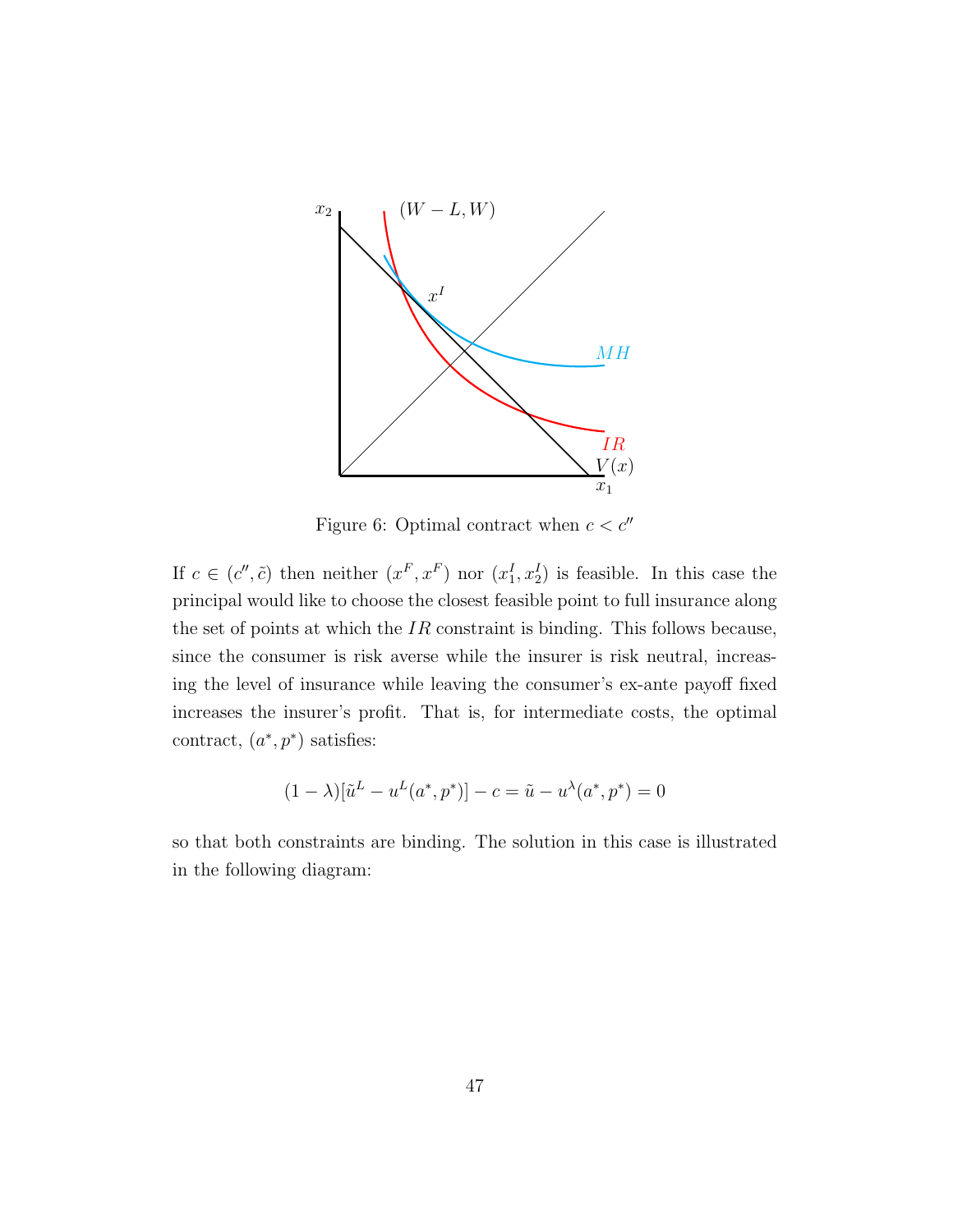

Figure 7: Optimal contract when  $c'' < c < \tilde{c}$ 

Note that, for all subcases except for  $c < c''$ , the IR constraint is binding. We therefore have the following corollary:

Corollary 3 If evidence is not acquired on-path, the agent receives positive ex-ante rents if and only if  $c < c''$ .

We can also show that the solution implies partial insurance unless the firstbest is feasible:

**Corollary 4** If evidence is not acquired on-path and  $c < \tilde{c}$  then  $a < 1$  in an optimal contract.

This is clear from the diagrammatic sketch.

We next consider the case in which evidence is acquired on-path but the insurer cannot contract upon it. In this case, the insurer will offer a menu of contracts. Note that the insurer will never offer a pooling menu, since in this case there would be no incentive for the agent to acquire evidence.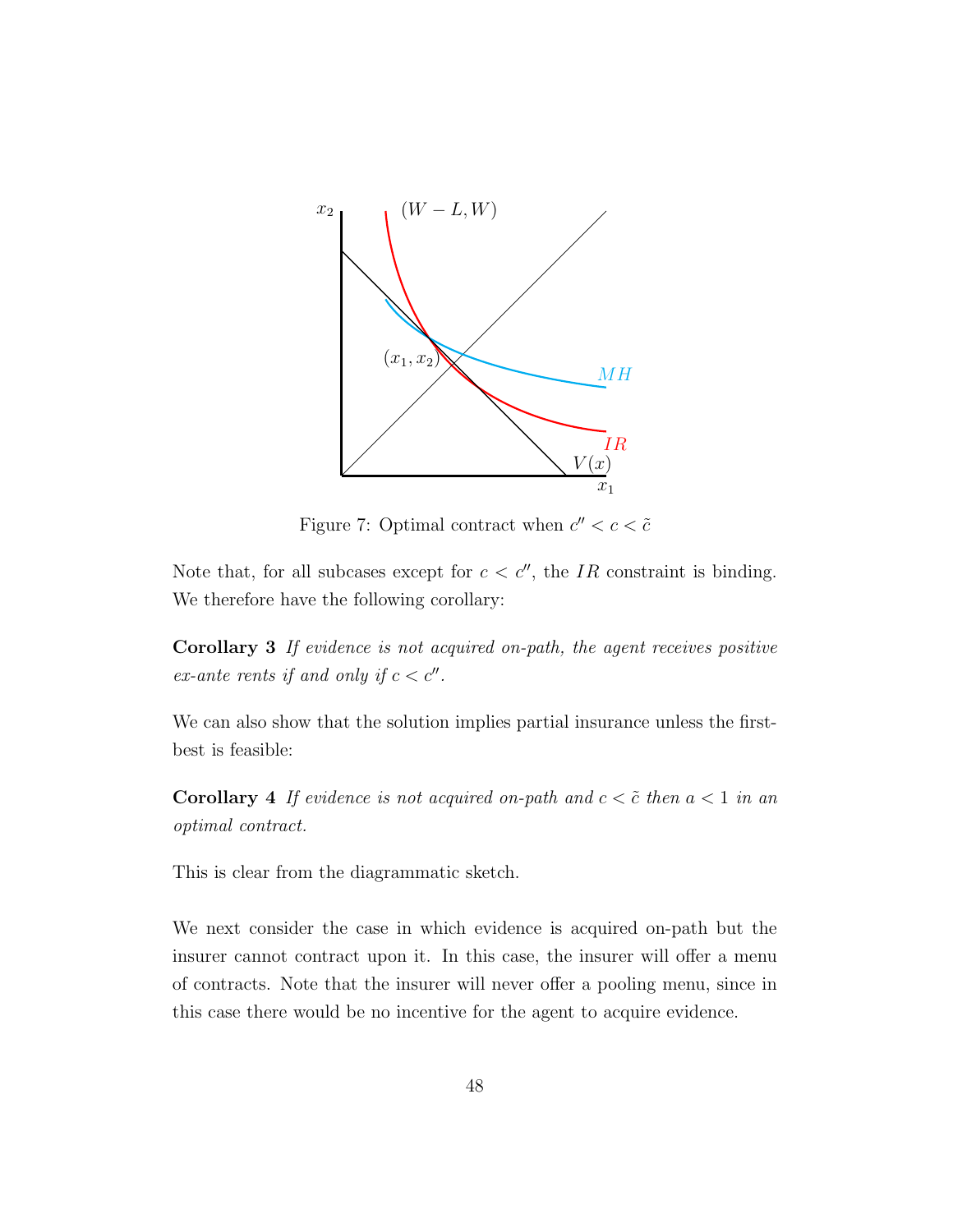The optimal menu,  $(a(t), p(t))_{t=H,L}$ , solves the following problem:

maximize 
$$
\lambda(p(H) - \phi_H La(H)) + (1 - \lambda)(p(L) - \phi_L La(L))
$$
  
subject to:

$$
\lambda u(a(H), p(H), H) + (1 - \lambda)u(a(L), p(L), L) \geq \tilde{u} + c \qquad (IR_Y),
$$

$$
u(a(H), p(H), H) \ge u(a(L), p(L), H) \quad (IC_H),
$$

$$
u(a(L), p(L), L) \ge u(a(H), p(H), L) \quad (ICL),
$$

$$
u(a(H), p(H), H) \geq \tilde{u}^H \qquad (IR_L),
$$

$$
u(a(L), p(L), L) \geq \tilde{u}^{L} \qquad (IR_L),
$$

$$
\lambda u(a(H), p(H), H) + (1 - \lambda)u(a(L), p(L), L) - c \ge
$$

$$
\lambda u(a(L), p(L), H) + (1 - \lambda)u^{L}(a(L), p(L), L) \qquad (MH_L),
$$

$$
\lambda u(a(H), p(H), H) + (1 - \lambda)u(a(H), p(H), H) - c \ge
$$
  

$$
\lambda u(a(H), p(H), H) + (1 - \lambda)u(a(H), p(H), L)
$$
 (MH<sub>H</sub>).

The problem is different to the principal's problem with on-path evidence acquistion in the general environment, because in this case evidence cannot be contracted upon. As in the standard benchmark (Stiglitz, 1977), the menu of contracts must satisfy IC constraints ensuring that each ex-post type of the agent self selects into the appropriate contract. However, additional constraints are imposed  $(MH_L$  and  $MH_H)$  because the agent may choose not to learn his type and simply select and element from the menu ex-ante. Doing so would not be detectable by the principal since, as in the whole of the present paper, the evidence acquisition decision is not observable.

These additional constraints are in fact stricter than the standard incentive compatibility constraints. For example, a simple manipulation shows that  $MH_L$  is equivalent to: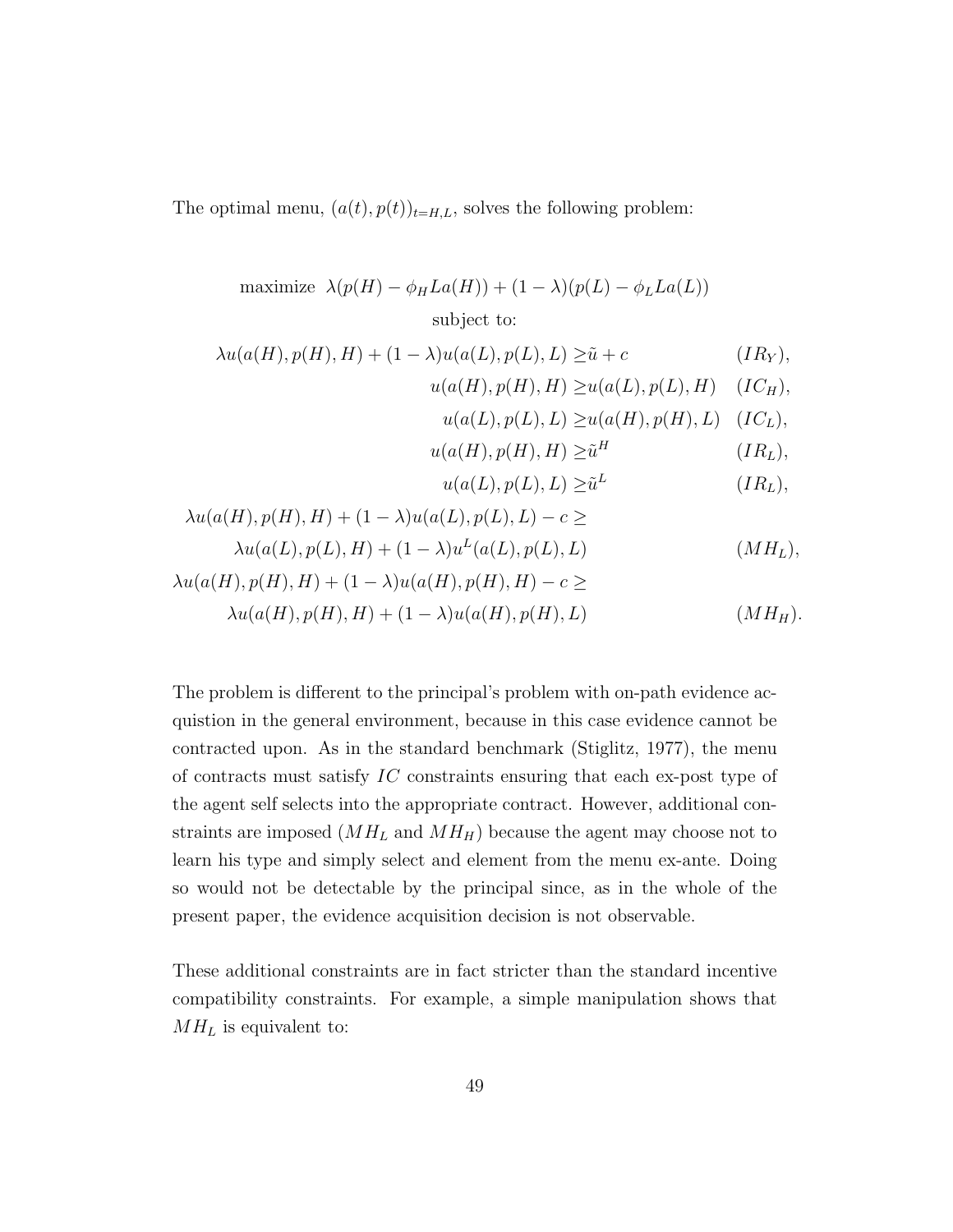$$
u(a(H), p(H), H) \ge u(a(L), p(L), L) + \frac{c}{\lambda}.
$$

So that  $IC_H$  is implied by  $MH_L$ . Similarly,  $IC_L$  is implied by  $MH_H$ . Nevertheless, Lagerlof and Schottmuller show that the optimal mechanism is qualitatively similar to the optimal mechanism in the standard case analyzed by Stiglitz (1977): if the probability of the high type is high, then the low type is excluded and the high type receives a full insurance contract which leaves  $IR<sub>Y</sub>$  binding (note that this implies  $IR<sub>H</sub>$  is slack. If the probability of the high type is low, then the low type receives a partial insurance contract with  $IR<sub>L</sub>$  binding, the high type receives a full insurance contract, and  $MH<sub>H</sub>$  is binding. In the latter case, the agent receives positive rents ex-ante: that is,  $IR<sub>Y</sub>$  is not binding.

For our results the important implication is the following:

Lemma 6 If evidence cannot be contracted upon and is aquired on-path, then there exists a treshold probability,  $\lambda^* > 0$ , such that IR<sub>Y</sub> is slack given the *optimal contract if and only if*  $\lambda < \lambda^*$ .

As we have noted earlier, evidence will be acquired on-path if and only if the cost of evidence acquisition is below some threshold,  $c' > 0$ . Therefore, the overall optimal mechanism is the mechanism described in Lemma 5 if  $c \geq c'$ and the mechanism described in Lemma 6 if  $c < c'$ . Lagerlof and Schottmuller show that  $c'$  may be larger or smaller than  $c''$  depending on the parameter values. The payoff implications, which will form a benchmark against which we compare the payoffs from the optimal mechanism when evidence can be contracted upon are summarized by the following proposition:

**Proposition 7** There exist threshold costs  $c' > 0$  and  $c'' \geq 0$  and a threshold probability  $\lambda^* > 0$  such that the agent receives positive rents from the optimal mechanism when evidence cannot be contracted upon if and only if  $c \geq c'$  and  $\lambda \geq \lambda^*$  or  $c \in (c', c'').$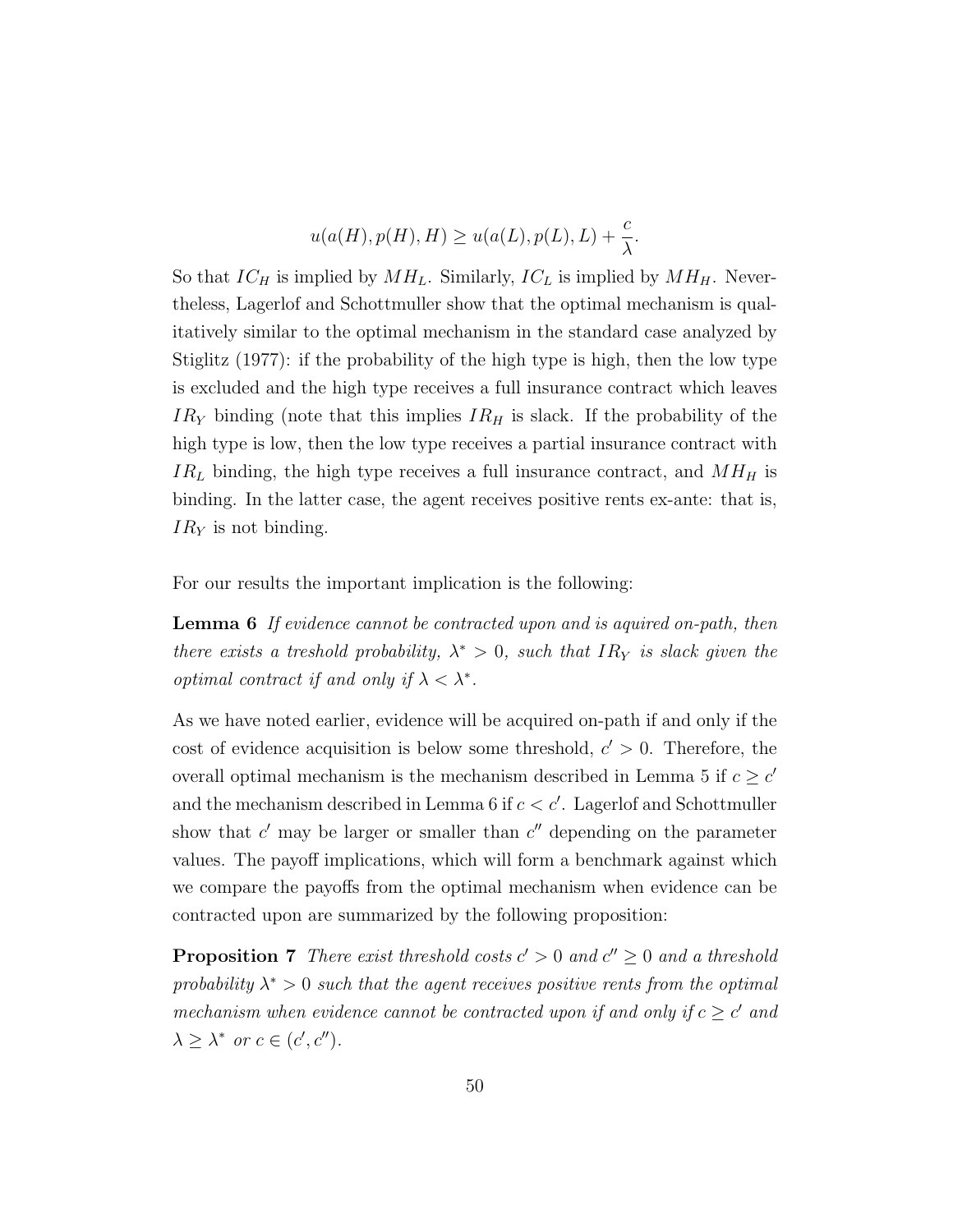# 3.3 Optimal mechanism when evidence can be contracted upon

In case 3 evidence is acquired on-path and the insurer offers a different contract after each realization is disclosed (and offers the outside option if no evidence is disclosed). Ideally the principal would like to offer a pooling contract that fully extracts the full surplus ex-ante, net of evidence acquisition costs. Since the value of evidence ex-ante is greater than the value of evidence ex-post (cf. Hirshleifer, 1971), this is best for the principal if we only take ex-ante IR into account. However, since the agent, having acquired evidence, knows the risk type, this will generally not be feasible. In fact, if the low type would accept this contract then it would also be feasible without evidence, in which case the principal could generally benefit from the reduction in cost. It will follow that whenever evidence is used on-path, a different contract will be offered to the low and high risk types. Nevertheless, both contracts will feature full ex-post insurance:

Lemma 7 Suppose that evidence is acquired on-path and can be contracted upon. Then  $a(L) = a(H) = 1$ .

Suppose not. For example, suppose that  $a(L) < 1$ . Then a new contract,  $(a'(L), p'(L))$  with  $a'(L) = 1$  and  $u(a'(L), p'(L), L) = u(a(L), p(L), L)$  will improve the insurer's profit (since the insurer is risk neutral while the consumer values insurance) and leave all relevant constraints satisfied (since the IR contraints – the only relevant constraints in this case – depend only on the interim payoffs  $u^L(\cdot)$  and  $a^L(\cdot)$ .

As we saw in the general case, we must also have the ex-ante IR constraint binding. If it is not, then either  $IR_L$  or  $IR_H$  must be slack, so that the insurer's profit can be improved by increasing either  $p(L)$  or  $p(H)$ .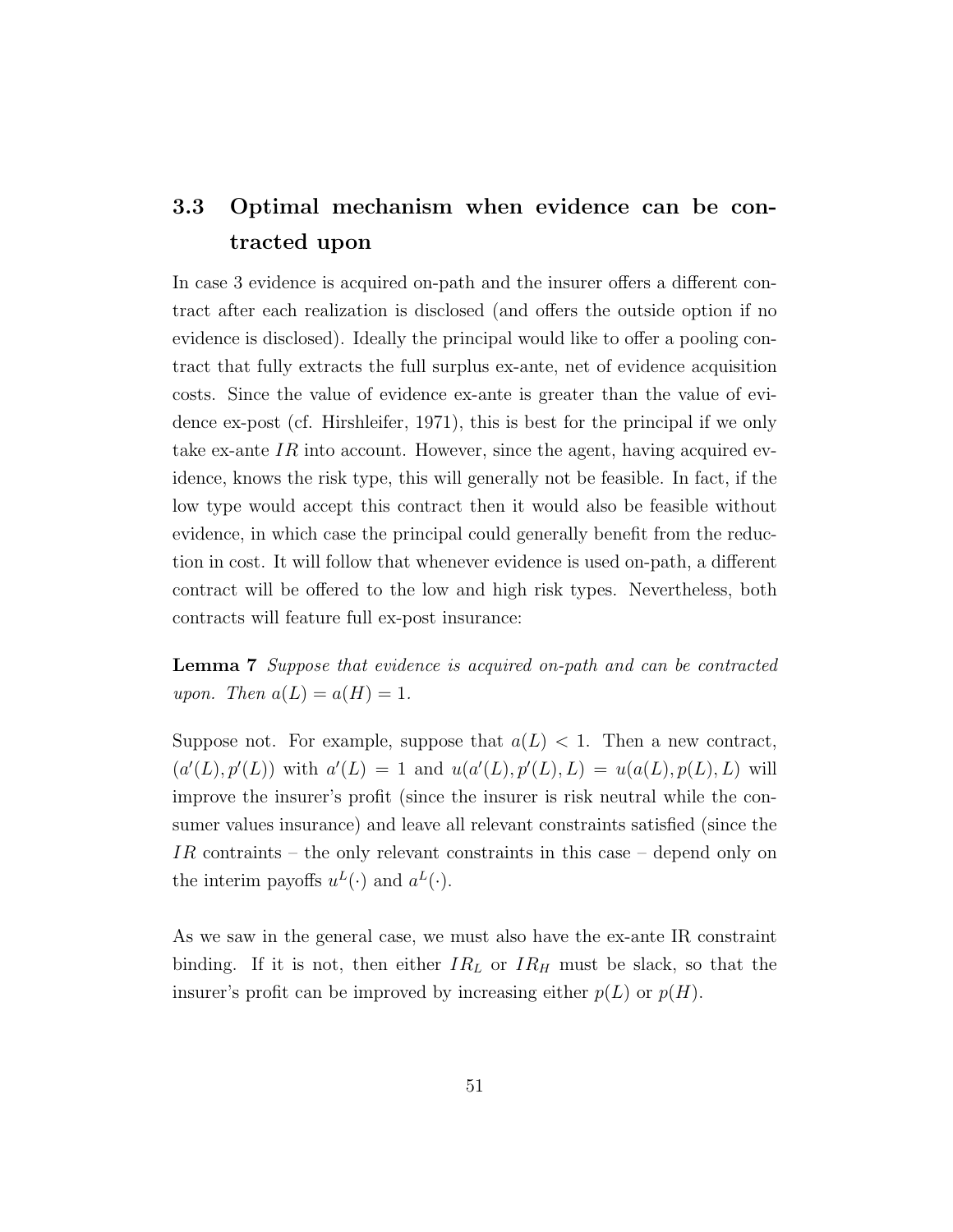Moreover, we always have  $p(L) < p(H)$ . Suppose not, then  $u(a(H), p(H), H) \ge$  $u(a(L), p(L), L) \geq \tilde{u}^{L} > \tilde{u}^{H}$  so that  $IR_{H}$  is not binding. Then consider decreasing  $p(L)$  and increasing  $p(H)$  slightly keeping EAIR binding. This is feasible and must improve the principal's profit as it provides more ex-ante insurance (by risk aversion of the agent).

In addition to  $E A I R$  binding, at least one of the ex-post  $I R$  constraints must bind at an optimum:

#### **Lemma 8** Either  $IR_H$  or  $IR_L$  is binding.

Suppose to the contrary that neither is binding and  $p(L) < p(H)$ . Then, we can increase  $p(L)$  and decrease  $p(H)$  keeping  $EAIR$  binding. As we have seen in previous cases, this increases profit (since the consumer values insurance ex-ante).

We are left with two possibilities. Either  $p(H) = W - U^{-1}(\tilde{u}^H)$  and  $p(L) =$  $W - U^{-1}(\tilde{u}^L + \frac{c}{1 - c})$  $\frac{c}{1-\lambda}$ ) or  $p(L) = W - U^{-1}(\tilde{u}^L)$  and  $p(H) = W - U^{-1}(\tilde{u}^H + \frac{c}{\lambda})$  $\frac{c}{\lambda}$ ). We can show that, in fact, the latter always does best. Intuitively, it provides more ex-ante insurance for the same ex-ante consumer surplus, hence higher insurer profits. A proof is contained in the appendix.

To summarize:

Lemma 9 Suppose that evidence is acquired and presented on-path. Then the equilibrium contract is full ex-post insurance  $(a(L) = a(H) = 1)$  with:

$$
p(L) = W - U^{-1}(\tilde{u}^L)
$$
  

$$
p(H) = W - U^{-1}(\tilde{u}^H + \frac{c}{\lambda}).
$$

Note that, with exogenous evidence, the optimal set of contracts would be full insurance ex-post with  $p(H) = W - U^{-1}(\tilde{u}^H)$  and  $p(L) = W - U^{-1}(\tilde{u}^L)$ . With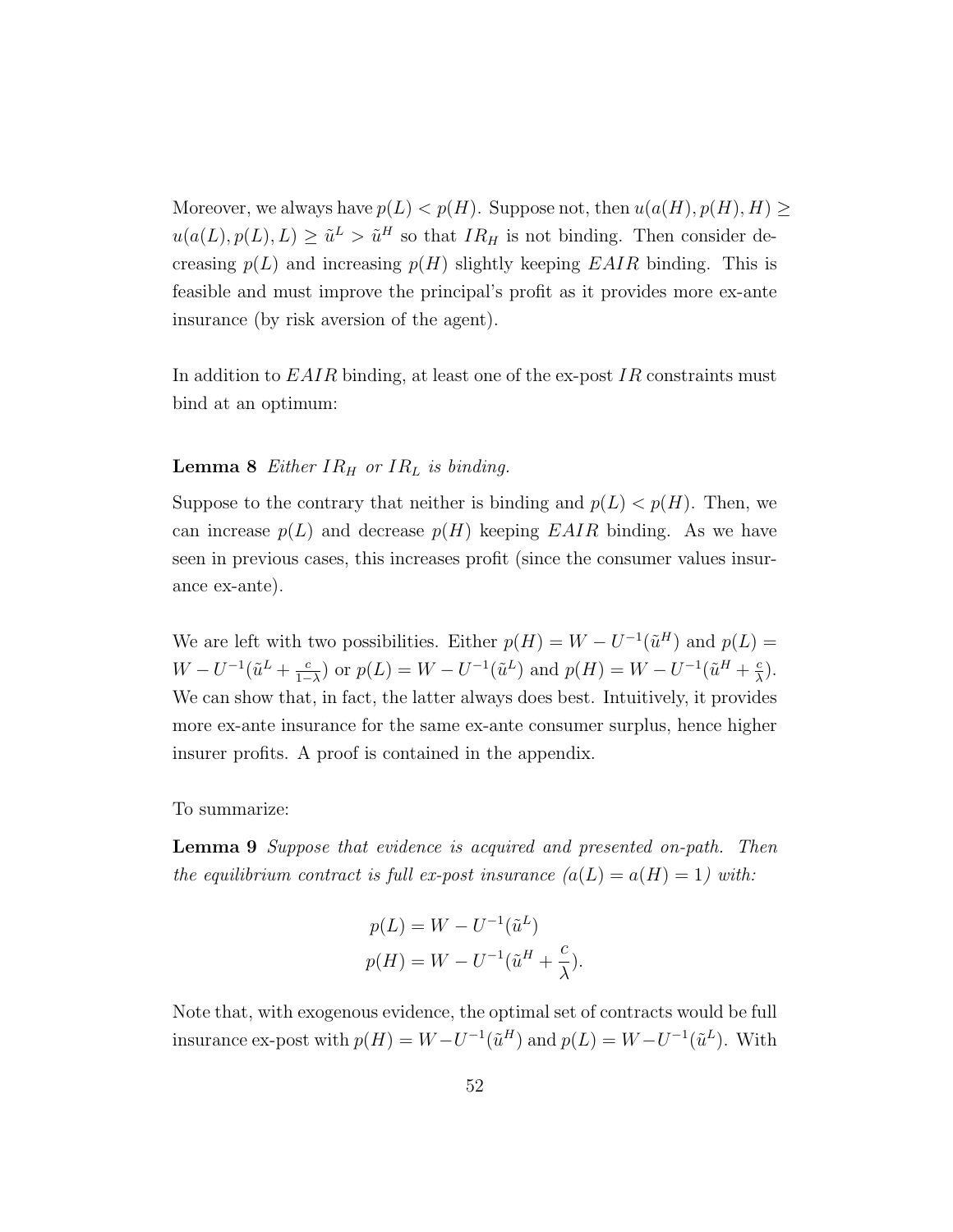endogenous evidence we have  $p(H) - p(L) < W - U^{-1}(\tilde{u}^H) - (W - U^{-1}(\tilde{u}^L)),$ so that in this sense the optimal menu of contracts is 'low powered': the contract varies less with endogenous evidence than with exogenous evidence. This contrasts with the findings of the endogenous information literature (such as Cremer et al., 1998) which finds that optimal contracts with non verifiable endogenous information features contracts that are especially sensitive to information.

### 3.4 Overall solutions and welfare comparisons

Having characterized the optimal mechanism in cases 1-3 we can prove the proposition by characterizing the overall optimal mechanism when the principal can or cannot contract on evidence and comparing the principal's and agent's payoff between the two cases.

We first note that, both when the principal can contract upon evidence and when the principal cannot, there is a threshold cost below which the principal induces evidence acquisition on-path; the threshold is  $c' > 0$  when the principal cannot contract upon evidence and  $c^* > 0$  when the principal can contract upon evidence. The existence of  $c^*$  was established in the general model, the existence of  $c'$  is proved by Lagerlof and Schottmuller.

In both cases, the existence of a threshold cost follows because the insurer's profit is decreasing in  $c$  if evidence is acquired on-path and increasing in  $c$  if is it not.

Moreover, we have that  $c' < c^*$  because the profit from a separating pair of contracts when evidence can be contracted upon is always greater than the profit from a separating menu when evidence cannot be contracted upon. That the profit is strictly weakly greater follows because the optimal mecha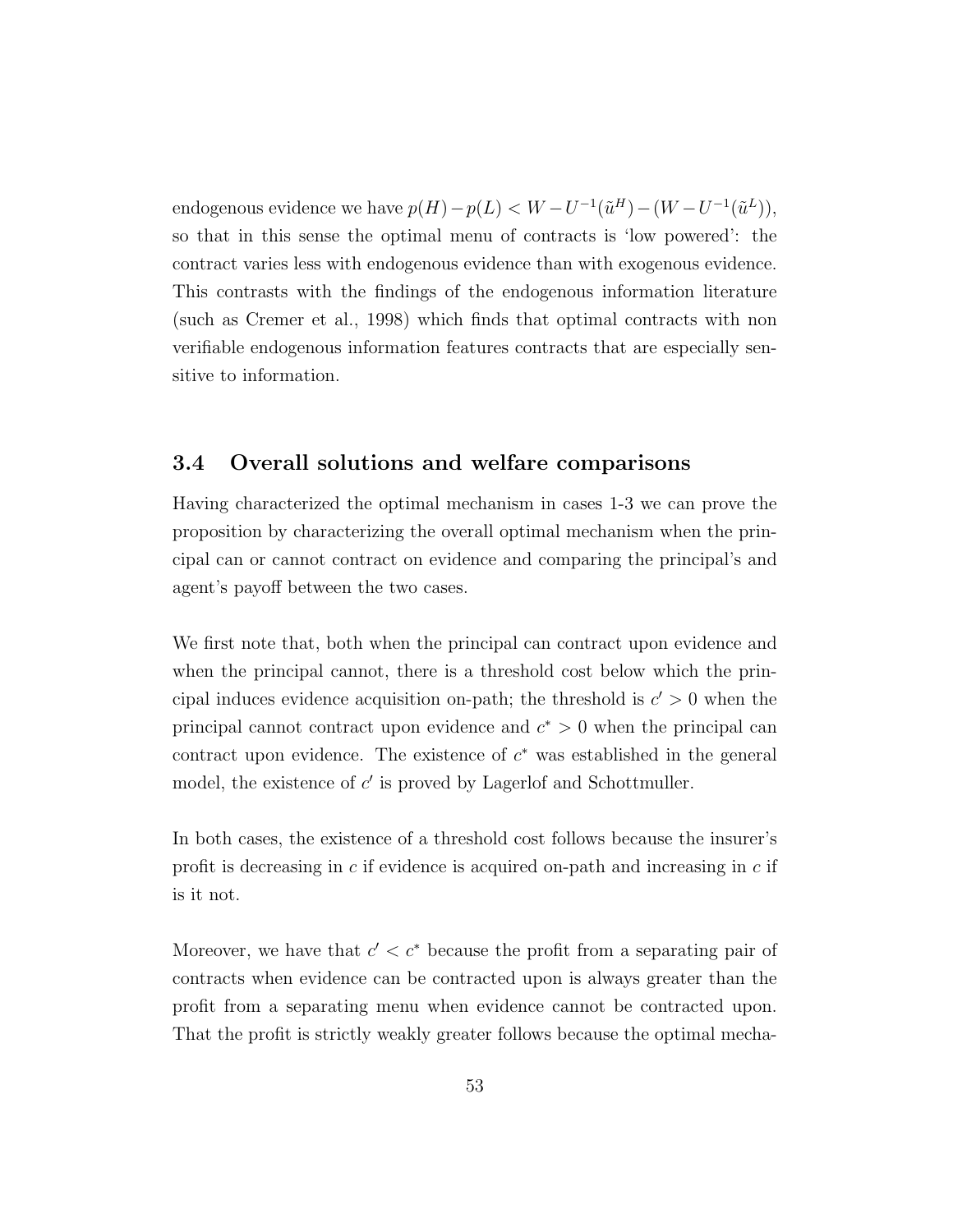nism with on-path evidence acquisition must respect fewer constraints when evidence can be contracted upon. That the profit is strictly greater follows because the solution when evidence can be contracted upon is unique. Therefore, the set of parameters for which evidence acquisition is better for the principal is strictly larger when evidence can be contracted upon.

When evidence can be contracted upon and is acquired on-path the optimal set of contracts is the set characterized in Lemma 9. When evidence cannot be contracted upon and is acquired on-path, the opitmal menu is the menu described in Lemma 6. Whether or not evidence can be contracted upon, if it is not acquired on-path then the optimal contract is the contract characterized in Lemma 5.

In particular, when  $c > c^*$  the contract offered by the principal induces no acquisition, and is the same whether or not evidence can be contracted upon. If  $c < c^*$  the pair of contracts offered when evidence can be contracted upon leaves no rent to the agent. Therefore, the agent is strictly better of when evidence cannot be contracted upon if and only if  $c < c^*$  and the contract offered when evidence cannot be contracted upon leaves positive rents to the agent. It follows from Proposition 7 that:

Lemma 10 The agent is strictly better off when evidence cannot be contracted upon if  $c \in [c', c^*)$  and  $c < c''$ , or if  $c < c'$  and  $\lambda < \lambda^*$ . Otherwise, the agent obtains zero rents whether or not evidence can be contracted upon.

Meanwhile, the insurer's payoff, it is strictly higher when evidence can be contracted upon as long as evidence is presented on-path (that is,  $c < c^*$ ), otherwise it is the same in both cases. This follows because the contract offered when evidence cannot be contracted upon is different to the contract offered when evidence can be contracted upon. Meanwhile the contract offered when evidence can be, and is, contracted upon is the unique solution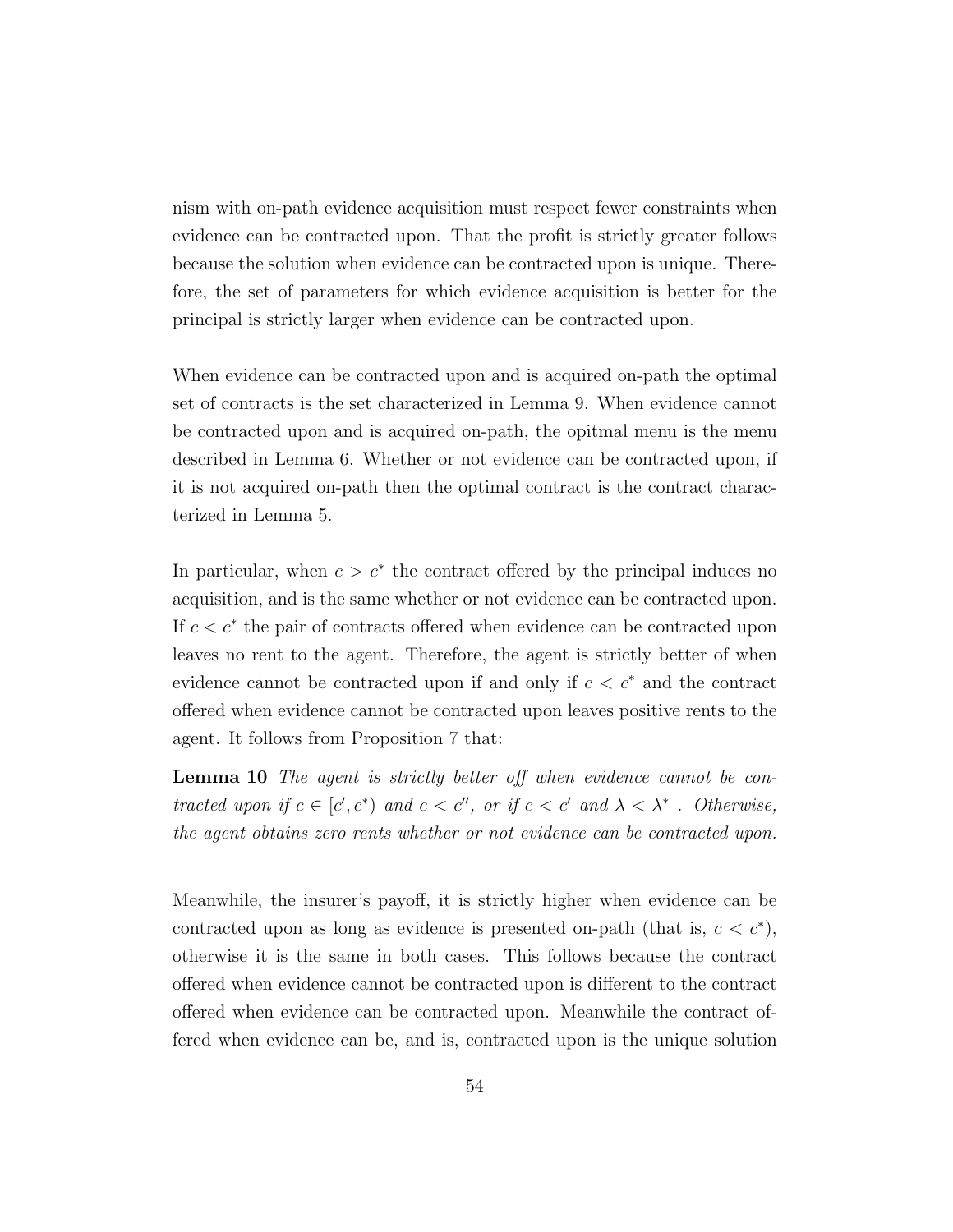to a problem with fewer constraints.

The main propositions of this section follow from these observations.

Aggregate welfare may also be lower when evidence can be contracted upon in the following sense: suppose that  $[c', c^*)$  is nonempty, and the cost of evidence acquisition is slightly below  $c^*$ . At  $c^*$  the payoff to the insurer is the same in both contracting environments. Since the insurer's payoff changes continuously with cost in both contracting environment, at  $c = c^* - \epsilon$  (for small  $\epsilon$ ) the difference in the insurer's payoff between the case in which she can contract on evidence and the case in which she cannot is arbitrarily small. On the other hand, the agent's payoff is lower by a discrete amount when evidence can be contracted upon. It follows that if aggregate welfare is measured as a weighted sum of payoffs then, for any positive weight on the agent's payoff, aggregate welfare is lower when evidence can be contracted upon for some cost  $c = c^* - \epsilon$ .

Intuitively, this occurs because evidence acqusition is costly but socially unproductive. When the insurer can contract upon evidence, she has more incentive to induce evidence acquisition because it may (depending on parameter values) allow her to extract a larger fraction of surplus. However, when evidence is acquired the consumer incurs a socially unproductive acquisition cost and market efficiency may be reduced due to the Hirshleifer effect. Therefore, aggregate welfare can be reduced. For other parameter values (for example those where allowing contracting on evidence leads to a Pareto improvement), the effect on aggregate welfare will be in the opposite direction.

The finding that the consumer is weakly worse off (and sometimes strictly worse off) when evidence can be contracted upon relies on the insurer hav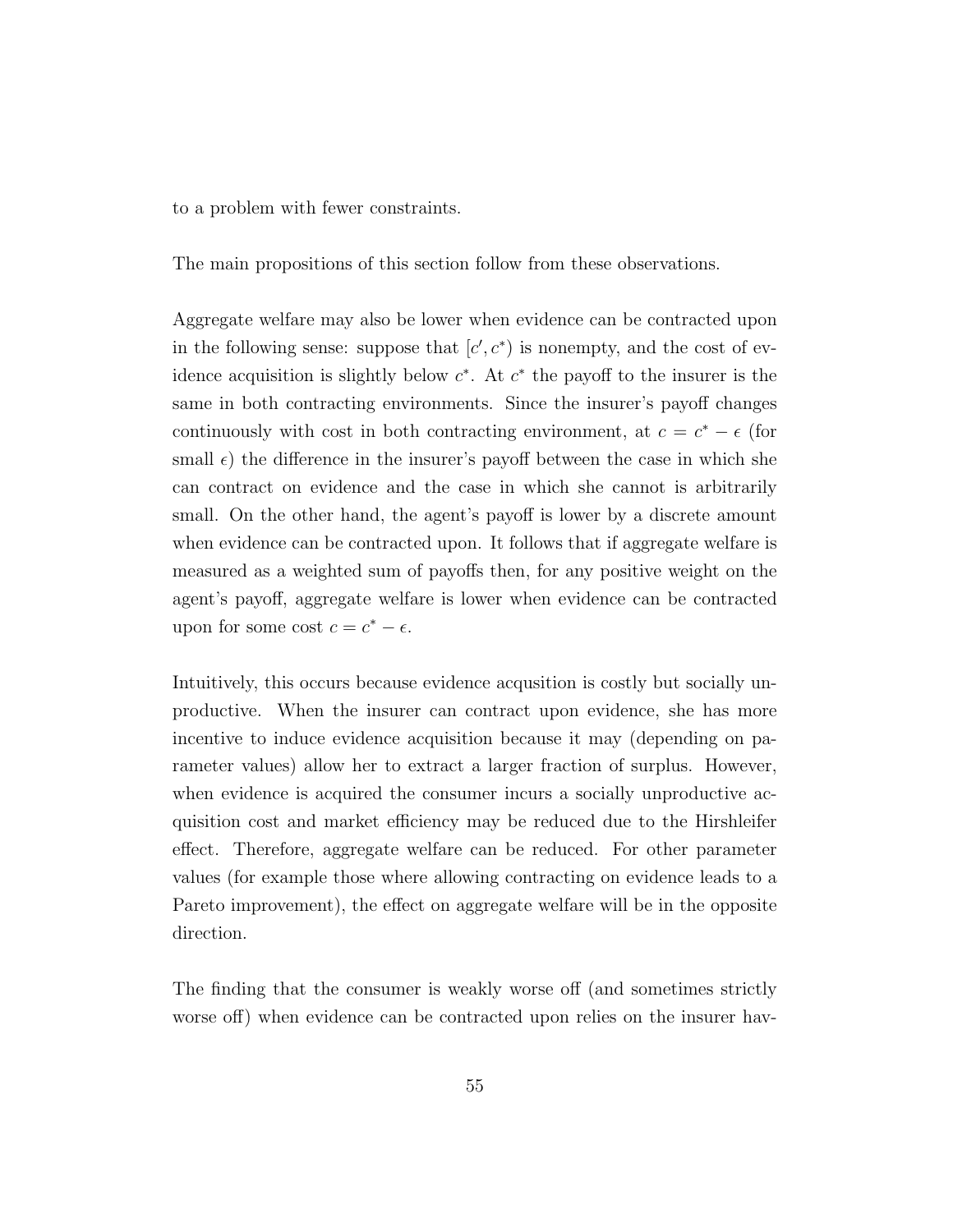ing market power. Doherty and Thistle (1996) study a similar model in the context of a competitive market. Their findings suggest that the consumer is no worse off, and sometimes better off, when evidence can be contracted upon.

Proposition 3 in their paper shows that, when evidence cannot be contracted upon, either no evidence is acquired or an equilibrium does not exist. If evidence can be contracted upon, in the monopolistic model, the consumer must be better off, ex-ante, than in the best feasible pooling contract, otherwise deviating to a pooling contract would be a profitable deviation for an insurer. Together, these observations imply that the consumer is better off when evidence can be contracted upon. Indeed, for some parameter values (in particular, low costs of evidence acquisition) an equilibrium exists only if evidence can be contracted upon.

A primary concern in the debate over the GINA is that consumers may be made worse off by the ability of insurance companies to contract on evidence. These results suggest that this concern is valid only if market power is a concern in the given market. I have modeled market power using the extreme case of monopoly power, however the intuition may carry over to less extreme forms of market power. An additional concern, which is highlighted above, is that allowing insurers to base the terms of their contracts on the disclosure of evidence may make the market less *efficient* as well as simply making consumers worse off. Again, this is a concern only if market power is present. Given empirical evidence that substantial market power does exist in insurance markets, these findings are relevant to the policy debate.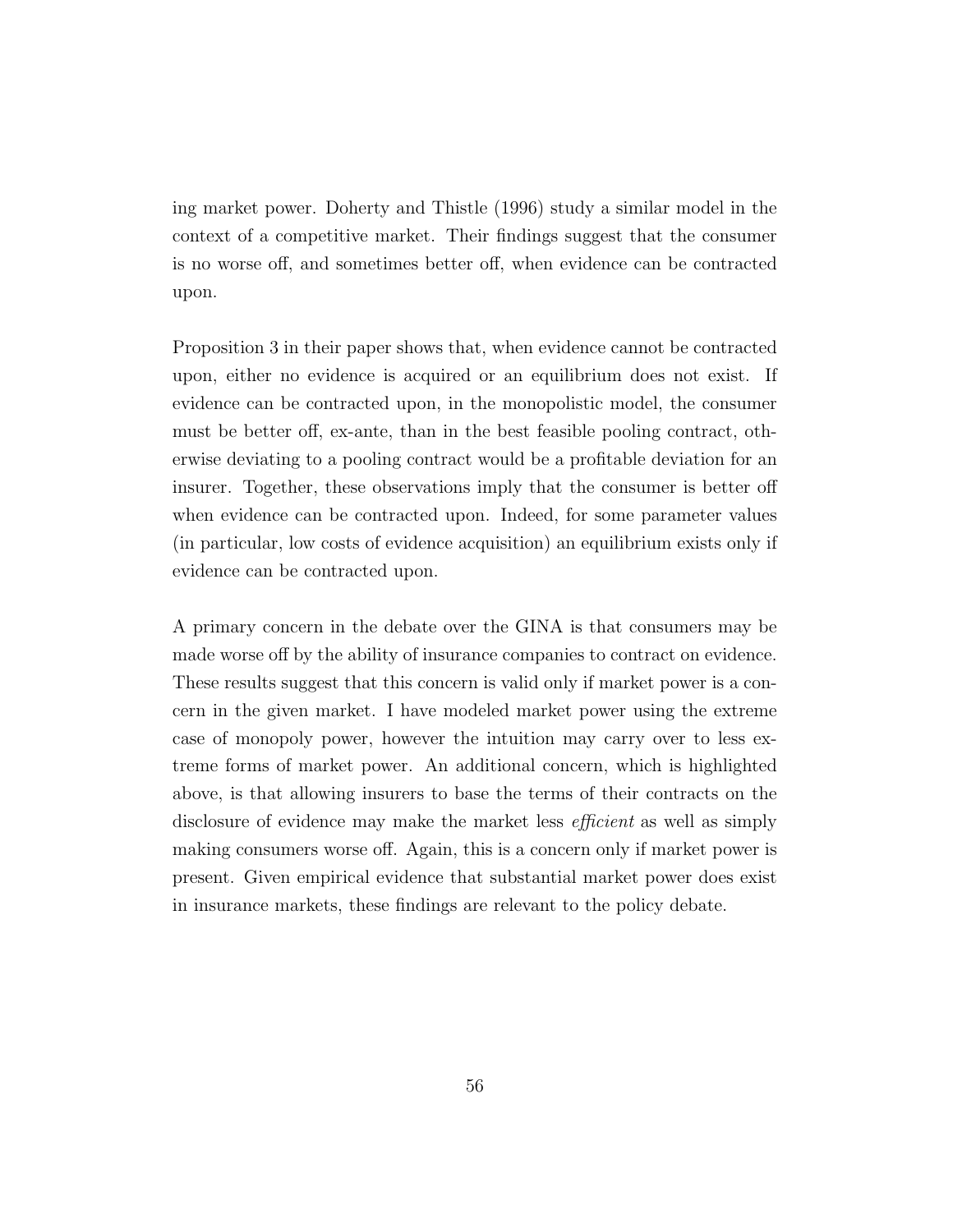### 4 References

Barigozzi, Francesca and Dominique Henriet (2011). "Genetic Information: Comparing Alternative Regulatory Approaches When Prevention Matters." Journal of Public Economic Theory, 13, pp. 23-46.

Barzel, Yoram (1977). "Some Fallacies in the Interpretation of Information Costs." Journal of Law and Economics, 20, pp. 291-307.

Ben-Porath, Elchannan, Eddie Dekel and Barton L. Lipman (2017). "Mechanisms with Evidence: Commitment and Robustness." Mimeo.

Bergemann, Dirk, Benjamin Brooks and Stephen Morris (2015). "The Limits of Price Discrimination." The American Economic Review, 105, pp. 921-957.

Bergemann, Dirk and Juuso Valimaki. "Information Acquisition and Efficient Mechanism Design." Econometrica. 70, pp. 1007-1033.

Chiappori, Pierre-Andre, Bruno Julien, Bernard Salanie and Francois Salanie (2006). "Asymmetric Information in Insurance: General Testable Implications." The RAND Journal of Economics, 37, pp. 783-798.

Cohen, Alma and Liran Einav (2007). "Estimating Risk Preferences from Deductible Choice." The American Economic Review, 97, pp. 745-788.

Craswell, Richard (1988). "Precontractual Investigation as an Optimal Precaution Problem." The Journal of Legal Studies, 17, pp. 401-436.

Cremer, Jacques and Fahad Khalil (1992). "Gathering Information Before Signing a Contract." The American Economic Review, 82, pp. 566-578.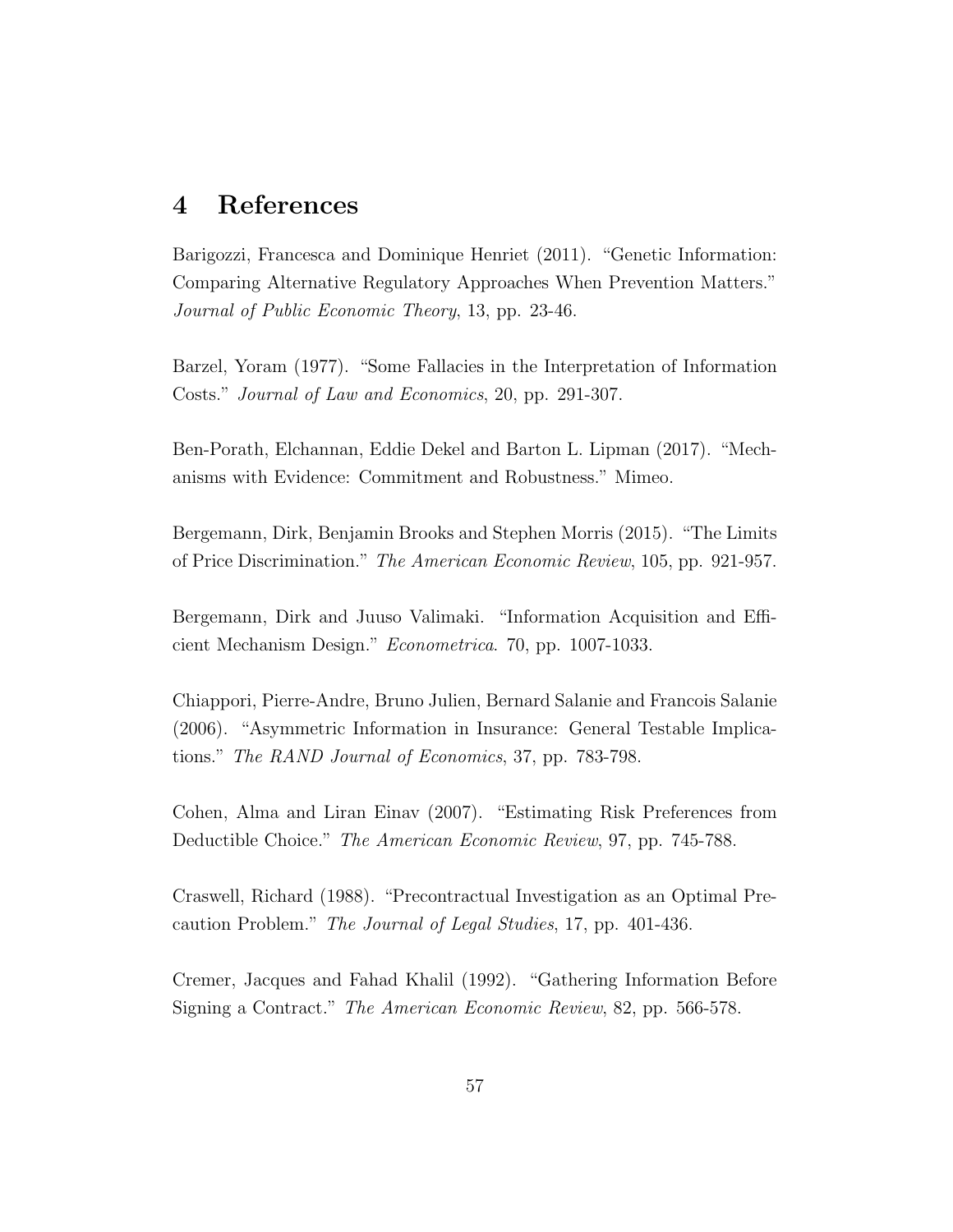Cremer, Jacques and Fahad Khalil (1994). "Gathering Information Before the Contract is Offered: The Case with Two States of Nature." European Economic Review, 38, pp. 675-682.

Cremer, Jacques, Fahad Khalil and Jean-Claude Rochet (1998a) "Contracts and Productive Information Gathering" Games and Economic Behavior, 25, pp. 174-193.

Cremer, Jaques, Fahad Khalil and Jean-Claude Rochet (1998b) "Strategic Information Gathering Before a Contract is Offered." Journal of Economic Theory, 81, pp. 163-200.

Dafny, Leemore S. (2010). "Are Health Insurance Markets Competitive?" it The American Economic Review, 100, pp. 1399-1431.

DeMarzo, Peter M., Ilan Kremer and Andrzej Skrzypacz (2015). "Test Design and Minimum Standards." Mimeo.

Demski, Joel S. and David E. M. Sappington (1987). "Delegated Expertise." Journal of Accounting Reseach, 25, pp.68-89.

Dang, Tri Vi, Gary Gorton and Bengt Holmstrom (2015). "The Information Sensitivity of a Security." Mimeo.

Doherty, Neil A. and Paul D. Thistle (1996). "Adverse Selection with Endogenous Information in Insurance Markets." Journal of Public Economics, 63, pp. 83-102.

Erwin, Cheryl (2008). "Legal Update: Living with the Genetic Information Nondiscrimination Act." Genetics in Medicine, 10, pp. 869-873.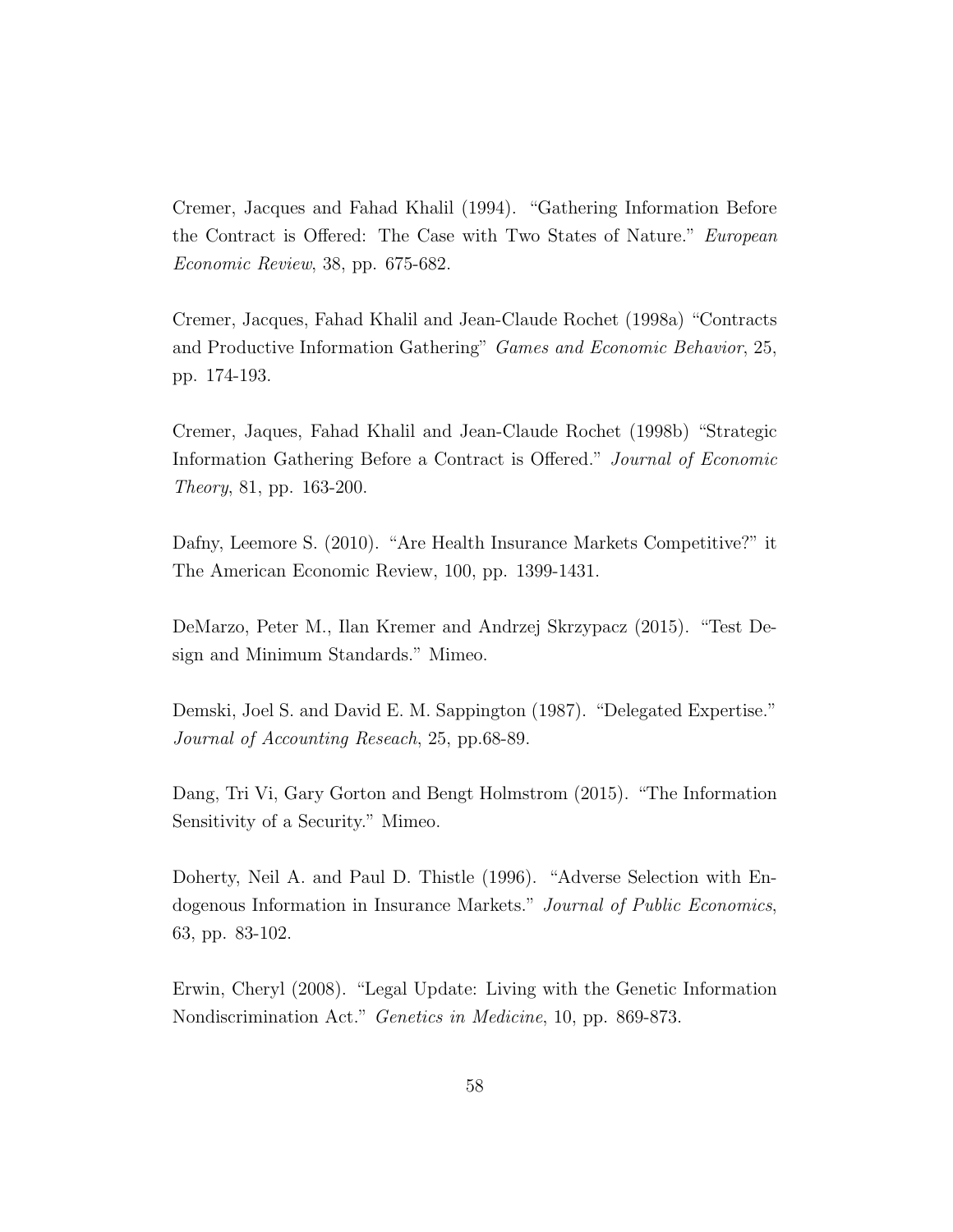Glazer, Jacob and Ariel Rubinstein (2004). "On Optimal Rules of Persuasion." Econometrica, 72, pp. 1715-1736.

Glazer, Jacob and Ariel Rubinstein (2006). "A Study in the Pragmatics of Persuasion: A Game Theoretical Approach." Theoretical Economics, pp. 395-410.

Green, Jerry R. and Jean-Jacques Laffont (1986). "Partially Verifiable Information and Mechanism Design." The Review of Economic Studies, 53, pp. 447-456.

Hirshleifer, Jack (1971). "The Private and Social Value of Information and the Reward to Inventive Activity." The American Economic Review, 61, pp. 561-574.

Hoel, Michael, Tor Iversen, Torre Nilssen and Jon Vislie (2006). "Genetic Testing in Competitive Insurance Markets with Repulsion from Chance: A Welfare Analysis." Journal of Health Economics, 25, pp. 847-860.

Hoppe, Eva I. and Patrick W. Schmitz (2010). "The Costs and Benefits of Additional Information in Agency Models with Endogenous Information Structures." Economics Letters, 107, pp. 58-62.

Hoy, Michael and Mattias Polborn (2000). "The Value of Genetic Information in the Life Insurance Market." Journal of Public Economics, 78, pp. 235-252.

Lagerlof, Johan N. M. and Christoph Schottmuller (2016a). "Facilitating Consumer Learning in Insurance Markets – What Are the Welfare Effects."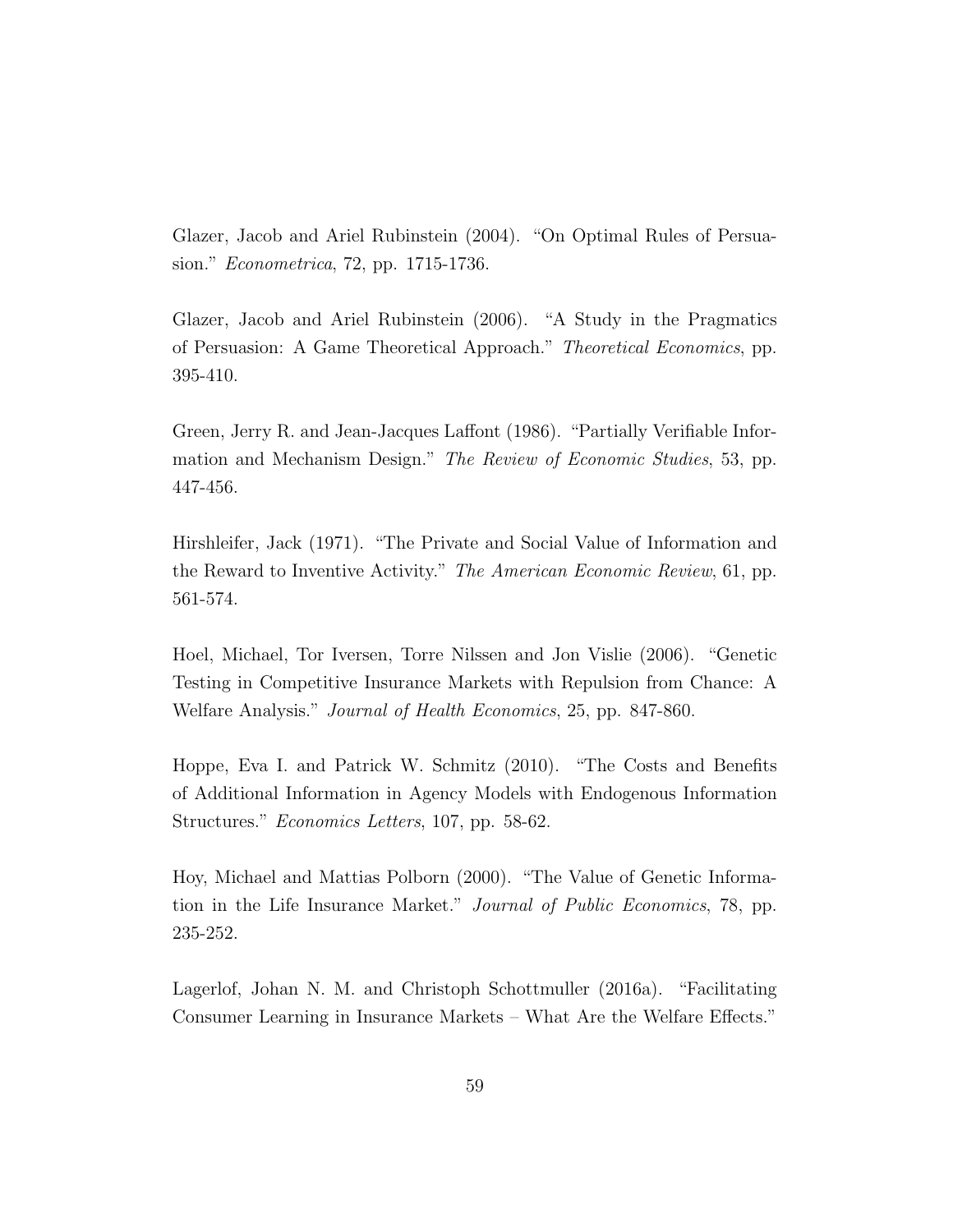Mimeo.

Lagerlof, Johan N. M. and Christoph Schottmuller (2016b). "Monopoly Insurance and Endogenous Information." Mimeo.

Lizzeri, Alessandro (1999). "Information Revelation and Certification Intermediaries." RAND Journal of Economics, 26, pp. 93-113.

McAdams, David (2011). "Discounts for Qualified Buyers Only." Mimeo.

Persico, Nicola (2000). "Information Acquisition in Auctions." Econometrica, 68, pp. 135-148.

Peter, Richard, Andreas Richter and Paul Thistle (2017). "Engodenous Information, Adverse Selection and Prevention: Implications for Genetic Testing Policy." Journal of Health Economics, 55, pp. 95-107.

Pram, Kym (2017). "Hard Evidence and Welfare in Adverse Selection Environments." Mimeo.

Roesler, Anne-Katrin and Balazs Szentes (2017). "Buyer-Optimal Learning and Monopoly Pricing." The American Economic Review, 107, pp. 2072- 2080.

Schmalensee, Richard (1981). "Output and Welfare Implications of Monopolistic Third Degree Price Discrimination." The American Economic Review, 71, pp. 242-247.

Sher, Itai and Rakesh Vohra (2015). "Price Discrimination Through Communication." *Theoretical Economics*, 10, pp. 597-648.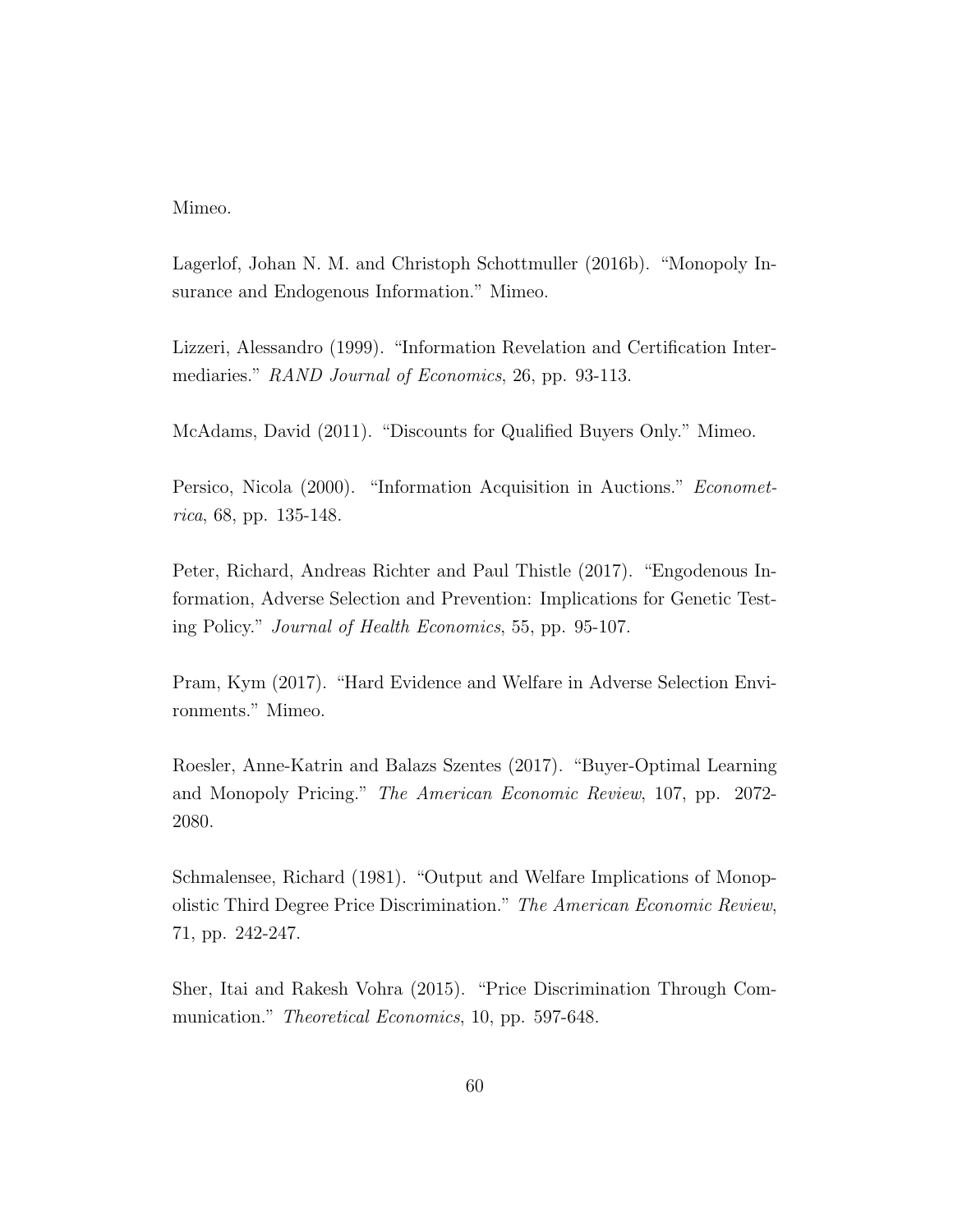Shi, Xianwen (2012). "Optimal Auctions with Information Acquisition." Games and Economic Behavior, 74, pp. 666-686.

Stiglitz, Joseph E. (1977). "Monopoly, Nonlinear Pricing and Imperfect Information: The Insurance Market." The Review of Economic Studies, 44, pp. 407-430.

Strohmenger, R. and A. Wambach (2000). "Adverse Selection and Categorical Discrimination in the Health Insurance Markets: The Effects of Genetic Tests." Journal of Health Economics, 19, pp. 197-218.

Szalay, Dezso (2009). "Contracts with Endogenous Information." Games and Economic Behavior, 65, pp. 586-625.

Terstiege, Stefan (2012). "Endogenous Information and Stochastic Contracts." Games and Economic Behavior, 76, pp. 535-547.

Varian, Hal R. (1985). "Price Discrimination and Social Welfare." The American Economic Review, 75, pp. 870-875.

# 5 Appendix

### 5.1 Omitted Proofs from Section 2

Proof of Lemma 1: Firstly suppose that the agent does not randomize over the evidence acquisition decision. We will show that there exists an optimal mechanism out of the set of mechanisms that do not induce evidence acquisition and an optimal mechanism out of the set of mechanisms that do induce evidence acquisition. It follows that there exists an overall optimum given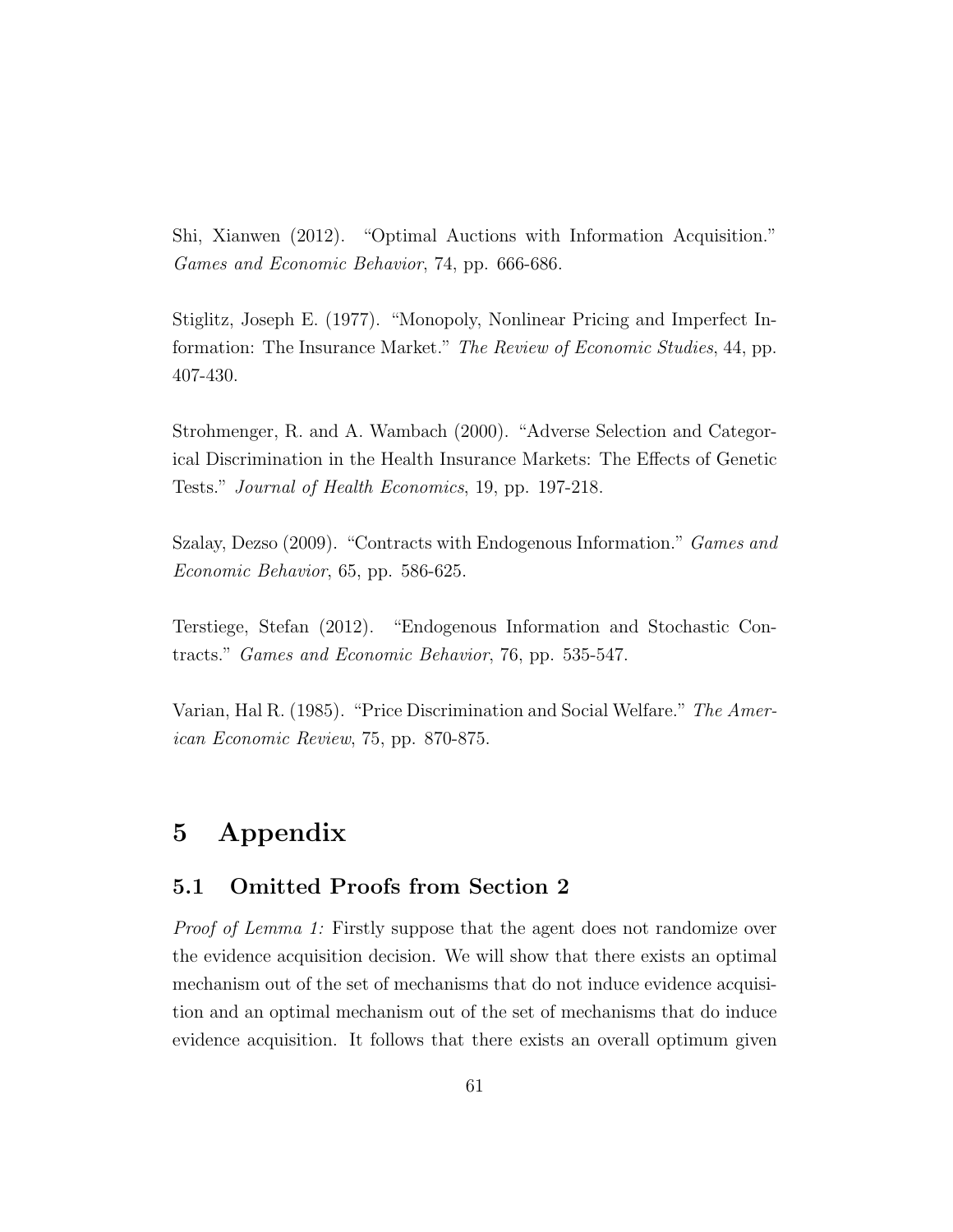the initial hypothesis of no randomization.

Firstly consider mechanisms that do not induce evidence acquisition. It must be that:

$$
E_t[u(g(N),t)] \ge E_t[max\{u(0,t), u(g(t),t), u(g(N),t)] - c
$$

and that

$$
E_t[u(g(N),t)] \ge u(0,t).
$$

Note that the first constraint is always weakly relaxed by letting  $g(t) = 0$ . Suppose that  $g(N)$  is a joint lottery over  $A \times P$ . Then letting  $g'(N) =$  $(marg_Ag(N), E_{g(N)}p)$  is an improvement for the principal and relaxes both constraints, under assumption 4. Therefore, without loss of optimality,  $p(t)$ is deterministic.

For a given  $\alpha \in \Delta(A)$  let  $\hat{p}(a)$  satisfy  $E_t[u(\alpha, \hat{p}(\alpha), t)] = 0$  and  $p_{MH}(\alpha)$  satisfy  $E_t[u(\alpha, p_{MH}(\alpha), t)] = E_t[max\{0, u(\alpha, p_{MH}(\alpha), t)\}]-c$ . Under assumption 5  $\hat{p}(\alpha)$  exists. To see that, note that  $p_{MH}$  is a zero of the expression:

$$
E_t[u(\alpha, p, t)] - E_t[\max\{0, u(\alpha, p, t)\}] + c
$$

Which is positive for arbitrarily low  $p$  and negative for arbitrarily high  $p$  (by assumption 5), as well as being monotone decreasing and continuous in p (by assumptions 1 and 3).

Let  $p^*(\alpha) = min\{\hat{p}(\alpha), p_{MH}(\alpha)\}\$ . Then  $p^*(\alpha)$  is a continuous function and the optimal payoff for the principal out of mechanisms that specify the distribution over actions  $\alpha$  and do not induce evidence acquisition is:

$$
V^*(\alpha) = E_t[v(\alpha, p^*(\alpha)), t)].
$$

Therefore an optimal mechanism is given by  $g(N) = (\alpha^*, p^*(\alpha^*))$  where  $\alpha^*$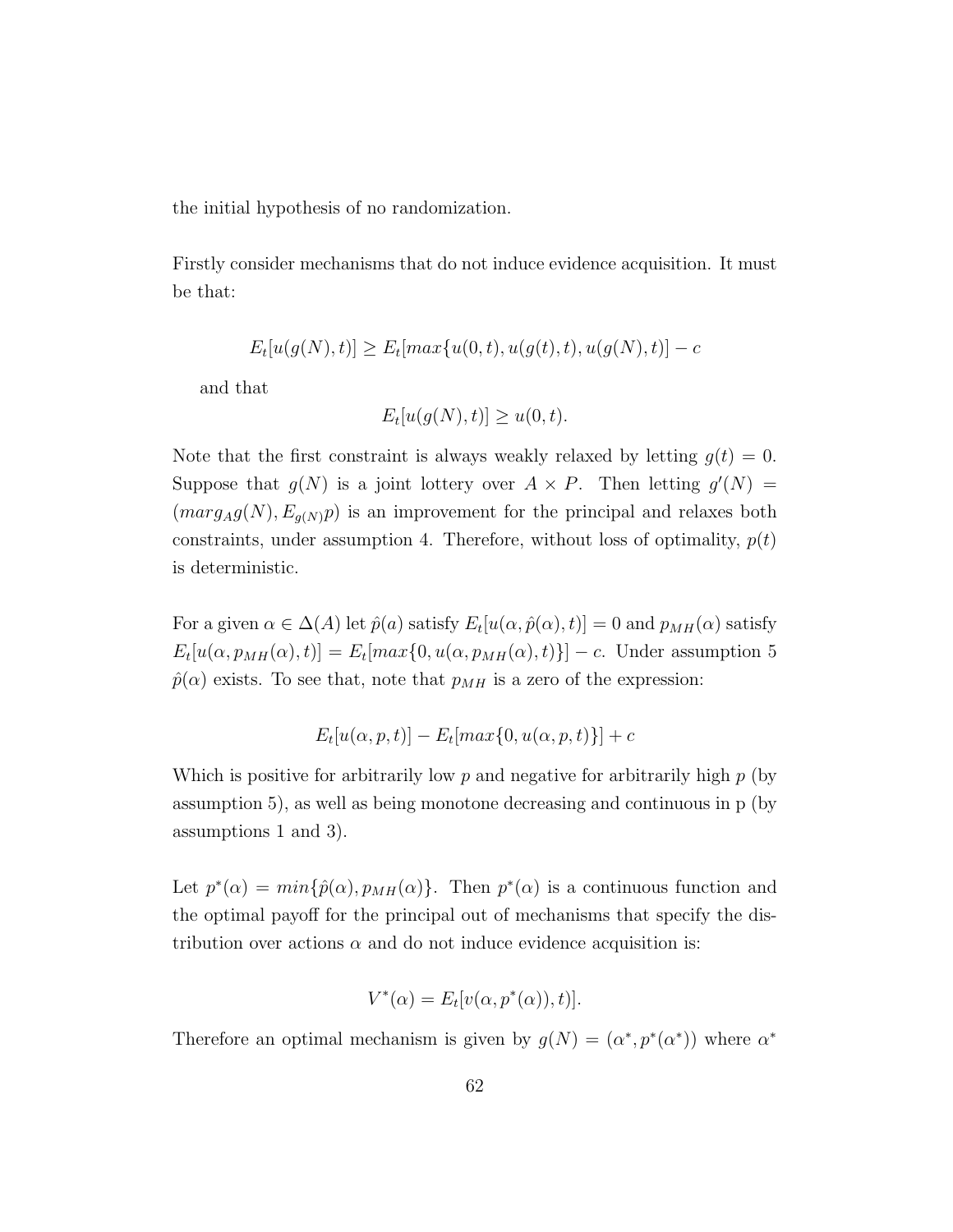solves:

$$
argmax_{\alpha \in \Delta(A)} V^*(\alpha).
$$

Let  $\Delta(A)$  be endowed with the weak<sup>\*</sup> topology. Then  $\alpha^*$  is the maximizer of a continuous function on a compact set, therefore such an  $\alpha^*$  exists.

Now consider mechanisms that do induce evidence acquisition. By similar reasoning to the above, without loss of optimality we can set  $g(N)$  equal to the outside option.

The constraints become:

$$
E_t[u(g(t),t)] - c \ge 0.
$$

$$
u(g(t),t) \ge 0 \,\forall t \in T.
$$

Similarly to the previous case, without loss of optimality,  $p(t)$  is deterministic, so we can write  $g(t) = (\alpha(t), p(t))$ . Let  $\bar{p}(t)$  satisfy  $\bar{p}(t) = \sup \cup_{\alpha \in \Delta(A)} \{p :$  $u(\alpha, p, t) \geq 0$ . By assumptions 1 and 5,  $\bar{p}(t) < \infty$  for all  $t \in T$ .

Let  $p(t) = inf \cup_{\alpha \in \Delta(A)} \{p : u(\alpha, p, t) \ge c/\pi(t)\}.$  The second constraint requires that  $p(t) \leq \bar{p}(t)$  and without loss of optimality  $p(t) \leq p(t)$  (since then the entire cost of evidence is reimbursed conditional on type  $t$ , given that the ex-post IR constraint is satisfied for all  $t$ ). Therefore we can take the vector  $(g(t))_{t\in T}$  to be contained in a bounded subset of  $\Delta(A \times P)$ .

Next we show that the feasible set is closed. Suppose that a sequence of vectors  $(g(t))_{t\in T}^k$  satisfies the constraints for each  $k \in \mathbb{N}$  and  $g(t)^k \to g(t)$  for each  $t \in T$  (i.e. the sequence of mechanisms converges in the product topology). Then by continuity of  $u$ , the limit mechanism satisfies the constraints.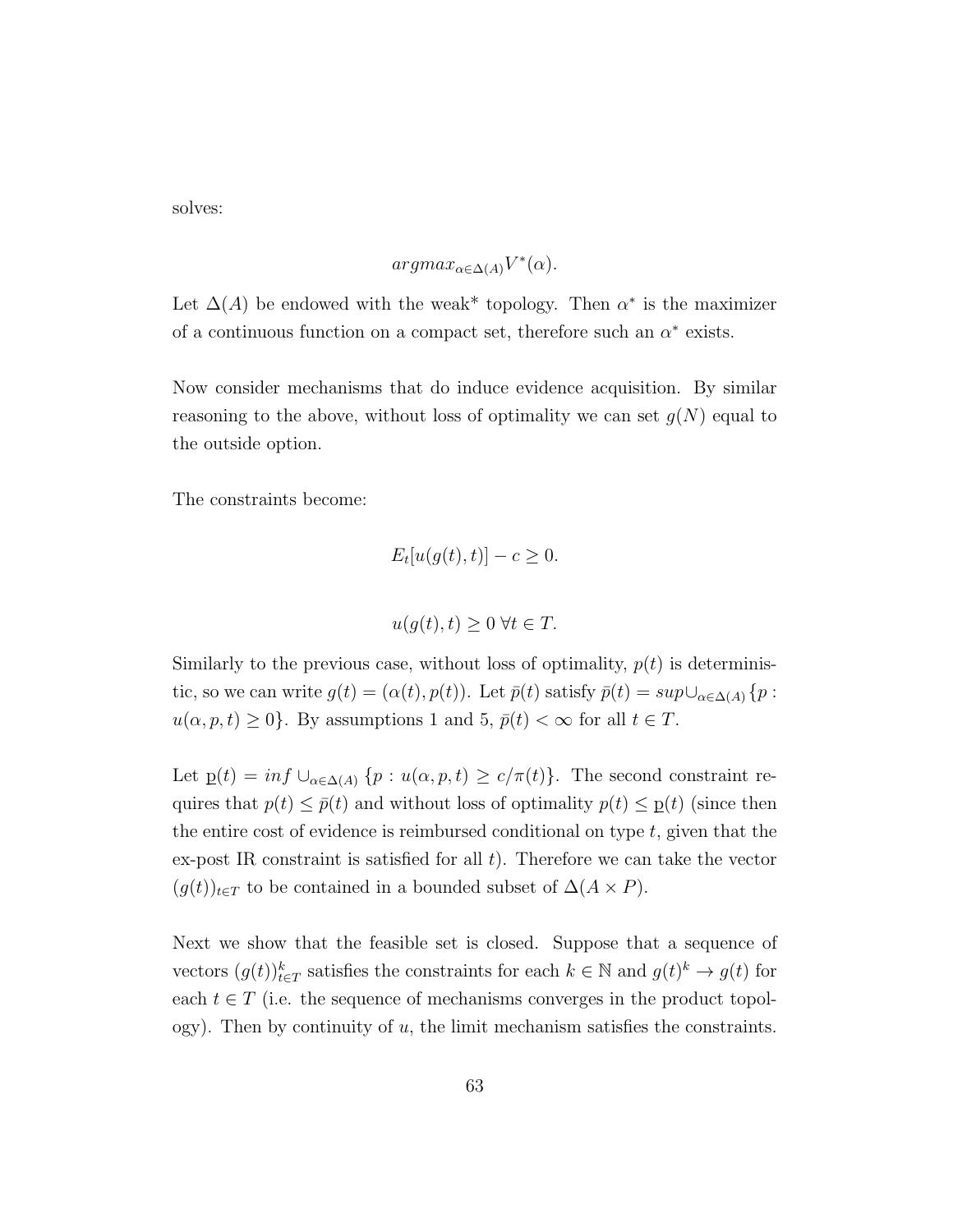Therefore, the principal's problem consists of maximizing a continuous function over a compact set. A solution therefore exists.

An overall solution exists as the maximum of the two solutions.

Next I show that, without loss of optimality, the agent does not randomize over the evidence acquisition decision. Suppose that he does. Then the agent must be indifferent between acquiring or not acquiring evidence, that is:

$$
E_t[u(g(t),t)] - c = E_t[u(g(N),t)].
$$

Suppose that  $E_t[v(g(t), t)] > E_t[v(g(N), t)]$ . Then let  $g'(t) = (1 - \epsilon)g(t) +$  $\epsilon g(N)$  for small  $\epsilon$ . Then in the mechanism  $(g'(t))_{t\in T}$ ,  $g(N)$ ), the agent strictly prefers to acquire evidence and so will do so with probability 1. Moreover, it is easy to see that all constraints continue to be satisfied. Since  $E_t[v(g(t), t)] > E_t[v(g(N), t)]$  this is better for the principal as long as  $\epsilon$  is small.

Conversely suppose that  $E_t[v(g(t), t)] \leq E_t[v(g(N), t)]$ . Then let  $g'(t) =$  $(1 - \epsilon)g(t) + \epsilon 0$ , where 0 denotes the outside option. Since we must have  $E_t[u(g(t), t)] - c \ge E_t[u(0, t)] \Rightarrow E_t[u(g(t), t)] > E_t[u(0, t)]$  (unless  $c = 0$ ), in the mechanism  $(g'(t))_{t\in T}$ ,  $g(N)$ , the agent will choose not to acquire evidence with probability 1. Again, by our hypothesis this is better for the principal and all constraints continue to be satisfied.

Finally, consider the remaining case:  $c = 0$  and  $E_t[v(g(t), t)] \le E_t[v(g(N), t)].$ In this case, the MH constraint imples that  $u(g(N), t) \ge u(0, t)$  for all  $t \in T$ . Modify  $g(t)$  to  $g'(t) = g(N)$  for all  $t \in T$ . Then the principal's payoff is at least as high in the new mechanism and it is easy to see that all constraints are satisfied. The agent is indifferent to acquiring or not acquiring evidence, however since the outcome in the new mechanism is the same in either case,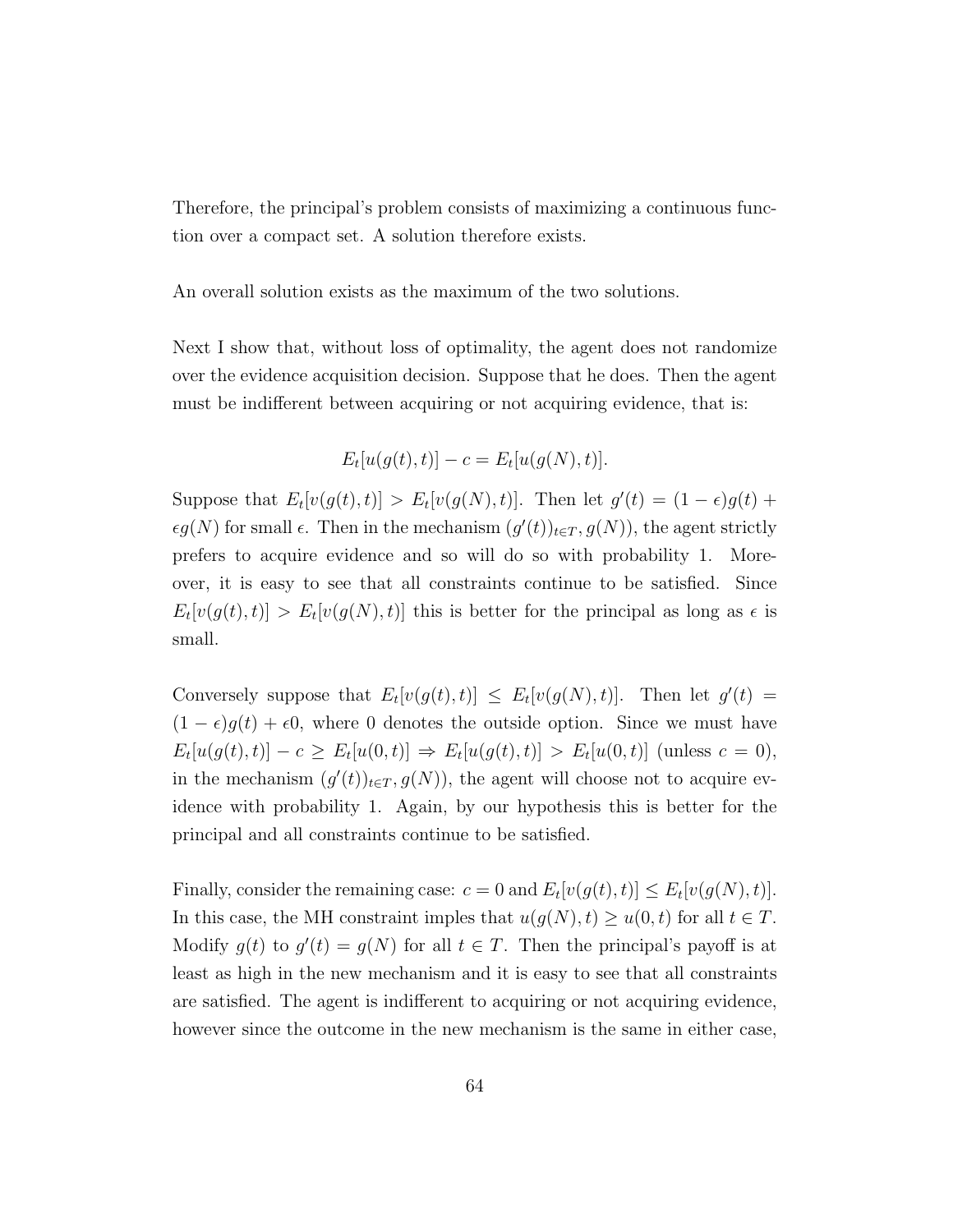the outcome is unaffected if we assume that the agent acquires evidence for sure.

Proof of Lemma 2: For  $\alpha \in \Delta(A)$ , let  $\hat{p}(\alpha)$  satisfy  $E_t u(\alpha, \hat{p}(\alpha), t) = E_t u(0, t)$ . Let  $\alpha^*$  maximize  $E_t[v(\alpha, \hat{p}(\alpha), t)]$ . I claim that  $E_t[v(g(N), t)] \leq E_t[v(\alpha^*, \hat{p}(\alpha^*), t)]$ for all feasible mechanisms,  $q$ , in which the agent does not acquire evidence on-path.

Let  $g$  be a feasible mechanism in which the agent does not acquire evidence on path. Without loss of optimality,  $g(t) = 0$  for all  $t \in T$ . Let  $g'(N) =$  $(marg_A g(N), E_g(p))$ . By Assumption 5,  $E_t[v(g'(N), t)] \ge E_t(v(g(N), t)].$ Moreover, by construction,  $E_t[v(marg_A g(N), \hat{p}(marg_A g(N)), t)] \ge E_t[v(g'(N), t)].$ By definition,  $E_t[v(\alpha^*, \hat{p}(\alpha^*), t)] \ge E_t[v(marg_A g(N), \hat{p}(marg_A g(N)), t)] \ge$  $E_t[v(g(N), t)],$  which proves the claim.

It follows that, out of all mechanisms that do not induce evidence acquisition,  $(\alpha^*, \hat{p}(\alpha^*))$  is optimal if feasible. The  $IR_N$  constraint is satisfied by construction, so feasibility requires that:

$$
E_t[u(\alpha^*, \hat{p}(\alpha^*), t)] = E_t[u(0, t)] \ge E_t[\max\{u(0, t), u(\alpha^*, \hat{p}(\alpha^*), t)\}] - c.
$$

Clearly this is satisfied if and only if c is weakly greater than some threshold  $\tilde{c} \geq 0$ .

Let  $g^{Y}(c)$  be the optimal mechanism in which evidence acquired on-path and  $g^{N}(c)$  be the optimal mechanism in which evidence is not acquired on-path. That is,  $g^{Y}(c)$  maximizes  $E_t[v(g(t), t)]$  subject to  $IR_Y$  and  $EPIC$ , while  $g^{Y}(c)$  maximizes  $E_t[v(g(N), t)]$  subject to  $IR_N$  and  $MH_N$  since, without loss of optimality  $g^{Y}(c)(N) = 0$  and  $g^{N}(c)(t) = 0$  for all  $t \in T$ .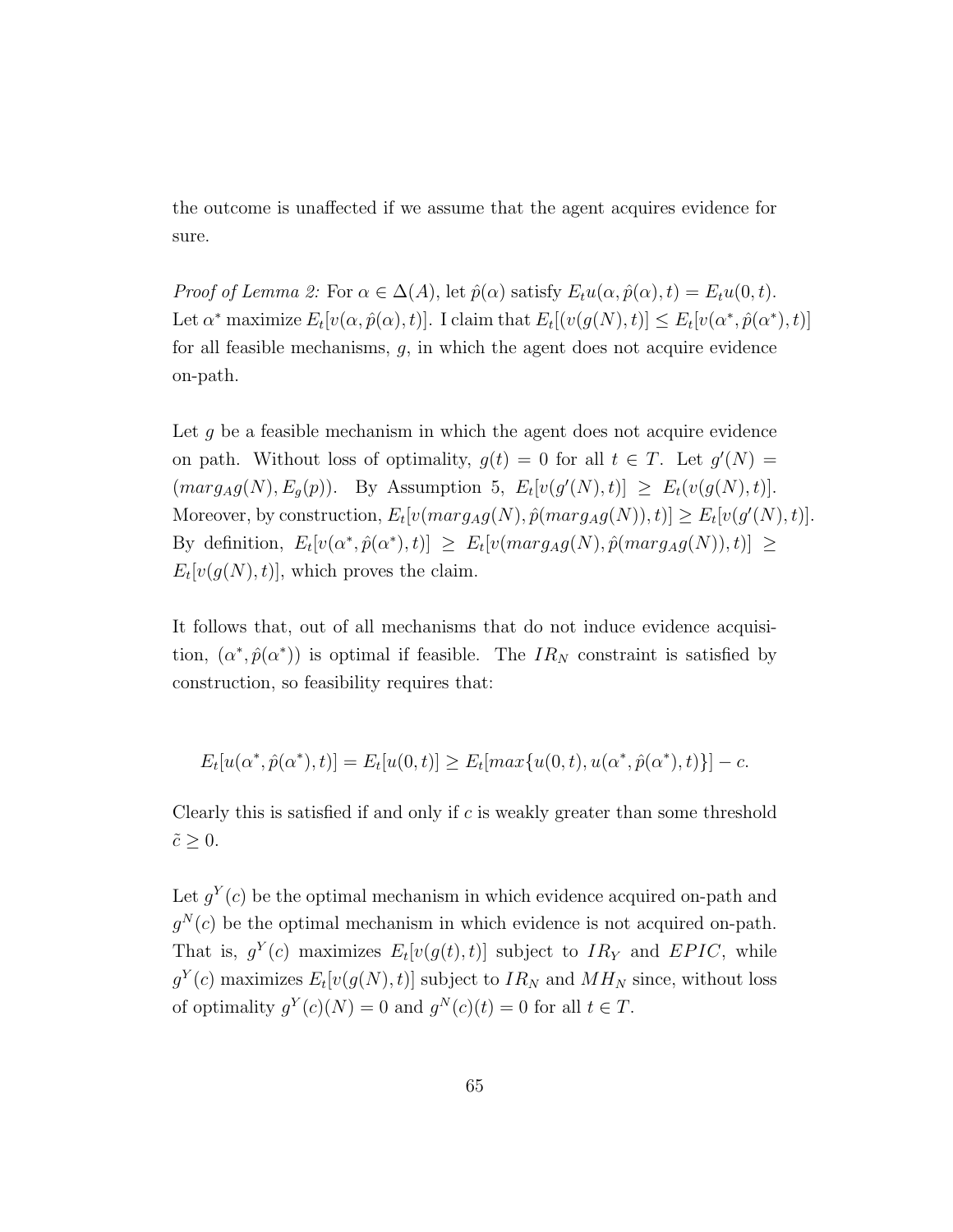I will show that  $V(g^Y(c)) \equiv E_t[v(g^Y(c)(t), t)]$  is continuous and decreasing in c, while  $V(g^N(c)) \equiv E_t[v(g^N(c)(t), t)]$  is continuous and increasing in c.

For the monotonicity results, note that the set of contracts that satisfy  $IR_N$ is independent of  $c$  and the set of contracts that satisfy  $MH_N$  is expanding in c. It follows that  $V(g^N(c))$  is (weakly) increasing in c. The set of vectors of contracts that satisfy  $IR<sub>Y</sub>$  is shrinking in c while the set of vectors of contracts that satisfy  $EPIC$  is independent of c. It follows that  $V(g<sup>Y</sup>(c))$  is weakly decreasing in c.

For continuity, note that in both cases, objective function is continuous in the vector  $((g(t))_{t\in T}, g(N))$ . The vector of contracts  $g^{Y}(c)$  maximizes  $E_t[v(g^Y(c)(t), t)]$  subject to  $g^Y(c) \in \Gamma^Y(c)$ , where  $\Gamma^Y(c)$  is the set of vectors of contracts that satisfy  $IR<sub>Y</sub>$  and  $EPIC$ . This set is compact valued, as we have seen, as well as being upper- and lower-hemicontinuous. To see that  $\Gamma^{Y}(c)$  is upper-hemicontinuous let  $c^{k} \to c$  and  $g^{k} \in \Gamma^{Y}(c^{k})$  with  $g^{k} \to g$ . We can take each  $g^{Y}(c)(t)$  to be in a bounded set, so that  $E_t[u(g(t), t)]$  is continuous in  $g(t)$ , by the dominated convergence theorem. Therefore, for any  $\epsilon$  and large k:

$$
E_t[u(g(t),t)] - c \ge E_t[u(g^k(t),t)] - \epsilon - c \ge
$$
  

$$
E_t[u(g^k(t),t)] - c^k - 2\epsilon \ge E_t[u(0,t)] - 2\epsilon.
$$

Taking  $\epsilon$  to zero, we see that  $E_t[u(g(t), t)] - c \ge E_t[u(0, t)]$ . Similarly,  $g(t)$ satisfies  $EPIR$  for all t, so that  $\Gamma^{Y}$  is upper hemicontinuous.

To see that  $\Gamma^{Y}$  is lower hemicontinuous,  $c^{k} \to c$  and  $g \in \Gamma^{Y}(c)$ . Then let  $g^m(t) = (1 - \delta_m)g(t) + \delta_m(\hat{g}(t)),$  where  $u(\hat{g}(t), t) > u(g(t), t)$  and  $\delta_m \to 0.$ Since  $u(a, p, t)$  is strictly decreasing in p for all  $t \in T$ , such a  $\hat{g}(t)$  always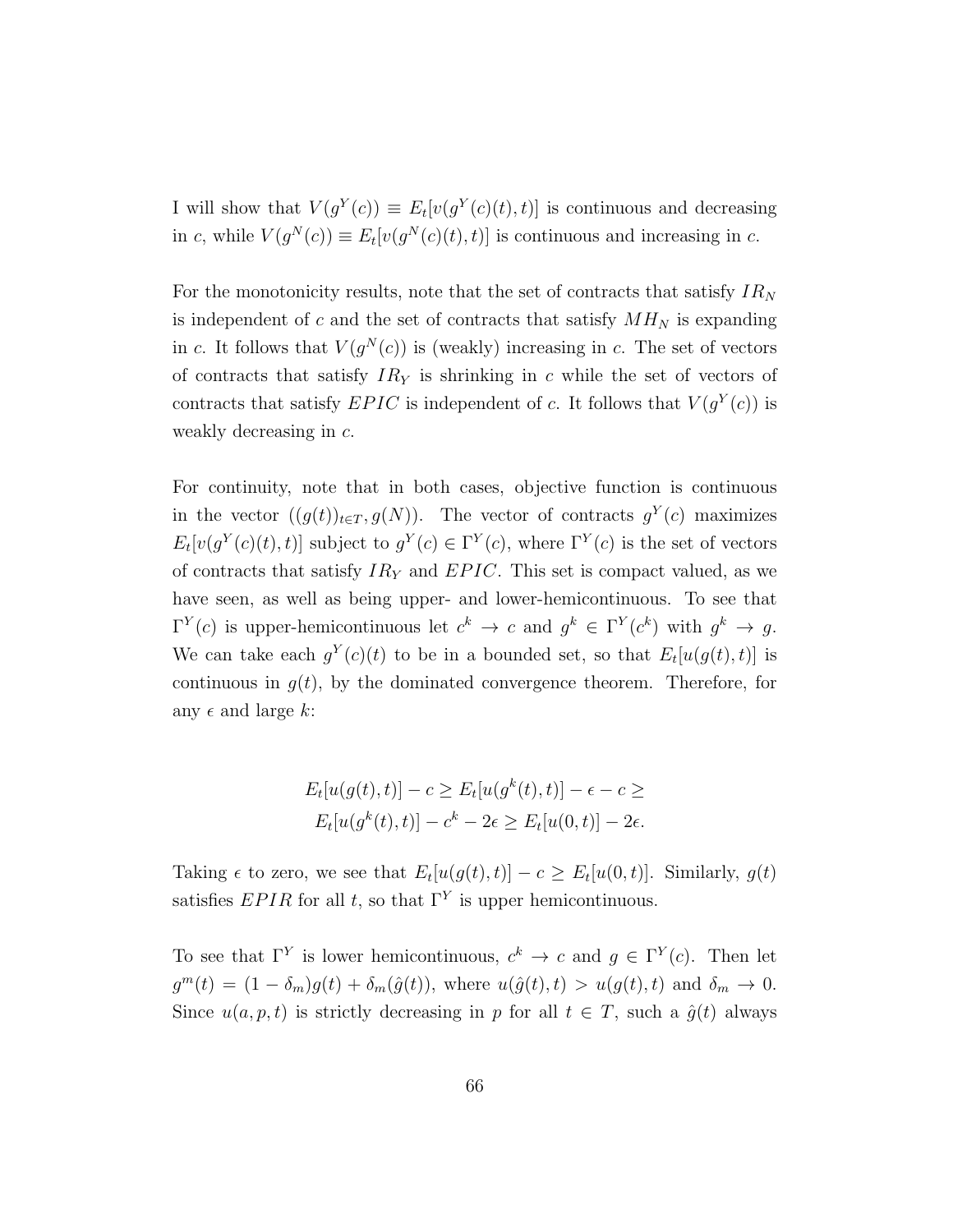exists. Note that, given that  $IR<sub>Y</sub>$  and  $EPIR$  are satisfied at c by  $g(t)$ , they are strictly satisfied by  $g^m(t) = (1 - \delta_m)g(t) + \delta_m(\hat{g}(t))$  for  $c^m$  sufficiently close to c. Moreover,  $g^m(t) \to g$ . Selecting a subsequence,  $c^m$  of the sequence  $c^k$  for which  $g^m$  satisfies the constraints at  $c^m$ , we see that  $\Gamma^Y(c)$  is lower semicontinuous.

A similar argument, mutatis mutandis, shows that  $\Gamma^{N}(c)$  – the set of contracts that satisfy  $IR_N$  and  $MH$  – is a continuous correspondence in c.

We have seen in the proof of Lemma 1 that both  $\Gamma^{Y}(c)$  and  $\Gamma^{N}(c)$  can be taken to be compact valued for all  $c$ . It follows by Berge's maximum theorem that  $V^Y(c)$  and  $V^N(c)$  are continuous in c.

Now note that at  $c = 0$  any contract that is feasible without evidence is also feasible with evidence, so that  $V(g^Y(0)) \geq V(g^N(0))$ . For sufficiently high c, by assumption 5, any feasible contract with evidence does worse than the outside option. It follows that  $V(g^Y(c)) < V(g^N(c))$  for c sufficiently large. By the intermediate value theorem it follows that there exists a  $c^* \geq 0$  such that  $V(g^Y(c)) \ge V(g^N(c))$  if and only if  $c \le c^*$ .

Now let  $c^{**} = max\{c^*, \tilde{c}\}\$ . If  $c > c^{**}$  then the optimal contract without evidence is optimal overall, and this contract must be  $(\alpha^*, \hat{p}(\alpha^*))$ . At  $c > c^{**} \geq \tilde{c}$  $MH<sub>N</sub>$  is not binding for this contract. This completes the proof of Lemma 2.

*Proof of Proposition 3:* Suppose that  $E_t[v(g(t)(\tilde{c}), t)] \geq E_t[v(\alpha^*, \hat{p}(\alpha^*), t)].$ Note that  $E_t[v(\alpha^*, \hat{p}(\alpha^*), t)]$  is the best possible expected payoff to the principal from a contract that does not induce evidence acquisition subject to  $IR<sub>N</sub>$ and ignoring MH. If  $c < \tilde{c}$  then  $(\alpha^*, \hat{p}(\alpha^*))$  is not feasible and  $E_t[v(g(t)(\tilde{c}), t)] \ge$  $E_t[v(\alpha^*, \hat{p}(\alpha^*), t)] > E_t[v(g(N), t)]$  for any feasible contract  $g(N)$  that does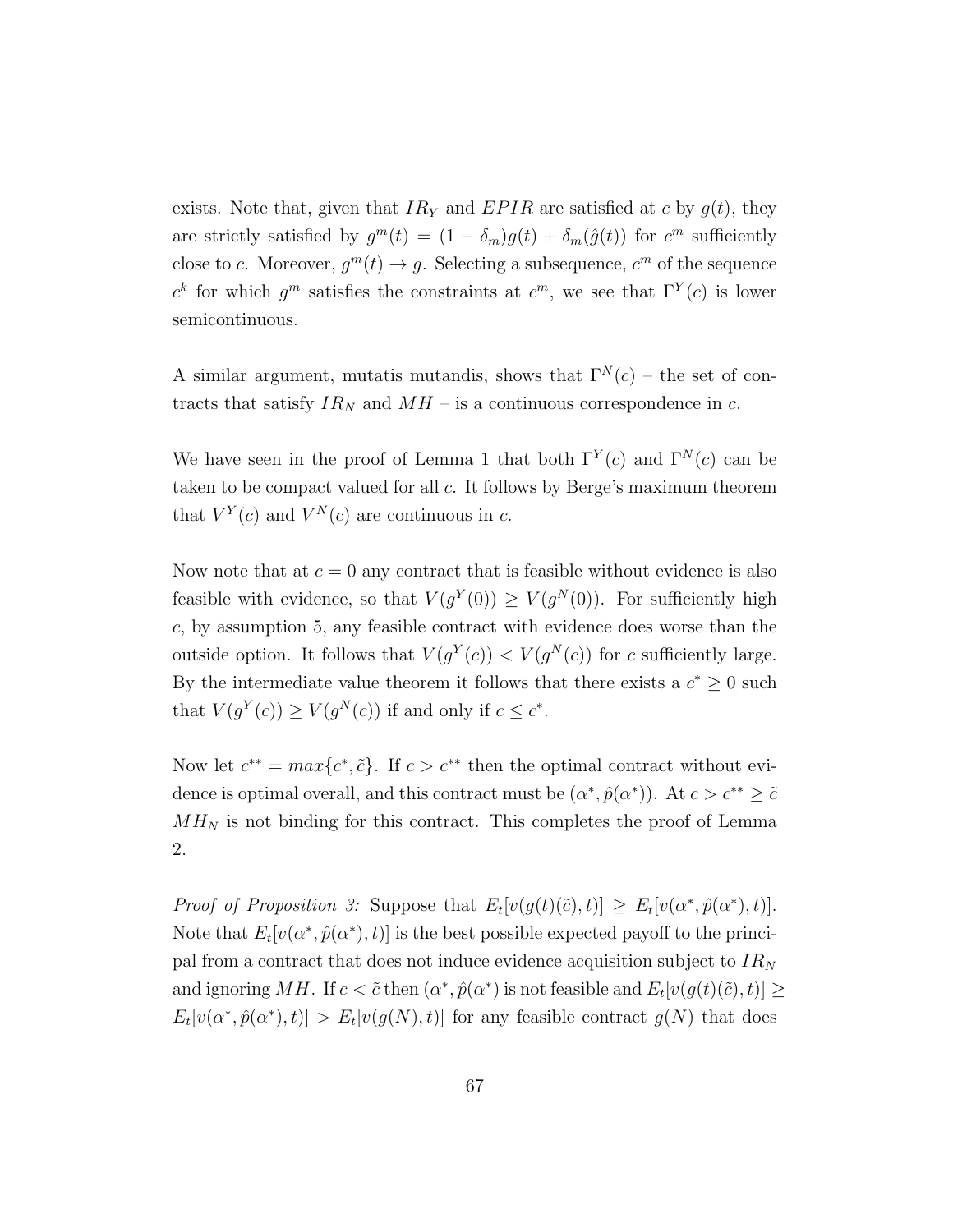not induce evidence acquisition. Therefore, in this case, the principal chooses not to induce evidence acquistion only for  $c \geq \tilde{c}$ . It follows from Lemma 2 that for c less than some  $c^{**} \geq \tilde{c}$  the optimal contract induces evidence acquisition and has  $IR_Y$  binding, while for  $c > c^{**}$  the contract is  $(\alpha^*, \hat{p}(\alpha^*))$ . Since  $IR<sub>Y</sub>$  becomes stricter as c increases, the principal's payoff is decreasing for  $c < c^{**}$  and constant for  $c \geq c^{**}$ . Therefore the principal's payoff in non-increasing, as claimed.

Now suppose that  $E_t[v(g(t)(\tilde{c}), t)] < E_t[v(\alpha^*, \hat{p}(\alpha^*), t)]$ . Then at  $\tilde{c}$  the principal strictly prefers to induce evidence acquisition. By the continuity of the principal's value functions, established in the proof of Lemma 2, there is some interval  $[c^*, \tilde{c})$  in which the principal chooses to not to induce evidence acquisition and  $MH$  is binding. Since  $MH$  becomes easier to satisfy as c increases, it follows that the principal's payoff is increasing on this interval. By Lemma 2,  $c^* > 0$  and the  $IR<sub>Y</sub>$  is binding for  $c < c^*$  so that the principal's profit is decreasing on  $[0, c^*$ ). It follows that the principal's profit is U-shaped in cost, as claimed.

Finally, suppose that the value of information is non-positive and  $u(\alpha^*, \hat{p}(\alpha^*), t)$  $E_t[u(\alpha^*, \hat{p}(\alpha^*))]$  for some  $t \in T$ . Then:

$$
E_t[v(g(t)(\tilde{c}),t)] < max_{(g(t))_{t \in T}:u(g(t),t) \ge u(0,t)} \forall t E_t[v(g(t),t)] \le E_t[v(\alpha^*, \hat{p}(\alpha^*),t)]
$$

As long as  $\tilde{c} > 0$ . The hypothesis that  $u(\alpha^*, \hat{p}(\alpha^*), t) - u(0, t) > 0$  for some  $\tilde{t} \in T$  insures that this is the case, since then

$$
E_t[u(\alpha^*, \hat{p}(\alpha^*)] - E_t[u(0, t)] = 0 < E_t[\max\{u(0, t), u(\alpha^*, \hat{p}(\alpha^*), t)\}\mathbf{1}\{t = \tilde{t}\}] - c
$$
\n
$$
\leq E_t[\max\{u(0, t), u(\alpha^*, \hat{p}(\alpha^*), t)\}]
$$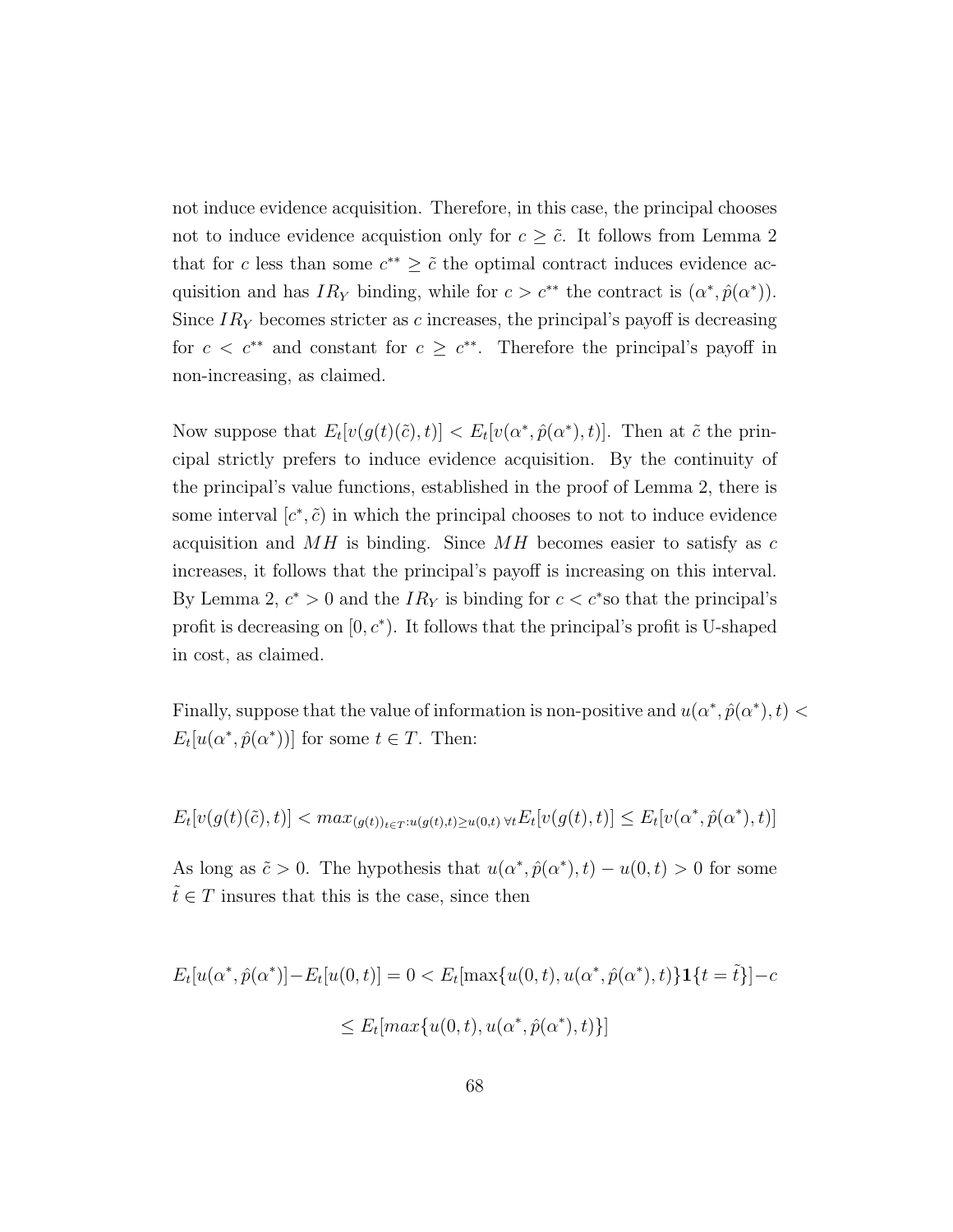as long as c is sufficiently small, so that  $MH$  is sometimes violated by  $(\alpha^*, \hat{p}(\alpha^*)).$ 

### 5.2 Omitted proofs from Section 3

*Proof of Lemma 9:* In the main text we have established that the only candidate solutions have  $a(L) = a(H) = 1$ , with the pair of premiums either  $(p_1(L), p_2(H)) \equiv (W - U^{-1}(\tilde{u}^L + \frac{c}{1-\epsilon})$  $(\frac{c}{1-\lambda})), W - U^{-1}(\tilde{u}^H)$  or  $(p_2(L), p_2(H)) \equiv$  $(W - U^{-1}(\tilde{u}^{L}), W - U^{-1}(\tilde{u}^{H} + \frac{c}{\lambda}))$  $\frac{c}{\lambda}$ ). We will show that the latter implies a higher payoff for the insurer.

In order to obtain a contradiction, suppose not. Then it must be that  $\lambda p_1(H) + (1 - \lambda)p_1(L) > \lambda p_2(H) + (1 - \lambda)p_2(H)$ . This implies that  $\lambda(W$  $p_1(H) + (1 - \lambda)(W - p_1(H)) < \lambda(W - p_2(H)) + (1 - \lambda)(W - p_2(H))$ . Note that  $W - p_1(H) < W - p_2(H)$  and  $W - p_1(L) > W - p_2(L)$ . This implies that we can find a positive constant,  $\delta$  such that  $(W - p_1(L) + \delta, W - p_1(H)),$ viewed as a lottery over consumption levels, is a mean preserving spread of  $(W - p_2(L), W - p_2(H)).$ 

Since the consumer is risk averse, he must therefore prefer  $(W - p_2(L), W$  $p_2(H)$ ) to  $(W - p_1(L) + \delta, W - p_1(H))$ , which is clearly prefered to  $(W$  $p_1(L), W - p_1(H)$ . However, by construction, both contracts give the same ex-ante expected utility, so that the consumer is indifferent between them. This is a contradiction. It follows that the initial hypothesis is false, and the pair of premiums  $(p_2(L), p_2(H))$  gives a higher profit to the insurer.

#### 5.3 Analysis of the unit valuation monopoly model

Here we consider the special case of the general model with  $A = [0, 1]$  and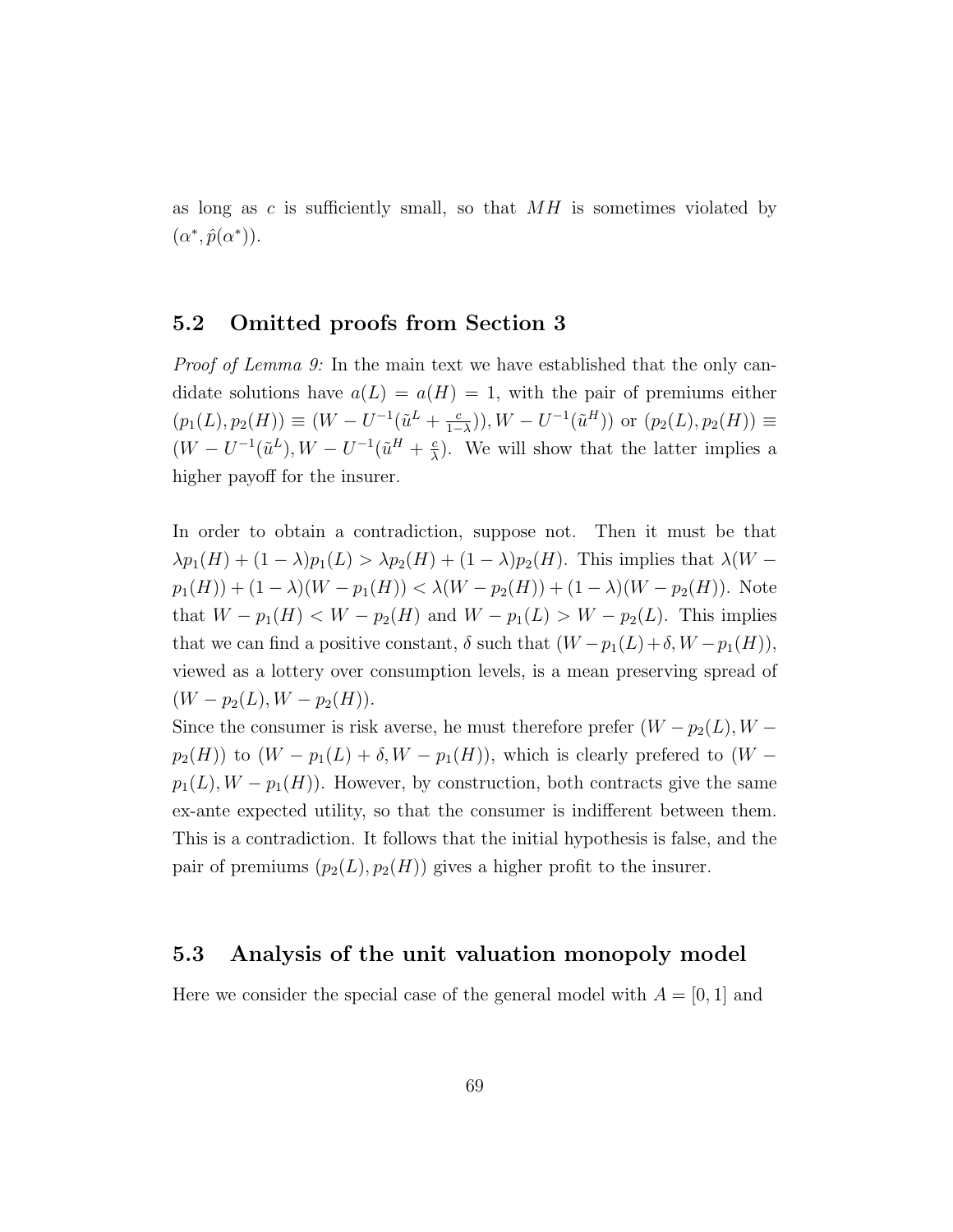$$
u(a,p,t) = t \cdot a - p
$$

and

$$
v(a, p, t) = p
$$

Notice that  $a^* = a_t^* = 1$  for all  $t \in T$ . It follows that in this case the value of information is zero. We know from the general results that when evidence is acquired on-path the contract offered when t is disclosed is  $(1, t - c)$ , giving zero consumer surplus and profit equal to:

$$
V^E(c) = E[t] - c.
$$

When evidence is not acquired on-path, the best contract subject to  $IR_N$  is  $(1, E[t])$ . This is feasible, and hence optimal, if c is higher than  $\tilde{c}$  satisfying:

$$
\tilde{c} = \pi[t \ge E[t]](E[t|t \ge t] - E[t]).
$$

Now suppose that  $c < \tilde{c}$ . Now, for  $c < \tilde{c}$ , let  $(a, p)$  be any feasible contract satisfying  $MH$  with  $a < 1$ . That is:

$$
aE[t] - p \ge (aE[t|a \cdot t \ge p] - p)\pi[a \cdot t \ge p] - c.
$$

Consider  $a' > a$  and  $p' = p$ . We see that the left hand side is increased by  $(a'-a)E[t]$ , while the right hand side is increased by at most  $(a'-a)E[t]a \cdot t \geq$  $p\vert \pi\vert a \cdot t \geq p\vert$  (since  $\{t : a' \cdot t \geq p\}$  is no larger). The difference between the increase in the left hand side and the increase in the right hand side is therefore at most:

$$
(a'-a)E[t|a \cdot t < p]\pi[a \cdot t < p] > 0.
$$

Under the assumption that  $a \cdot t < p$  for some t. If not, let  $\underline{t}$  be the lowest type and set the new contract at  $(1, \underline{t})$ , which must be feasible and increase